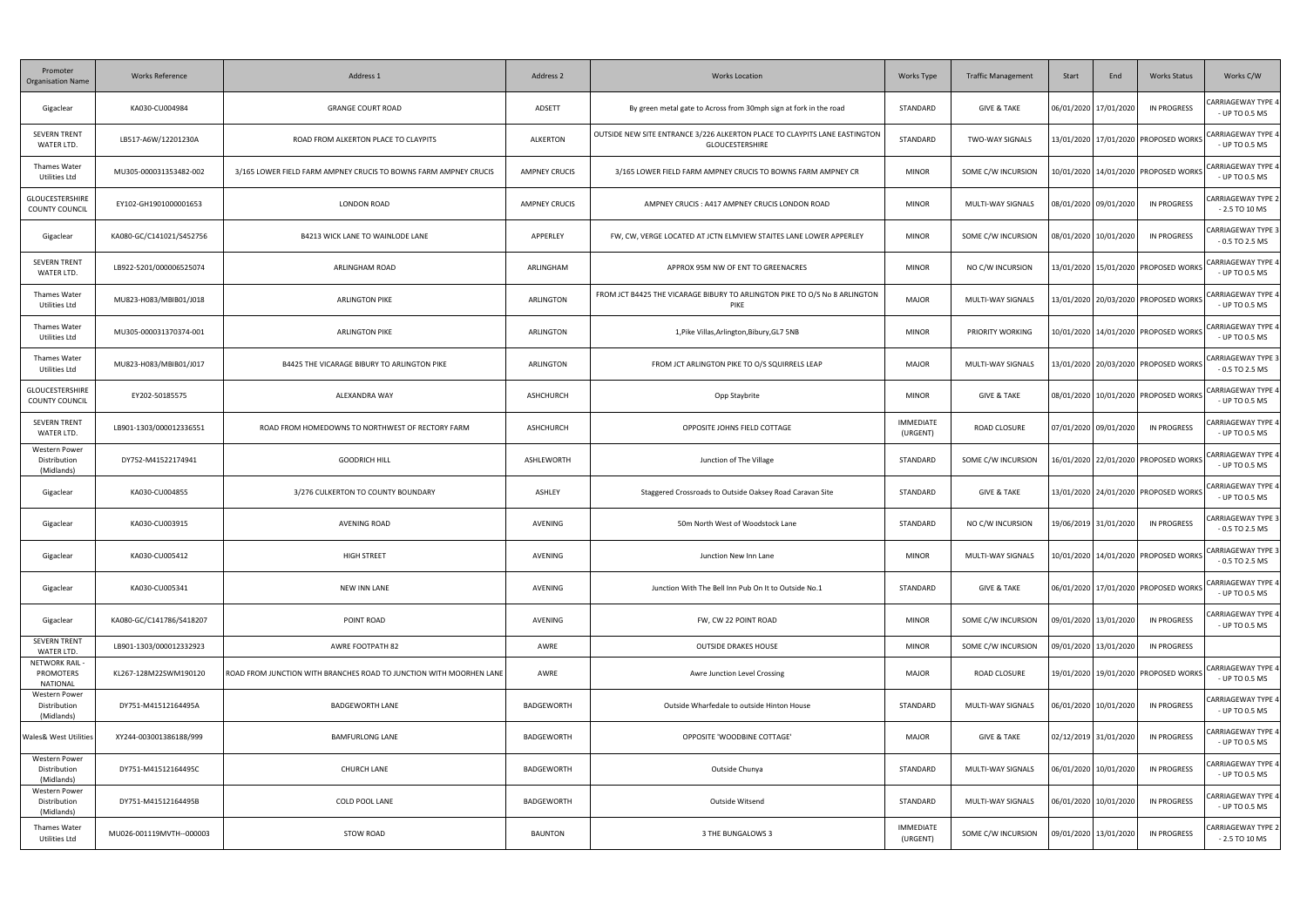| Gigaclear                                      | KA030-CU005304            | LOOP ROAD                                         | <b>BEACHLEY</b>          | Beachley Rd to Inner Loop Rd                                                | STANDARD                        | MULTI-WAY SIGNALS      | 03/01/2020 09/01/2020                    | IN PROGRESS          | CARRIAGEWAY TYPE 4<br>- UP TO 0.5 MS                  |
|------------------------------------------------|---------------------------|---------------------------------------------------|--------------------------|-----------------------------------------------------------------------------|---------------------------------|------------------------|------------------------------------------|----------------------|-------------------------------------------------------|
| <b>GLOUCESTERSHIRE</b><br>COUNTY COUNCIL       | EY100-816873B             | ROAD FROM BUTTINGTON TERRACE TO THE OLD FERRY INN | <b>BEACHLEY</b>          | Road from Buttington Terrace to the Old Ferry Inn                           | <b>MAJOR</b>                    | ROAD CLOSURE           | 10/01/2020 14/01/2020 PROPOSED WORKS     |                      | <b>CARRIAGEWAY TYPE 4</b><br>- UP TO 0.5 MS           |
| Gigaclear                                      | KA030-CU005303            | ROAD FROM BUTTINGTON TERRACE TO THE OLD FERRY INN | <b>BEACHLEY</b>          | Buttington Terrace to Severn Bridge Park                                    | STANDARD                        | <b>TWO-WAY SIGNALS</b> | 03/01/2020 09/01/2020                    | IN PROGRESS          | CARRIAGEWAY TYPE 4<br>- UP TO 0.5 MS                  |
| <b>SEVERN TRENT</b><br>WATER LTD.              | LB922-5201/000006495693   | <b>MARKET PLACE</b>                               | BERKELEY                 | AT JCT WITH SALTER STREET                                                   | <b>MINOR</b>                    | SOME C/W INCURSION     | 13/01/2020 13/01/2020                    | PROPOSED<br>REMEDIAL | CARRIAGEWAY TYPE 4<br>- UP TO 0.5 MS                  |
| NETWORK RAIL -<br>PROMOTERS<br><b>NATIONAL</b> | KL238-SAW2M29C130120      | <b>STATION ROAD</b>                               | BERKELEY                 | Station Road, Berkeley, Stroud, Gloucestershire, GL13 9RL                   | <b>MAJOR</b>                    | ROAD CLOSURE           | 13/01/2020 13/01/2020 PROPOSED WORKS     |                      | CARRIAGEWAY TYPE 4<br>- UP TO 0.5 MS                  |
| <b>Wales&amp; West Utilities</b>               | XY410-003001398908/01     | <b>BATH PLACE</b>                                 | <b>BERRY HILL</b>        | J/O COVERHAM ROAD TO O/S 6                                                  | STANDARD                        | SOME C/W INCURSION     | 13/01/2020 24/01/2020 PROPOSED WORKS     |                      | CARRIAGEWAY TYPE 4<br>- UP TO 0.5 MS                  |
| <b>Wales&amp; West Utilities</b>               | XY410-003001398907/02     | <b>COVERHAM ROAD</b>                              | <b>BERRY HILL</b>        | OPP J/O BATH PLACE                                                          | STANDARD                        | <b>GIVE &amp; TAKE</b> | 13/01/2020 24/01/2020 PROPOSED WORKS     |                      | CARRIAGEWAY TYPE 4<br>- UP TO 0.5 MS                  |
| <b>Wales&amp; West Utilities</b>               | XY410-003001398904        | HILLCREST ROAD                                    | <b>BERRY HILL</b>        | JUNC COVERHAM ROAD - O/S NO. 59                                             | <b>MAJOR</b>                    | MULTI-WAY SIGNALS      | 22/11/2019   23/01/2020                  | <b>IN PROGRESS</b>   | CARRIAGEWAY TYPE 4<br>- UP TO 0.5 MS                  |
| <b>SEVERN TRENT</b><br>WATER LTD.              | LB922-5201/000006512771   | THE KNAPP                                         | BESBURY                  | OPPOSITE TO THE THE KNAPP                                                   | <b>MINOR</b>                    | <b>GIVE &amp; TAKE</b> | 15/01/2020 17/01/2020 PROPOSED WORKS     |                      | <b>CARRIAGEWAY TYPE 4</b><br>- UP TO 0.5 MS           |
| SEVERN TRENT<br>WATER LTD.                     | LB901-1303/000012344251   | ROAD FROM BIRD IN HAND TO MAIN ROAD WHITESHILL    | <b>BIRD IN HAND</b>      | OUTISE ENTRANCE TO THE MOUNT                                                | <b>IMMEDIATE</b><br>(URGENT)    | <b>TWO-WAY SIGNALS</b> | 08/01/2020 10/01/2020                    | <b>IN PROGRESS</b>   | CARRIAGEWAY TYPE 4<br>- UP TO 0.5 MS                  |
| Gigaclear                                      | KA080-GC/C085491/S502237A | 500961 TO CLARE COTTAGE BIRDLIP                   | <b>BIRDLIP</b>           | FW CW VERGE CLARES COTTAGE, BURDIP                                          | <b>MINOR</b>                    | SOME C/W INCURSION     | 14/01/2020 16/01/2020 PROPOSED WORKS     |                      | <b>CARRIAGEWAY TYPE 4</b><br>- UP TO 0.5 MS           |
| <b>BT</b>                                      | BC006-TI003MW500291446600 | EVESHAM ROAD                                      | <b>BISHOPS CLEEVE</b>    | From junction of Valentine Road to junction of Greenacre Way, EVESHAM ROAD  | <b>MINOR</b>                    | SOME C/W INCURSION     | .4/01/2020   16/01/2020   PROPOSED WORKS |                      | <b>CARRIAGEWAY TYPE 2</b><br>- 2.5 TO 10 MS<br>*MANY* |
| <b>BT</b>                                      | BC006-TI001MW500291382500 | <b>KAYTE CLOSE</b>                                | <b>BISHOPS CLEEVE</b>    | OS 26 TO OS 28, KAYTE CLOSE                                                 | <b>MINOR</b>                    | SOME C/W INCURSION     | 09/01/2020 13/01/2020                    | IN PROGRESS          | CARRIAGEWAY TYPE 4<br>- UP TO 0.5 MS                  |
| <b>Wales&amp; West Utilities</b>               | XY243-001003605334        | <b>MANOR STREET</b>                               | BISLEY                   | SIDE OF MANOR CORNER CHELTENHAM ROAD                                        | <b>IMMEDIATE</b><br>(EMERGENCY) | SOME C/W INCURSION     | 08/01/2020 15/01/2020                    | IN PROGRESS          | CARRIAGEWAY TYPE 4<br>- UP TO 0.5 MS                  |
| GLOUCESTERSHIRE<br>COUNTY COUNCIL              | EY102-GH1902000001567     | <b>CLARKS LANE</b>                                | BLAKENEY                 | BLAKENEY : Blackpool Viaduct, Clarks Lane, Blakeney, GL15 4DA : CLARKS LANE | <b>MINOR</b>                    | <b>GIVE &amp; TAKE</b> | 17/01/2020 17/01/2020 PROPOSED WORKS     |                      | <b>CARRIAGEWAY TYPE 4</b><br>- UP TO 0.5 MS           |
| <b>SEVERN TRENT</b><br>WATER LTD.              | LB901-1303/000011826118   | HIGH STREET                                       | <b>BLAKENEY</b>          | OUTSIDE FARTHING COTTAGE                                                    | <b>MINOR</b>                    | SOME C/W INCURSION     | 12/01/2020 12/01/2020                    | PROPOSED<br>REMEDIAL | CARRIAGEWAY TYPE 1<br>$-10$ TO 30 MS                  |
| SEVERN TRENT<br>WATER LTD.                     | LB901-1303/000060264683A  | <b>HIGH STREET</b>                                | BLAKENEY                 | OUTSIDE FARTHING COTTAGE                                                    | <b>MINOR</b>                    | SOME C/W INCURSION     | 12/01/2020 12/01/2020                    | PROPOSED<br>REMEDIAL | CARRIAGEWAY TYPE 1<br>- 10 TO 30 MS                   |
| Thames Water<br>Utilities Ltd                  | MU305-000031319503-001    | <b>GREENWAY ROAD</b>                              | <b>BLOCKLEY</b>          | JUNCTION OF BACKENDS AND GREENWAY ROAD, GL56 9BJ                            | <b>MINOR</b>                    | SOME C/W INCURSION     | 13/01/2020 15/01/2020 PROPOSED WORKS     |                      | <b>CARRIAGEWAY TYPE 4</b><br>- UP TO 0.5 MS           |
| Gigaclear                                      | KA080-GC/C071531/S448095  | SCHOOL LANE                                       | <b>BLOCKLEY</b>          | FW CW VERGE THE OLD SCHOOL BLOCKLEY                                         | <b>MINOR</b>                    | SOME C/W INCURSION     | 14/01/2020 16/01/2020 PROPOSED WORKS     |                      | <b>CARRIAGEWAY TYPE 4</b><br>- UP TO 0.5 MS           |
| Thames Water<br>Utilities Ltd                  | MU305-000031403583-001    | <b>STATION ROAD</b>                               | <b>BLOCKLEY</b>          | hillside cottage                                                            | <b>IMMEDIATE</b><br>(URGENT)    | SOME C/W INCURSION     | 06/01/2020 10/01/2020                    | IN PROGRESS          | CARRIAGEWAY TYPE 3<br>$-0.5$ TO 2.5 MS                |
| Gigaclear                                      | KA030-CU005374            | B4060 GREENFIELD TO BRADLEY ROAD                  | <b>BOURNSTREAM</b>       | Outside Greenfield to Entrance to Wotton Farm Shop                          | STANDARD                        | MULTI-WAY SIGNALS      | 15/01/2020 22/01/2020 PROPOSED WORKS     |                      | CARRIAGEWAY TYPE 4<br>- UP TO 0.5 MS                  |
| GLOUCESTERSHIRE<br><b>COUNTY COUNCIL</b>       | EY102-GH1902000001668     | <b>BOURTON INDUSTRIAL PARK</b>                    | BOURTON-ON-THE-<br>WATER | BOURTON-ON-THE-WATER: BOURTON INDUSTRIAL PARK                               | <b>MINOR</b>                    | MULTI-WAY SIGNALS      | 13/01/2020 15/01/2020 PROPOSED WORKS     |                      | CARRIAGEWAY TYPE 4<br>- UP TO 0.5 MS                  |
| GLOUCESTERSHIRE<br><b>COUNTY COUNCIL</b>       | EY202-50185151            | HIGH STREET                                       | BOURTON-ON-THE-<br>WATER | OS 'Windrush'                                                               | <b>MINOR</b>                    | <b>GIVE &amp; TAKE</b> | 08/01/2020 10/01/2020 PROPOSED WORKS     |                      | <b>CARRIAGEWAY TYPE 4</b><br>- UP TO 0.5 MS           |
| Thames Water<br>Utilities Ltd                  | MU305-000031377649-001    | HILCOTE DRIVE                                     | BOURTON-ON-THE-<br>WATER | Windrush Hilcote Drive Cheltenham GL54 2DU                                  | <b>MINOR</b>                    | SOME C/W INCURSION     | 07/01/2020 09/01/2020                    | <b>IN PROGRESS</b>   | CARRIAGEWAY TYPE 4<br>- UP TO 0.5 MS                  |
| GLOUCESTERSHIRE<br><b>COUNTY COUNCIL</b>       | EY202-50186089            | <b>ROMAN WAY</b>                                  | BOURTON-ON-THE-<br>WATER | Op 6                                                                        | <b>MINOR</b>                    | <b>GIVE &amp; TAKE</b> | 08/01/2020 10/01/2020 PROPOSED WORKS     |                      | <b>CARRIAGEWAY TYPE 4</b><br>- UP TO 0.5 MS           |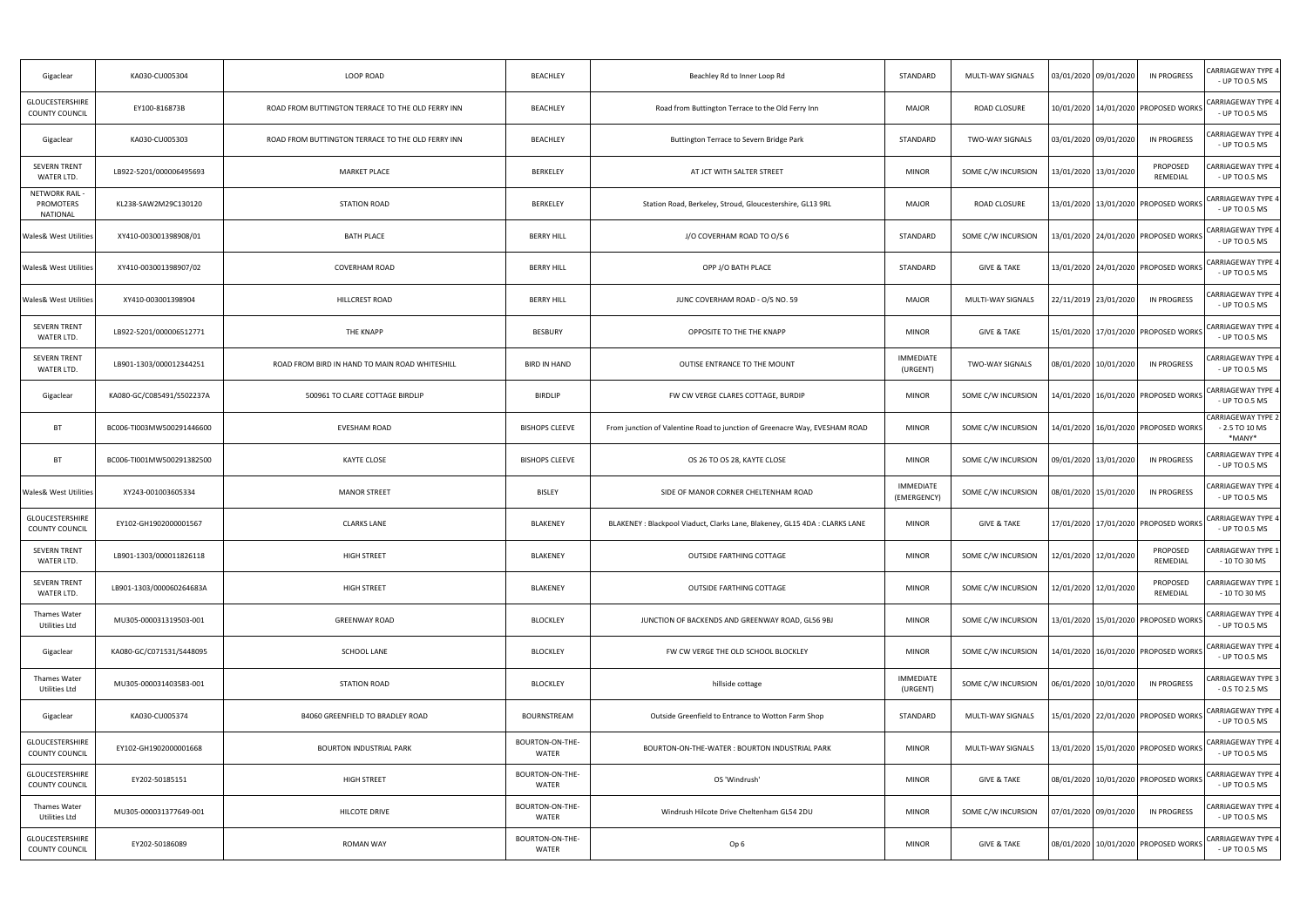| <b>Thames Water</b><br>Utilities Ltd            | MU305-000031404140-001   | <b>ROMAN WAY</b>                                         | BOURTON-ON-THE-<br>WATER | 54, ROMAN WAY, BOURTON-ON-THE-WATER, CHELTENHAM, GL54 2EW         | <b>MINOR</b>                    | SOME C/W INCURSION     | 16/01/2020   20/01/2020   PROPOSED WORKS |                       | <b>CARRIAGEWAY TYPE 4</b><br>- UP TO 0.5 MS            |
|-------------------------------------------------|--------------------------|----------------------------------------------------------|--------------------------|-------------------------------------------------------------------|---------------------------------|------------------------|------------------------------------------|-----------------------|--------------------------------------------------------|
| Thames Water<br>Utilities Ltd                   | MU026-001119MNBJ--000001 | <b>STATION ROAD</b>                                      | BOURTON-ON-THE-<br>WATER | $\overline{\mathbf{3}}$                                           | <b>MINOR</b>                    | SOME C/W INCURSION     | 09/01/2020 13/01/2020                    | PROPOSED<br>PERMANENT | CARRIAGEWAY TYPE 4<br>- UP TO 0.5 MS                   |
| GLOUCESTERSHIRE<br><b>COUNTY COUNCIL</b>        | EY030-0960/SMITHS        | <b>STATION ROAD</b>                                      | BOURTON-ON-THE-<br>WATER | o/s Co-op                                                         | STANDARD                        | TWO-WAY SIGNALS        | 13/01/2020 20/01/2020 PROPOSED WORKS     |                       | <b>CARRIAGEWAY TYPE 4</b><br>- UP TO 0.5 MS            |
| Thames Water<br>Utilities Ltd                   | MU823-H083/MWIR01/Z002   | STOW ROAD                                                | BOURTON-ON-THE-<br>WATER | JUNCTION OF FOSSEYWAY TO JUNCTION OF WYCK ROAD                    | <b>MAJOR</b>                    | <b>TWO-WAY SIGNALS</b> | 17/12/2018 31/01/2020                    | <b>IN PROGRESS</b>    | <b>CARRIAGEWAY TYPE 2</b><br>$-2.5$ TO 10 MS           |
| <b>Wales&amp; West Utilities</b>                | XY243-001003557679       | BOX COTTAGE TO HALFWAY HOUSE INN                         | <b>BOX</b>               | IN C/W OUTSIDE TUNNEL HOUSE                                       | <b>IMMEDIATE</b><br>(EMERGENCY) | SOME C/W INCURSION     | 03/01/2020   17/01/2020                  | IN PROGRESS           | CARRIAGEWAY TYPE 4<br>- UP TO 0.5 MS                   |
| <b>SEVERN TRENT</b><br>WATER LTD.               | LB901-1303/000012304698  | HOWLEY COTTAGE TO NEW ROAD                               | <b>BRADLEY GREEN</b>     | IN FRONT OF CANONS COURT FARM                                     | <b>MINOR</b>                    | NO C/W INCURSION       | 13/01/2020   15/01/2020   PROPOSED WORKS |                       | CARRIAGEWAY TYPE 4<br>- UP TO 0.5 MS                   |
| SEVERN TRENT<br>WATER LTD.                      | LB901-1303/000012304922  | HOWLEY COTTAGE TO NEW ROAD                               | <b>BRADLEY GREEN</b>     | IN VERGE OPPOSITE THE HARROW                                      | <b>MINOR</b>                    | TWO-WAY SIGNALS        | 14/01/2020 15/01/2020 PROPOSED WORKS     |                       | CARRIAGEWAY TYPE 4<br>- UP TO 0.5 MS                   |
| <b>SEVERN TRENT</b><br>WATER LTD.               | LB901-1303/000012332180  | GREENACRE                                                | BREAM                    | <b>OUTSIDE NUMBER 32</b>                                          | <b>MINOR</b>                    | SOME C/W INCURSION     | 09/01/2020   13/01/2020   PROPOSED WORKS |                       | <b>CARRIAGEWAY TYPE 4</b><br>- UP TO 0.5 MS            |
| <b>SEVERN TRENT</b><br>WATER LTD.               | LB906-0000/00004487498   | HIGH STREET                                              | BREAM                    | ROAD OPENING AND DIG IS TAKING PLACE IN FOOTWAY OUTSIDE TREMAYNE  | <b>MINOR</b>                    | SOME C/W INCURSION     | 13/01/2020   15/01/2020   PROPOSED WORKS |                       | <b>CARRIAGEWAY TYPE 4</b><br>- UP TO 0.5 MS            |
| GLOUCESTERSHIRE<br><b>COUNTY COUNCIL</b>        | EY102-43054407AM         | <b>DOWNTON ROAD</b>                                      | <b>BRIDGEND</b>          | Downton Road Stonehouse                                           | <b>MAJOR</b>                    | LANE CLOSURE           | 16/09/2019 16/04/2020                    | IN PROGRESS           | CARRIAGEWAY TYPE 4<br>- UP TO 0.5 MS                   |
| GLOUCESTERSHIRE<br><b>COUNTY COUNCIL</b>        | EY102-43054407AE         | <b>DOWNTON ROAD</b>                                      | <b>BRIDGEND</b>          | Downton Road Stonehouse                                           | <b>MAJOR</b>                    | ROAD CLOSURE           | 16/09/2019 16/04/2020                    | IN PROGRESS           | CARRIAGEWAY TYPE 4<br>- UP TO 0.5 MS                   |
| GLOUCESTERSHIRE<br><b>COUNTY COUNCIL</b>        | EY102-43054407AT         | <b>DOWNTON ROAD</b>                                      | <b>BRIDGEND</b>          | Downton Road Stonehouse                                           | <b>MAJOR</b>                    | ROAD CLOSURE           | 16/09/2019 16/04/2020                    | IN PROGRESS           | CARRIAGEWAY TYPE 4<br>- UP TO 0.5 MS                   |
| <b>SEVERN TRENT</b><br>WATER LTD.               | LB922-5201/000006520049  | WHARFDALE WAY                                            | <b>BRIDGEND</b>          | <b>OUTSIDE NUMBER 22</b>                                          | <b>MINOR</b>                    | <b>GIVE &amp; TAKE</b> | 07/01/2020 10/01/2020                    | IN PROGRESS           | CARRIAGEWAY TYPE 4<br>- UP TO 0.5 MS                   |
| Thames Water<br>Utilities Ltd                   | MU305-000031319840-003   | 400868 THE OLD POST OFFICE BRIMPSFIELD TO FERN HILL SYDE | BRIMPSFIELD              | <b>CLIMPERWELL ROAD</b>                                           | <b>MINOR</b>                    | <b>GIVE &amp; TAKE</b> | 09/01/2020 13/01/2020                    | IN PROGRESS           | CARRIAGEWAY TYPE 4<br>- UP TO 0.5 MS                   |
| Wales& West Utilities                           | XY243-004000156968       | <b>BRIMSCOMBE HILL</b>                                   | <b>BRIMSCOMBE</b>        | O/S 2 PORT TERRACE                                                | STANDARD                        | TWO-WAY SIGNALS        | 08/01/2020 13/01/2020                    | <b>IN PROGRESS</b>    | CARRIAGEWAY TYPE 4<br>- UP TO 0.5 MS                   |
| <b>SEVERN TRENT</b><br>WATER LTD.               | LB901-1303/000012336050  | COTSWOLD CLOSE                                           | <b>BRIMSCOMBE</b>        | <b>OUTSIDE BRAESIDE</b>                                           | <b>MINOR</b>                    | SOME C/W INCURSION     | 13/01/2020 15/01/2020 PROPOSED WORKS     |                       | CARRIAGEWAY TYPE 4<br>- UP TO 0.5 MS                   |
| <b>GLOUCESTERSHIRE</b><br><b>COUNTY COUNCIL</b> | EY102-GH1902000001675    | A38 WHITMINSTER HOTEL TO END OF DUAL CARRIAGEWAY         | <b>BRISTOL ROAD</b>      | WHITMINSTER: A38 WHITMINSTER HOTEL TO END OF DUAL CARRIAGEWAY     | <b>MINOR</b>                    | <b>GIVE &amp; TAKE</b> | 17/01/2020 17/01/2020 PROPOSED WORKS     |                       | <b>CARRIAGEWAY TYPE 2</b><br>$-2.5$ TO 10 MS           |
| Wales& West Utilities                           | XY410-003001386640       | A48 FROM ELTON TO HIGH STREET NEWNHAM                    | <b>BROADOAK</b>          | JUNC FLAXLEY ROAD - APPROX. 95 SW OF THE WILLOWS                  | <b>MAJOR</b>                    | TWO-WAY SIGNALS        | 06/01/2020 31/01/2020                    | IN PROGRESS           | CARRIAGEWAY TYPE 1<br>- 10 TO 30 MS                    |
| <b>SEVERN TRENT</b><br>WATER LTD.               | LB922-5201/000006506693  | A48 FROM ELTON TO HIGH STREET NEWNHAM                    | <b>BROADOAK</b>          | OPPOSITE SEVERN VIEW                                              | <b>MINOR</b>                    | NO C/W INCURSION       | 07/01/2020 09/01/2020                    | <b>IN PROGRESS</b>    | CARRIAGEWAY TYPE 1<br>- 10 TO 30 MS                    |
| Thames Water<br>Utilities Ltd                   | MU305-000031354306-003   | EVENLODE ROAD                                            | BROADWELL                | Mull Does Cottage                                                 | <b>MINOR</b>                    | <b>GIVE &amp; TAKE</b> | 16/01/2020 20/01/2020 PROPOSED WORKS     |                       | CARRIAGEWAY TYPE 4<br>- UP TO 0.5 MS                   |
| SEVERN TRENT<br>WATER LTD.                      | LB901-1303/000073352340  | <b>COOPERS HILL</b>                                      | <b>BROCKWORTH</b>        | BETWEEN STONELEIGH AND BRAESIDE                                   | <b>MINOR</b>                    | SOME C/W INCURSION     | 09/01/2020 13/01/2020                    | IN PROGRESS           | CARRIAGEWAY TYPE 4<br>- UP TO 0.5 MS                   |
| GLOUCESTERSHIRE<br>COUNTY COUNCIL               | EY099-S50-00604A         | <b>COURT ROAD</b>                                        | <b>BROCKWORTH</b>        | from Ros-lie to Tithe Barn Contact Centre                         | <b>MAJOR</b>                    | TWO-WAY SIGNALS        | 03/06/2019 22/01/2020                    | <b>IN PROGRESS</b>    | CARRIAGEWAY TYPE 4<br>- UP TO 0.5 MS                   |
| GLOUCESTERSHIRE<br>COUNTY COUNCIL               | EY020-S278PERRYBROOK     | <b>MILL LANE</b>                                         | <b>BROCKWORTH</b>        | Opp Henley Bank High School                                       | MAJOR                           | TWO-WAY SIGNALS        | 02/12/2019 07/09/2020                    | IN PROGRESS           | CARRIAGEWAY TYPE 4<br>- UP TO 0.5 MS                   |
| <b>SEVERN TRENT</b><br>WATER LTD.               | LB906-0000/00004487307   | ROWAN GARDENS                                            | <b>BROCKWORTH</b>        | ROAD OPENING AND DIG IS TAKING PLACE IN FOOTWAY OUTSIDE NUMBER 31 | <b>MINOR</b>                    | SOME C/W INCURSION     | 09/01/2020 13/01/2020 PROPOSED WORKS     |                       | <b>CARRIAGEWAY TYPE 4</b><br>- UP TO 0.5 MS            |
| GLOUCESTERSHIRE<br><b>COUNTY COUNCIL</b>        | EY081-L-MAIN-00008843    | SHURDINGTON ROAD                                         | <b>BROCKWORTH</b>        | M5 Jun 11A to 12 SB                                               | <b>HIGHWAYS ACT</b><br>PERMITS  | ROAD CLOSURE           | 06/01/2020 18/01/2020 PROPOSED WORKS     |                       | <b>CARRIAGEWAY TYPE 2</b><br>$-2.5$ TO 10 MS<br>*MANY* |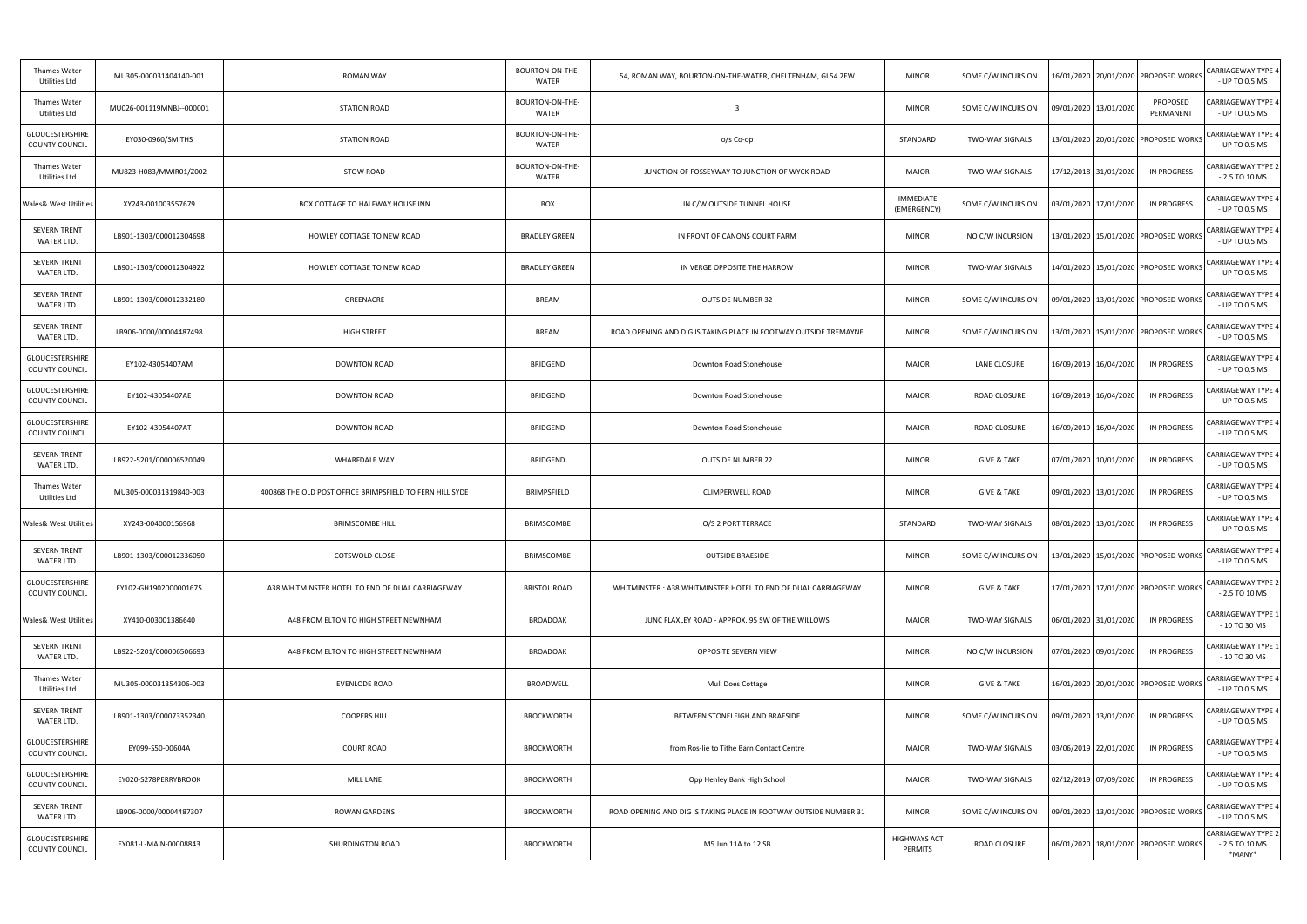| <b>SEVERN TRENT</b><br>WATER LTD.            | LB901-1303/000012344990   | SHURDINGTON ROAD                         | <b>BROCKWORTH</b>        | IN FRONT OF NUMBER 9                                             | <b>IMMEDIATE</b><br>(URGENT)    | SOME C/W INCURSION     | 08/01/2020 10/01/2020<br><b>IN PROGRESS</b> | <b>CARRIAGEWAY TYPE 2</b><br>$-2.5$ TO 10 MS<br>*MANY* |
|----------------------------------------------|---------------------------|------------------------------------------|--------------------------|------------------------------------------------------------------|---------------------------------|------------------------|---------------------------------------------|--------------------------------------------------------|
| Western Power<br>Distribution<br>(Midlands)  | DY752-M41522174856        | SHURDINGTON ROAD                         | <b>BROCKWORTH</b>        | Approx 35m north of junction of Mill Lane                        | <b>MINOR</b>                    | SOME C/W INCURSION     | 13/01/2020 15/01/2020 PROPOSED WORKS        | <b>CARRIAGEWAY TYPE 2</b><br>$-2.5$ TO 10 MS<br>*MANY* |
| <b>SEVERN TRENT</b><br>WATER LTD.            | LB901-1303/000073298538   | <b>WOODEND STREET</b>                    | <b>BROMSBERROW HEATH</b> | APPROX 100M SOUTH OF JUNCTION WITH BEACH LANE                    | <b>MINOR</b>                    | <b>TWO-WAY SIGNALS</b> | 07/01/2020 10/01/2020<br>IN PROGRESS        | CARRIAGEWAY TYPE 4<br>- UP TO 0.5 MS                   |
| GLOUCESTERSHIRE<br>COUNTY COUNCIL            | EY030-0838/CALMSDENFARMS  | 3/155 CALMSDEN TO DARK LANE NORTH CERNEY | CALMSDEN                 | Calmsden farm                                                    | <b>MAJOR</b>                    | MULTI-WAY SIGNALS      | 27/08/2019 31/01/2020<br><b>IN PROGRESS</b> | <b>CARRIAGEWAY TYPE 4</b><br>- UP TO 0.5 MS            |
| <b>SEVERN TRENT</b><br>WATER LTD.            | LB901-1303/000060306132   | WOODVIEW ROAD                            | CAM                      | <b>OPPOSITE NUMBER 43</b>                                        | <b>MINOR</b>                    | SOME C/W INCURSION     | <b>IN PROGRESS</b><br>09/01/2020 10/01/2020 | CARRIAGEWAY TYPE 4<br>- UP TO 0.5 MS                   |
| <b>SEVERN TRENT</b><br>WATER LTD.            | LB901-1303/000012343902   | THE BASSETTS                             | <b>CASHES GREEN</b>      | <b>OUTSIDE NUMBER 79</b>                                         | <b>MINOR</b>                    | SOME C/W INCURSION     | L5/01/2020   17/01/2020   PROPOSED WORKS    | CARRIAGEWAY TYPE 4<br>- UP TO 0.5 MS                   |
| <b>SEVERN TRENT</b><br>WATER LTD.            | LB906-0000/00009169559    | B4234 FROM THE ANCHOR INN TO CHURCH ROAD | <b>CENTRAL LYDBROOK</b>  | ROAD OPENING AND DIG IS TAKING PLACE IN FOOTWAY OUTSIDE NUMBER 6 | <b>MINOR</b>                    | SOME C/W INCURSION     | 13/01/2020   15/01/2020   PROPOSED WORKS    | CARRIAGEWAY TYPE 3<br>$-0.5$ TO 2.5 MS                 |
| Gigaclear                                    | KA030-CU005210            | ABNASH                                   | CHALFORD                 | Baytree Cottage to Cyprus Villa                                  | STANDARD                        | <b>GIVE &amp; TAKE</b> | 13/01/2020 24/01/2020 PROPOSED WORKS        | <b>CARRIAGEWAY TYPE 4</b><br>- UP TO 0.5 MS            |
| Gigaclear                                    | KA030-CU004921            | <b>LONDON ROAD</b>                       | CHALFORD                 | Opposite Dark lane                                               | <b>MAJOR</b>                    | NO C/W INCURSION       | 29/10/2019 28/02/2020<br>IN PROGRESS        | CARRIAGEWAY TYPE 2<br>$-2.5$ TO 10 MS                  |
| <b>SEVERN TRENT</b><br>WATER LTD.            | LB901-1303/000012334291   | <b>BURCOMBE ROAD</b>                     | <b>CHALFORD HILL</b>     | OUTSIDE PROPERTY KNOWN AS THE RIDGE                              | <b>MINOR</b>                    | <b>GIVE &amp; TAKE</b> | IN PROGRESS<br>08/01/2020 10/01/2020        | CARRIAGEWAY TYPE 4<br>- UP TO 0.5 MS                   |
| Gigaclear                                    | KA030-CU004154            | FIELD VIEW TO GLYN COTTAGE CHALFORD      | <b>CHALFORD HILL</b>     | Crossroads By Greencroft to Outside Glyn Cottage                 | <b>MAJOR</b>                    | ROAD CLOSURE           | 15/01/2020 19/01/2020 PROPOSED WORKS        | <b>CARRIAGEWAY TYPE 4</b><br>- UP TO 0.5 MS            |
| Gigaclear                                    | KA030-CU005211            | SKIVERALLS                               | <b>CHALFORD HILL</b>     | Junction Silver Street to Haveling Cottage                       | STANDARD                        | <b>GIVE &amp; TAKE</b> | 07/01/2020 20/01/2020 PROPOSED WORKS        | <b>CARRIAGEWAY TYPE 4</b><br>- UP TO 0.5 MS            |
| <b>SEVERN TRENT</b><br>WATER LTD.            | LB901-1303/000012333198   | <b>BEECHES ROAD</b>                      | <b>CHARLTON KINGS</b>    | IN FRONT OF NUMBER 112                                           | <b>MINOR</b>                    | SOME C/W INCURSION     | 15/01/2020   17/01/2020   PROPOSED WORKS    | CARRIAGEWAY TYPE 4<br>- UP TO 0.5 MS                   |
| <b>Wales&amp; West Utilities</b>             | XY244-001003595185        | <b>CIRENCESTER ROAD</b>                  | <b>CHARLTON KINGS</b>    | FOOTWAY O/S UNIT 1 CHARLTON KINGS BUSINESS PARK OPP NO. 261      | <b>IMMEDIATE</b><br>(EMERGENCY) | SOME C/W INCURSION     | IN PROGRESS<br>09/01/2020 15/01/2020        | CARRIAGEWAY TYPE 2<br>$-2.5$ TO 10 MS                  |
| Western Power<br>Distribution<br>(Midlands)  | DY751-M41512172540        | HAM ROAD                                 | <b>CHARLTON KINGS</b>    | Adjacent Glenfall Farm                                           | STANDARD                        | SOME C/W INCURSION     | <b>IN PROGRESS</b><br>06/01/2020 10/01/2020 | CARRIAGEWAY TYPE 4<br>- UP TO 0.5 MS                   |
| Western Power<br>Distribution<br>(Midlands)  | DY751-M41512169191B       | <b>APPLETON AVENUE</b>                   | CHELTENHAM               | Side of 16 Leyson Road                                           | STANDARD                        | SOME C/W INCURSION     | 06/01/2020 13/01/2020<br>IN PROGRESS        | ARRIAGEWAY TYPE 4<br>- UP TO 0.5 MS                    |
| GLOUCESTERSHIRE<br>COUNTY COUNCIL            | EY100-851202              | ARDEN ROAD                               | CHELTENHAM               | Arden Road, Cheltenham                                           | <b>MAJOR</b>                    | ROAD CLOSURE           | 16/01/2020 20/01/2020 PROPOSED WORKS        | <b>CARRIAGEWAY TYPE 4</b><br>- UP TO 0.5 MS            |
| <b>GTC</b>                                   | ZP011-P97885N0020889/R3   | <b>BAYSHILL ROAD</b>                     | CHELTENHAM               | Footway & Carriageway Junction of St Georges Road                | STANDARD                        | MULTI-WAY SIGNALS      | <b>IN PROGRESS</b><br>06/01/2020 17/01/2020 | <b>CARRIAGEWAY TYPE 4</b><br>- UP TO 0.5 MS            |
| <b>NETWORK RAIL</b><br>PROMOTERS<br>NATIONAL | KL237-84M23CHBAG110120    | <b>BROCKHAMPTON LANE</b>                 | CHELTENHAM               | Swindon Road Level Crossing                                      | <b>MINOR</b>                    | SOME C/W INCURSION     | 11/01/2020 12/01/2020 PROPOSED WORKS        | <b>CARRIAGEWAY TYPE 4</b><br>- UP TO 0.5 MS            |
| <b>BT</b>                                    | BC006-TI001MW500291128501 | <b>BROOKLYN ROAD</b>                     | CHELTENHAM               | FROM OS JESSE MARY CHAMBERS ALMSHOUSES TO NR 1 ON, BROOKLYN ROAD | <b>MINOR</b>                    | SOME C/W INCURSION     | 09/01/2020 13/01/2020 PROPOSED WORKS        | CARRIAGEWAY TYPE 4<br>- UP TO 0.5 MS                   |
| <b>Wales&amp; West Utilities</b>             | XY244-009500013080        | <b>BROOKLYN ROAD</b>                     | CHELTENHAM               | O/S WARDENS BUNGALOW                                             | STANDARD                        | <b>GIVE &amp; TAKE</b> | 10/01/2020 15/01/2020 PROPOSED WORKS        | CARRIAGEWAY TYPE 4<br>- UP TO 0.5 MS                   |
| GLOUCESTERSHIRE<br>COUNTY COUNCIL            | EY099-CBCCAMBRAYPL        | <b>CAMBRAY PLACE</b>                     | CHELTENHAM               | 117 - Bath Road                                                  | <b>MAJOR</b>                    | SOME C/W INCURSION     | 06/01/2020 30/09/2020 PROPOSED WORKS        | <b>CARRIAGEWAY TYPE 4</b><br>- UP TO 0.5 MS            |
| GLOUCESTERSHIRE<br>COUNTY COUNCIL            | EY102-43068615            | <b>CHARLTON HILL</b>                     | CHELTENHAM               | Charlton Hill                                                    | <b>MINOR</b>                    | <b>TWO-WAY SIGNALS</b> | <b>IN PROGRESS</b><br>06/01/2020 10/01/2020 | CARRIAGEWAY TYPE 2<br>$-2.5$ TO 10 MS                  |
| Western Power<br>Distribution<br>(Midlands)  | DY751-M41512164927B       | CHELMSFORD AVENUE                        | CHELTENHAM               | Outside 15                                                       | STANDARD                        | MULTI-WAY SIGNALS      | 08/01/2020 15/01/2020<br><b>IN PROGRESS</b> | CARRIAGEWAY TYPE 4<br>- UP TO 0.5 MS                   |
| Western Power<br>Distribution<br>(Midlands)  | DY751-M41510444001A       | CHELTENHAM FOOTPATH 39                   | CHELTENHAM               | SOUTH SIDE OF ST MARYS PARISH CHURCH                             | IMMEDIATE<br>(URGENT)           | <b>GIVE &amp; TAKE</b> | 04/01/2020 11/01/2020<br><b>IN PROGRESS</b> |                                                        |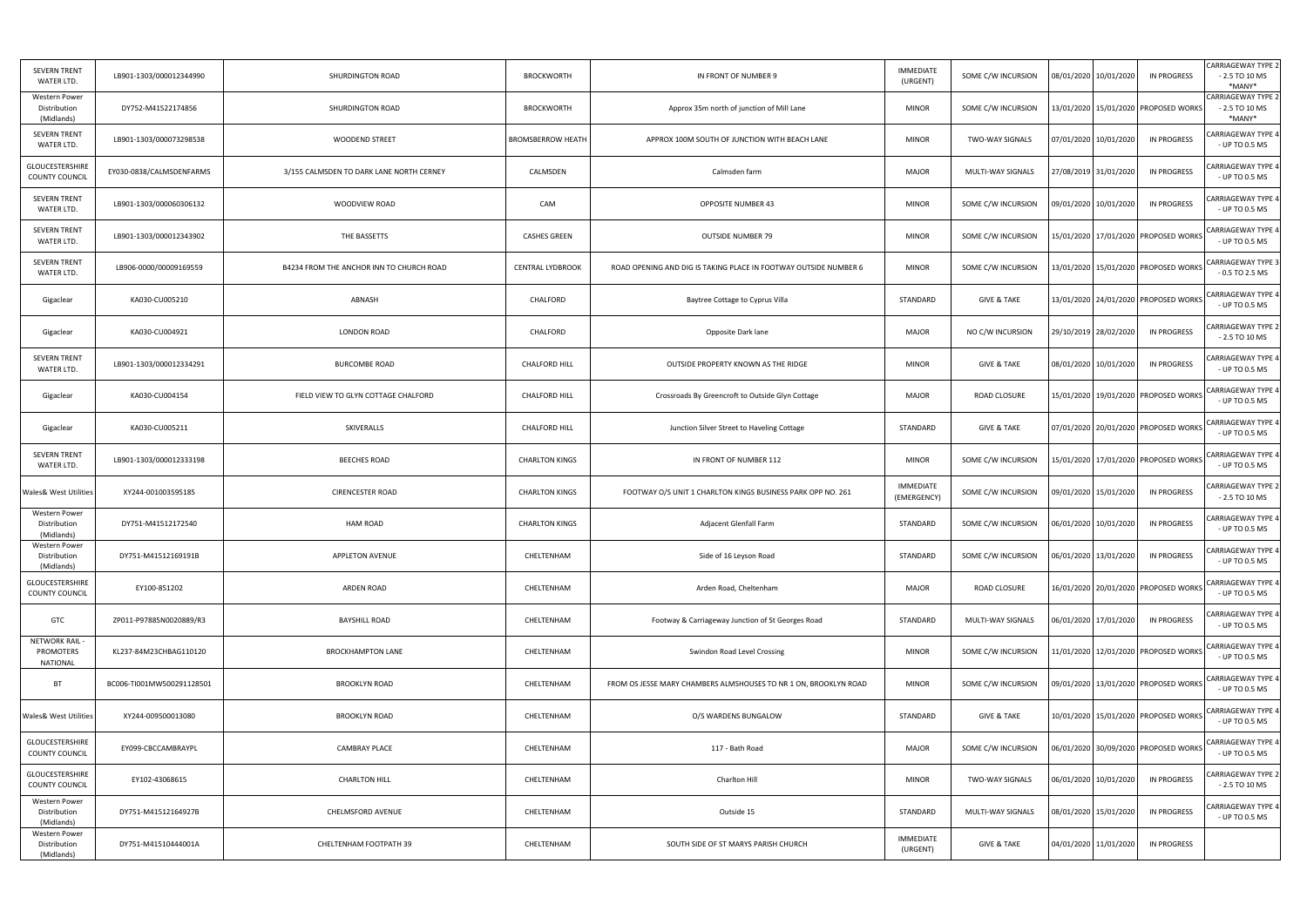| Western Power<br>Distribution<br>(Midlands) | DY751-M41510444001B       | CHELTENHAM FOOTPATH 40                                        | CHELTENHAM | OUTSIDE EAST SIDE OF ST MARYS CHURCH                                                | <b>IMMEDIATE</b><br>(URGENT)    | <b>GIVE &amp; TAKE</b> | 04/01/2020 11/01/2020   | IN PROGRESS                              |                                                        |
|---------------------------------------------|---------------------------|---------------------------------------------------------------|------------|-------------------------------------------------------------------------------------|---------------------------------|------------------------|-------------------------|------------------------------------------|--------------------------------------------------------|
| GLOUCESTERSHIRE<br>COUNTY COUNCIL           | EY102-GH1902000001502     | <b>CLARENCE STREET</b>                                        | CHELTENHAM | CHELTENHAM : Outside Clarence House : CLARENCE STREET                               | <b>MINOR</b>                    | MULTI-WAY SIGNALS      |                         | 15/01/2020   17/01/2020   PROPOSED WORKS | <b>CARRIAGEWAY TYPE 2</b><br>$-2.5$ TO 10 MS<br>*MANY* |
| GLOUCESTERSHIRE<br>COUNTY COUNCIL           | EY081-L-MAIN-00009124     | <b>CLEEVE HILL</b>                                            | CHELTENHAM | Opp Dryfield                                                                        | <b>HIGHWAYS ACT</b><br>PERMITS  | TWO-WAY SIGNALS        |                         | 07/01/2020 09/01/2020 PROPOSED WORKS     | <b>CARRIAGEWAY TYPE 3</b><br>$-0.5$ TO 2.5 MS          |
| GLOUCESTERSHIRE<br>COUNTY COUNCIL           | EY102-GH1902000001037     | <b>CLEEVE HILL</b>                                            | CHELTENHAM | CHELTENHAM: Outside Ladythorn, Cleeve, Southam, Cheltenham GL52 3QB: CLEEVE<br>HILL | <b>IMMEDIATE</b><br>(EMERGENCY) | TWO-WAY SIGNALS        | 25/09/2019 31/01/2020   | <b>IN PROGRESS</b>                       | CARRIAGEWAY TYPE 3<br>$-0.5$ TO 2.5 MS                 |
| <b>SEVERN TRENT</b><br>WATER LTD.           | LB922-5201/000006524283A  | <b>CORPUS STREET</b>                                          | CHELTENHAM | <b>OUTSIDE NUMBER 37</b>                                                            | <b>MINOR</b>                    | <b>GIVE &amp; TAKE</b> |                         | 15/01/2020 17/01/2020 PROPOSED WORKS     | CARRIAGEWAY TYPE 4<br>- UP TO 0.5 MS                   |
| SEVERN TRENT<br>WATER LTD.                  | LB922-5201/000006498149   | CROMWELL ROAD                                                 | CHELTENHAM | <b>OPPOSITE NUMBER 5</b>                                                            | <b>MINOR</b>                    | SOME C/W INCURSION     | 15/01/2020 15/01/2020   | PROPOSED<br>REMEDIAL                     | CARRIAGEWAY TYPE 4<br>- UP TO 0.5 MS                   |
| Western Power<br>Distribution<br>(Midlands) | DY751-M41512180017        | DAISY BANK ROAD                                               | CHELTENHAM | Adjacent The Stables                                                                | <b>IMMEDIATE</b><br>(URGENT)    | SOME C/W INCURSION     | 03/01/2020 09/01/2020   | <b>IN PROGRESS</b>                       | CARRIAGEWAY TYPE 4<br>- UP TO 0.5 MS                   |
| Western Power<br>Distribution<br>(Midlands) | DY751-M41510447925        | DAISY BANK ROAD                                               | CHELTENHAM | <b>Outside The Stables</b>                                                          | <b>IMMEDIATE</b><br>(URGENT)    | SOME C/W INCURSION     | 05/01/2020 12/01/2020   | IN PROGRESS                              | CARRIAGEWAY TYPE 4<br>- UP TO 0.5 MS                   |
| GLOUCESTERSHIRE<br>COUNTY COUNCIL           | EY202-50183109            | DUNSTER ROAD                                                  | CHELTENHAM | OS 10, OS 19                                                                        | <b>MINOR</b>                    | <b>GIVE &amp; TAKE</b> |                         | 08/01/2020 10/01/2020 PROPOSED WORKS     | CARRIAGEWAY TYPE 4<br>- UP TO 0.5 MS                   |
| Western Power<br>Distribution<br>(Midlands) | DY750-SL752173081         | EVESHAM ROAD                                                  | CHELTENHAM | Approx 70m north of roundabout                                                      | <b>MINOR</b>                    | TWO-WAY SIGNALS        |                         | 14/01/2020 16/01/2020 PROPOSED WORKS     | <b>CARRIAGEWAY TYPE 2</b><br>$-2.5$ TO 10 MS           |
| Wales& West Utilities                       | XY244-005000291605        | FIDDLERS GREEN LANE                                           | CHELTENHAM | CONNECTION AT JUNCTION OF CAMBERWELL ROAD TO OUTSIDE 48 FIDDLER'S<br>GREENLANE      | <b>MAJOR</b>                    | MULTI-WAY SIGNALS      |                         | 07/01/2020 31/01/2020 PROPOSED WORKS     | CARRIAGEWAY TYPE 4<br>- UP TO 0.5 MS                   |
| Wales& West Utilities                       | XY244-005000291617        | FOOTWAY FROM FIDDLERS GREEN LANE TO ADJACENT 46 KEMPTON GROVE | CHELTENHAM | CONNECTION OUTSIDE NO.46 KEMPTON GROVE TO OUTISDE NO. 38                            | <b>MAJOR</b>                    | NO C/W INCURSION       |                         | 17/01/2020 31/01/2020 PROPOSED WORKS     |                                                        |
| Western Power<br>Distribution<br>(Midlands) | DY751-M41512171657        | <b>GLOUCESTER ROAD</b>                                        | CHELTENHAM | Junction of Kingsley Gardens                                                        | STANDARD                        | NO C/W INCURSION       | 09/01/2020   15/01/2020 | <b>IN PROGRESS</b>                       | <b>CARRIAGEWAY TYPE 2</b><br>$-2.5$ TO 10 MS<br>*MANY* |
| Wales& West Utilities                       | XY244-004000157146        | <b>GRANLEY ROAD</b>                                           | CHELTENHAM | $O/S$ 19                                                                            | STANDARD                        | <b>GIVE &amp; TAKE</b> |                         | 17/01/2020 22/01/2020 PROPOSED WORKS     | <b>CARRIAGEWAY TYPE 4</b><br>- UP TO 0.5 MS            |
| Western Power<br>Distribution<br>(Midlands) | DY751-M41512180049        | <b>GRATTON ROAD</b>                                           | CHELTENHAM | outside 28                                                                          | <b>IMMEDIATE</b><br>(URGENT)    | SOME C/W INCURSION     | 03/01/2020   10/01/2020 | IN PROGRESS                              | CARRIAGEWAY TYPE 4<br>- UP TO 0.5 MS                   |
| Western Power<br>Distribution<br>(Midlands) | DY751-M41512179919        | <b>GROVEFIELD WAY</b>                                         | CHELTENHAM | adjacent 1 shakespeare cottages                                                     | IMMEDIATE<br>(URGENT)           | SOME C/W INCURSION     | 03/01/2020 10/01/2020   | IN PROGRESS                              | <b>CARRIAGEWAY TYPE 4</b><br>- UP TO 0.5 MS            |
| GLOUCESTERSHIRE<br>COUNTY COUNCIL           | EY099-S278LECKHAMPTONSCH  | <b>HALL ROAD</b>                                              | CHELTENHAM | Leckhampton school                                                                  | <b>MAJOR</b>                    | <b>GIVE &amp; TAKE</b> | 14/11/2019 28/02/2020   | <b>IN PROGRESS</b>                       | CARRIAGEWAY TYPE 4<br>- UP TO 0.5 MS                   |
| VIRGIN MEDIA                                | NK100-/SSSMRE/100326538   | <b>HAWTHORN ROAD</b>                                          | CHELTENHAM | O/S 48 HAWTHORN ROAD CHELTENHAM GL51 7LY                                            | <b>MINOR</b>                    | NO C/W INCURSION       |                         | 10/01/2020 14/01/2020 PROPOSED WORKS     | <b>CARRIAGEWAY TYPE 4</b><br>- UP TO 0.5 MS            |
| Western Power<br>Distribution<br>(Midlands) | DY751-M41510499861        | <b>HESTERS WAY ROAD</b>                                       | CHELTENHAM | Side of 184                                                                         | IMMEDIATE<br>(URGENT)           | SOME C/W INCURSION     | 06/01/2020 10/01/2020   | <b>IN PROGRESS</b>                       | CARRIAGEWAY TYPE 4<br>- UP TO 0.5 MS                   |
| GLOUCESTERSHIRE<br>COUNTY COUNCIL           | EY099-CBCHIGHSTREET       | <b>HIGH STREET</b>                                            | CHELTENHAM | 117 - Bath Road                                                                     | <b>MAJOR</b>                    | SOME C/W INCURSION     |                         | 06/01/2020 30/09/2020 PROPOSED WORKS     | <b>CARRIAGEWAY TYPE 2</b><br>$-2.5$ TO 10 MS<br>*MANY* |
| <b>Wales&amp; West Utilities</b>            | XY244-004000157120        | HILLFIELD                                                     | CHELTENHAM | O/S 9 TO 11                                                                         | STANDARD                        | <b>GIVE &amp; TAKE</b> |                         | 16/01/2020 22/01/2020 PROPOSED WORKS     | <b>CARRIAGEWAY TYPE 4</b><br>- UP TO 0.5 MS            |
| <b>BT</b>                                   | BC006-TI001MW500290688800 | KEYNSHAM ROAD                                                 | CHELTENHAM | ETHERNET CIRCUIT- ONEA62006246. OPP FIRE STATION, KEYNSHAM ROAD                     | <b>MINOR</b>                    | MULTI-WAY SIGNALS      |                         | L6/01/2020   20/01/2020   PROPOSED WORKS | CARRIAGEWAY TYPE 4<br>- UP TO 0.5 MS                   |
| <b>SEVERN TRENT</b><br>WATER LTD.           | LB901-1303/000060317552   | <b>LANGDALE ROAD</b>                                          | CHELTENHAM | 66                                                                                  | <b>MINOR</b>                    | SOME C/W INCURSION     |                         | 13/01/2020 15/01/2020 PROPOSED WORKS     | CARRIAGEWAY TYPE 4<br>- UP TO 0.5 MS                   |
| Western Power<br>Distribution<br>(Midlands) | DY751-M41512170861        | LANSDOWN PLACE LANE                                           | CHELTENHAM | Opposite 3                                                                          | STANDARD                        | <b>GIVE &amp; TAKE</b> | 09/01/2020 15/01/2020   | <b>IN PROGRESS</b>                       | CARRIAGEWAY TYPE 4<br>- UP TO 0.5 MS                   |
| <b>SEVERN TRENT</b><br>WATER LTD.           | LB922-5201/000006522917   | LECKHAMPTON HILL                                              | CHELTENHAM | OUTSIDE THE COACHES                                                                 | <b>MINOR</b>                    | TWO-WAY SIGNALS        | 09/01/2020 13/01/2020   | <b>IN PROGRESS</b>                       | CARRIAGEWAY TYPE 3<br>$-0.5$ TO 2.5 MS                 |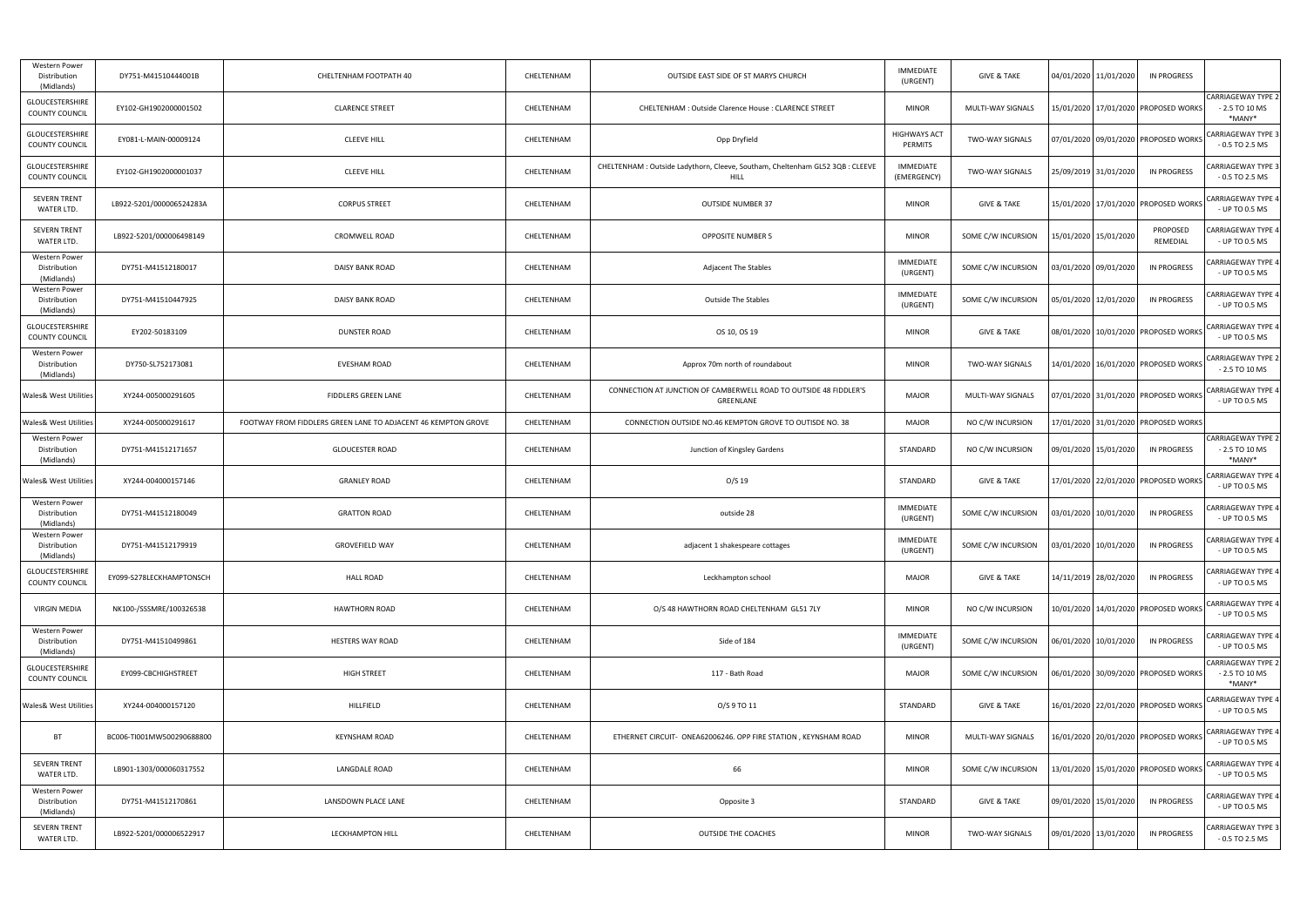| GLOUCESTERSHIRE<br><b>COUNTY COUNCIL</b>           | EY100-820201A             | <b>LIBERTUS ROAD</b>    | CHELTENHAM | Libertus Road, Cheltenham                                                                   | <b>MAJOR</b>                 | ROAD CLOSURE           | 09/01/2020 15/01/2020                | IN PROGRESS                              | CARRIAGEWAY TYPE 4<br>- UP TO 0.5 MS                   |
|----------------------------------------------------|---------------------------|-------------------------|------------|---------------------------------------------------------------------------------------------|------------------------------|------------------------|--------------------------------------|------------------------------------------|--------------------------------------------------------|
| BT                                                 | BC006-TI001MW500290228600 | <b>MALDEN ROAD</b>      | CHELTENHAM | FROM OPP 23 TO JNCT WITH WELLINGTON RD AND THEN IN CW OS 3 WELLINGTON RD<br>ON, MALDEN ROAD | STANDARD                     | MULTI-WAY SIGNALS      |                                      | 13/01/2020   24/01/2020   PROPOSED WORKS | CARRIAGEWAY TYPE 4<br>- UP TO 0.5 MS                   |
| Western Power<br>Distribution<br>(Midlands)        | DY751-M41512178477        | MALMESBURY ROAD         | CHELTENHAM | Opposite No 14 Malmesbury Rd                                                                | STANDARD                     | SOME C/W INCURSION     |                                      | 10/01/2020 15/01/2020 PROPOSED WORKS     | <b>CARRIAGEWAY TYPE 4</b><br>- UP TO 0.5 MS            |
| <b>SEVERN TRENT</b><br>WATER LTD.                  | LB901-1303/000012229636B  | MARSH GARDENS           | CHELTENHAM | <b>OUTSIDE NUMBER 31</b>                                                                    | <b>MINOR</b>                 | SOME C/W INCURSION     |                                      | 14/01/2020   16/01/2020   PROPOSED WORKS | CARRIAGEWAY TYPE 4<br>- UP TO 0.5 MS                   |
| <b>Wales&amp; West Utilities</b>                   | XY244-004000156470        | MONTPELLIER STREET      | CHELTENHAM | $O/S$ 16                                                                                    | STANDARD                     | <b>GIVE &amp; TAKE</b> |                                      | 13/01/2020 21/01/2020 PROPOSED WORKS     | CARRIAGEWAY TYPE 4<br>- UP TO 0.5 MS                   |
| <b>Western Power</b><br>Distribution<br>(Midlands) | DY751-M41512180891        | <b>NEW STREET</b>       | CHELTENHAM | Adjacent 2 Great Western Road                                                               | <b>MINOR</b>                 | SOME C/W INCURSION     |                                      | 15/01/2020   17/01/2020   PROPOSED WORKS | <b>CARRIAGEWAY TYPE 4</b><br>- UP TO 0.5 MS            |
| Western Power<br>Distribution<br>(Midlands)        | DY751-M41512181673        | <b>NORTH STREET</b>     | CHELTENHAM | Next to pedestrian crossing at Boots Corner                                                 | <b>MINOR</b>                 | NO C/W INCURSION       | 15/01/2020 17/01/2020 PROPOSED WORKS |                                          | <b>CARRIAGEWAY TYPE 2</b><br>$-2.5$ TO 10 MS           |
| GLOUCESTERSHIRE<br><b>COUNTY COUNCIL</b>           | EY102-GH1902000001316     | ORCHARD WAY             | CHELTENHAM | CHELTENHAM : FOOTWAY - Orchard Way, Cheltenham 822493 :                                     | <b>MAJOR</b>                 | <b>GIVE &amp; TAKE</b> | 18/11/2019 31/01/2020                | IN PROGRESS                              | CARRIAGEWAY TYPE 4<br>- UP TO 0.5 MS                   |
| <b>SEVERN TRENT</b><br>WATER LTD.                  | LB902-2302/000012313919   | PRINCESS ELIZABETH WAY  | CHELTENHAM | Opposite Pates Grammar School outside Flats 1,4,7 Arundel House                             | <b>IMMEDIATE</b><br>(URGENT) | SOME C/W INCURSION     | 06/01/2020 13/01/2020                | <b>IN PROGRESS</b>                       | CARRIAGEWAY TYPE 2<br>$-2.5$ TO 10 MS                  |
| <b>SEVERN TRENT</b><br>WATER LTD.                  | LB901-1303/000012335094   | PRIORS ROAD             | CHELTENHAM | <b>OUTSIDE NUMBER 3</b>                                                                     | <b>MINOR</b>                 | SOME C/W INCURSION     |                                      | 13/01/2020   15/01/2020   PROPOSED WORKS | <b>CARRIAGEWAY TYPE 4</b><br>- UP TO 0.5 MS            |
| Western Power<br>Distribution<br>(Midlands)        | DY751-M41512178443        | <b>PRIORY STREET</b>    | CHELTENHAM | adjacent 36                                                                                 | <b>MINOR</b>                 | SOME C/W INCURSION     | 07/01/2020 09/01/2020                | IN PROGRESS                              | CARRIAGEWAY TYPE 4<br>- UP TO 0.5 MS                   |
| <b>VIRGIN MEDIA</b>                                | NK100-/SSEMBU/100323923   | <b>REGENT STREET</b>    | CHELTENHAM | O/S 21 Regent Street, Cheltenham                                                            | <b>MINOR</b>                 | NO C/W INCURSION       |                                      | 14/01/2020   16/01/2020   PROPOSED WORKS | CARRIAGEWAY TYPE 4<br>- UP TO 0.5 MS                   |
| SEVERN TRENT<br>WATER LTD.                         | LB901-1303/000012341492   | ROBERTS ROAD            | CHELTENHAM | <b>OUTSIDE NUMBER 9</b>                                                                     | <b>MINOR</b>                 | SOME C/W INCURSION     |                                      | 17/01/2020 17/01/2020 PROPOSED WORKS     | <b>CARRIAGEWAY TYPE 4</b><br>- UP TO 0.5 MS            |
| Western Power<br>Distribution<br>(Midlands)        | DY751-M41512178401        | RUNNINGS ROAD           | CHELTENHAM | opposite 5 Runnings road                                                                    | STANDARD                     | TWO-WAY SIGNALS        | 06/01/2020 10/01/2020                | <b>IN PROGRESS</b>                       | CARRIAGEWAY TYPE 4<br>- UP TO 0.5 MS                   |
| <b>SEVERN TRENT</b><br>WATER LTD.                  | LB922-5201/000006517909A  | SANDFORD STREET         | CHELTENHAM | OPP NUMBER 21                                                                               | <b>MINOR</b>                 | PRIORITY WORKING       |                                      | 16/01/2020   20/01/2020   PROPOSED WORKS | <b>CARRIAGEWAY TYPE 4</b><br>- UP TO 0.5 MS            |
| Gigaclear                                          | KA080-GC/C061218/S412338  | SHURDINGTON FOOTPATH 20 | CHELTENHAM | FW CW VERGE JUNC OF WHITELANDS LANE TO STABLE LODGE                                         | <b>MINOR</b>                 | SOME C/W INCURSION     | 13/01/2020 15/01/2020 PROPOSED WORKS |                                          |                                                        |
| <b>SEVERN TRENT</b><br>WATER LTD.                  | LB901-1303/000060317816   | SOUTHFIELD CLOSE        | CHELTENHAM | <b>OUTSIDE NUMBER 10</b>                                                                    | <b>MINOR</b>                 | SOME C/W INCURSION     | 15/01/2020 17/01/2020 PROPOSED WORKS |                                          | CARRIAGEWAY TYPE 4<br>- UP TO 0.5 MS                   |
| Western Power<br>Distribution<br>(Midlands)        | DY751-M41512164927A       | ST ALBANS CLOSE         | CHELTENHAM | Outside 24                                                                                  | STANDARD                     | MULTI-WAY SIGNALS      | 08/01/2020 15/01/2020                | <b>IN PROGRESS</b>                       | CARRIAGEWAY TYPE 4<br>- UP TO 0.5 MS                   |
| CityFibre                                          | KG005-S18293-31           | <b>ST GEORGES PLACE</b> | CHELTENHAM | From junction High Street to junction of Clarence Street                                    | <b>MINOR</b>                 | SOME C/W INCURSION     | 15/01/2020 17/01/2020                | PROPOSED<br>REMEDIAL                     | CARRIAGEWAY TYPE 4<br>- UP TO 0.5 MS                   |
| GTC                                                | ZP011-P97885N0020889/R2   | ST GEORGES PLACE        | CHELTENHAM | Carriageway & Footway St Georges Place on the side of 27a St George's Road                  | STANDARD                     | MULTI-WAY SIGNALS      | 06/01/2020 17/01/2020                | IN PROGRESS                              | CARRIAGEWAY TYPE 4<br>- UP TO 0.5 MS                   |
| <b>BT</b>                                          | BC006-TI001MW500291343700 | ST GEORGES ROAD         | CHELTENHAM | OS RIVERSHILL HOUSE/OPP 89 ON, ST GEORGES ROAD                                              | <b>MINOR</b>                 | SOME C/W INCURSION     |                                      | 10/01/2020   14/01/2020   PROPOSED WORKS | <b>CARRIAGEWAY TYPE 2</b><br>$-2.5$ TO 10 MS<br>*MANY* |
| GTC                                                | ZP011-P97885N0020889/R1   | ST GEORGES ROAD         | CHELTENHAM | Footway St Georges Road infront of 29 to 49                                                 | STANDARD                     | MULTI-WAY SIGNALS      | 06/01/2020   17/01/2020              | <b>IN PROGRESS</b>                       | <b>CARRIAGEWAY TYPE 2</b><br>$-2.5$ TO 10 MS<br>*MANY* |
| SEVERN TRENT<br>WATER LTD.                         | LB901-1303/000012222984   | ST GEORGES STREET       | CHELTENHAM | 9                                                                                           | <b>IMMEDIATE</b><br>(URGENT) | <b>GIVE &amp; TAKE</b> | 24/07/2019 31/01/2020                | IN PROGRESS                              | CARRIAGEWAY TYPE 4<br>- UP TO 0.5 MS                   |
| Wales& West Utilities                              | XY410-003001483682        | ST NICHOLAS DRIVE       | CHELTENHAM | JUNCTION OF BOULTON ROAD TO O/S NO.18 TO O/S THE MAPLES                                     | <b>MAJOR</b>                 | <b>GIVE &amp; TAKE</b> | 06/01/2020 07/02/2020                | <b>IN PROGRESS</b>                       | CARRIAGEWAY TYPE 4<br>- UP TO 0.5 MS                   |
| <b>VIRGIN MEDIA</b>                                | NK100-/SSEMDA/100326119   | <b>SURREY AVENUE</b>    | CHELTENHAM | O/S 52 SURREY AVENUE                                                                        | <b>MINOR</b>                 | NO C/W INCURSION       | 16/01/2020 20/01/2020 PROPOSED WORKS |                                          | <b>CARRIAGEWAY TYPE 4</b><br>- UP TO 0.5 MS            |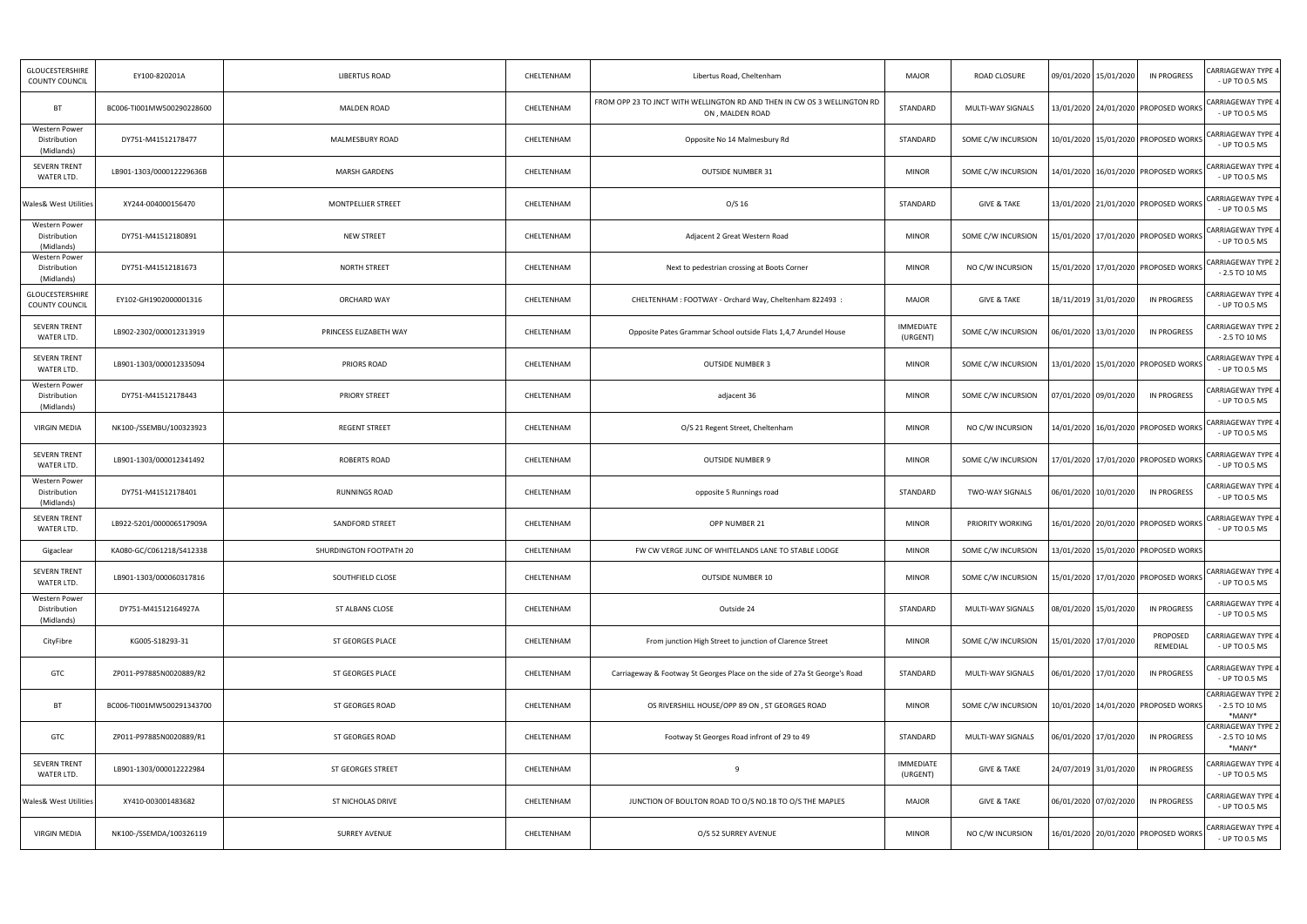| <b>VIRGIN MEDIA</b>                             | NK100-/SSEMDA/100326136   | <b>SURREY AVENUE</b>                                          | CHELTENHAM              | O/S 52 SURREY AVENUE                                                                                   | <b>MINOR</b>                 | NO C/W INCURSION       | 16/01/2020 20/01/2020 PROPOSED WORKS           | <b>CARRIAGEWAY TYPE 4</b><br>- UP TO 0.5 MS   |
|-------------------------------------------------|---------------------------|---------------------------------------------------------------|-------------------------|--------------------------------------------------------------------------------------------------------|------------------------------|------------------------|------------------------------------------------|-----------------------------------------------|
| GLOUCESTERSHIRE<br><b>COUNTY COUNCIL</b>        | EY100-820201              | <b>TENNYSON ROAD</b>                                          | CHELTENHAM              | Tennyson Road, Cheltenham                                                                              | <b>MAJOR</b>                 | ROAD CLOSURE           | <b>IN PROGRESS</b><br>09/01/2020 15/01/2020    | CARRIAGEWAY TYPE 4<br>- UP TO 0.5 MS          |
| Western Power<br>Distribution<br>(Midlands)     | DY751-M41512170314        | THE REDDINGS                                                  | CHELTENHAM              | Outside Summer Place                                                                                   | STANDARD                     | NO C/W INCURSION       | 13/01/2020 17/01/2020 PROPOSED WORKS           | <b>CARRIAGEWAY TYPE 4</b><br>- UP TO 0.5 MS   |
| <b>VIRGIN MEDIA</b>                             | NK100-/SSSMRE/100326540   | THISTLEDOWN CLOSE                                             | CHELTENHAM              | O/S 8 A THISTLEDOWN CLOSE CHELTENHAM GL51 0QG                                                          | <b>MINOR</b>                 | NO C/W INCURSION       | 10/01/2020   14/01/2020   PROPOSED WORKS       | <b>CARRIAGEWAY TYPE 4</b><br>- UP TO 0.5 MS   |
| GLOUCESTERSHIRE<br>COUNTY COUNCIL               | EY102-GH1902000001553     | WELLAND LODGE ROAD                                            | CHELTENHAM              | CHELTENHAM : WELLAND LODGE ROAD                                                                        | <b>MINOR</b>                 | <b>GIVE &amp; TAKE</b> | 10/01/2020 10/01/2020 PROPOSED WORKS           | CARRIAGEWAY TYPE 4<br>- UP TO 0.5 MS          |
| BT                                              | BC006-TI001MW500290228601 | <b>WELLINGTON ROAD</b>                                        | CHELTENHAM              | FROM JNCT WITH MALDEN ROAD ACROSS CW TO OS 3 ON, WELLINGTON ROAD                                       | STANDARD                     | MULTI-WAY SIGNALS      | 13/01/2020 24/01/2020 PROPOSED WORKS           | CARRIAGEWAY TYPE 4<br>- UP TO 0.5 MS          |
| GLOUCESTERSHIRE<br>COUNTY COUNCIL               | EY202-50183115            | WENTWORTH ROAD                                                | CHELTENHAM              | Op Wentworth Close                                                                                     | <b>MINOR</b>                 | <b>GIVE &amp; TAKE</b> | 08/01/2020 10/01/2020 PROPOSED WORKS           | <b>CARRIAGEWAY TYPE 4</b><br>- UP TO 0.5 MS   |
| <b>SEVERN TRENT</b><br>WATER LTD.               | LB901-1303/000060303206C  | WHADDON ROAD                                                  | CHELTENHAM              | IN FRONT OF NUMBER 92                                                                                  | <b>MINOR</b>                 | SOME C/W INCURSION     | 17/01/2020   19/01/2020   PROPOSED WORKS       | <b>CARRIAGEWAY TYPE 4</b><br>- UP TO 0.5 MS   |
| GLOUCESTERSHIRE<br><b>COUNTY COUNCIL</b>        | EY102-GH1902000001505     | <b>WHITEHART STREET</b>                                       | CHELTENHAM              | CHELTENHAM: WHITEHART STREET                                                                           | <b>MINOR</b>                 | SOME C/W INCURSION     | 13/01/2020 14/01/2020 PROPOSED WORKS           | <b>CARRIAGEWAY TYPE 4</b><br>- UP TO 0.5 MS   |
| Gigaclear                                       | KA030-CU005361            | 3/190 MAIN STREET THROUGH CHERINGTON                          | CHERINGTON              | <b>Outside The Rectory</b>                                                                             | <b>MINOR</b>                 | MULTI-WAY SIGNALS      | 07/01/2020 09/01/2020<br>IN PROGRESS           | CARRIAGEWAY TYPE 4<br>- UP TO 0.5 MS          |
| <b>Wales&amp; West Utilities</b>                | XY410-003001418343        | <b>ASTON ROAD</b>                                             | <b>CHIPPING CAMPDEN</b> | FROM THE LAND OPPOSITE HILLSIDE NURSERY - O/S 6 BARRELS PITCH                                          | <b>MAJOR</b>                 | TWO-WAY SIGNALS        | <b>IN PROGRESS</b><br>08/11/2019 16/01/2020    | CARRIAGEWAY TYPE 3<br>$-0.5$ TO 2.5 MS        |
| Thames Water<br>Utilities Ltd                   | MU277-AV1559922-01        | ASTON ROAD                                                    | <b>CHIPPING CAMPDEN</b> | Junc Kingcombe Lane in CW                                                                              | <b>MINOR</b>                 | MULTI-WAY SIGNALS      | 17/01/2020   18/01/2020   PROPOSED WORKS       | CARRIAGEWAY TYPE 3<br>$-0.5$ TO 2.5 MS        |
| <b>Wales&amp; West Utilities</b>                | XY245-001003599683        | <b>HAYSUMS CLOSE</b>                                          | <b>CHIPPING CAMPDEN</b> | IN F/W OUTSIDE 11                                                                                      | <b>MINOR</b>                 | <b>GIVE &amp; TAKE</b> | PROPOSED<br>10/01/2020 13/01/2020<br>PERMANENT | CARRIAGEWAY TYPE 4<br>- UP TO 0.5 MS          |
| Thames Water<br>Utilities Ltd                   | MU277-AV1559922-02        | KINGCOMBE LANE                                                | <b>CHIPPING CAMPDEN</b> | Junc Aston Road in CW                                                                                  | <b>MINOR</b>                 | MULTI-WAY SIGNALS      | 17/01/2020   18/01/2020   PROPOSED WORKS       | <b>CARRIAGEWAY TYPE 4</b><br>- UP TO 0.5 MS   |
| <b>GLOUCESTERSHIRE</b><br><b>COUNTY COUNCIL</b> | EY099-S50-00687A          | WESTINGTON                                                    | <b>CHIPPING CAMPDEN</b> | outside The Cottage                                                                                    | STANDARD                     | NO C/W INCURSION       | 13/01/2020 17/01/2020 PROPOSED WORKS           | <b>CARRIAGEWAY TYPE 3</b><br>$-0.5$ TO 2.5 MS |
| Western Power<br>Distribution<br>(Midlands)     | DY755-M41550629098        | <b>ROSS ROAD</b>                                              | CHRISTCHURCH            | Adjacent 2 to Outside The Old Vicarage                                                                 | <b>MINOR</b>                 | TWO-WAY SIGNALS        | 14/01/2020 14/01/2020 PROPOSED WORKS           | CARRIAGEWAY TYPE 4<br>- UP TO 0.5 MS          |
| GLOUCESTERSHIRE<br><b>COUNTY COUNCIL</b>        | EY100-817163              | 3/80 BROOKFIELD ROAD CHURCHDOWN TO BADGEWORTH LANE CHELTENHAM | CHURCHDOWN              | Brookfield Road, Churchdown                                                                            | <b>MAJOR</b>                 | <b>ROAD CLOSURE</b>    | 14/01/2020 23/01/2020 PROPOSED WORKS           | <b>CARRIAGEWAY TYPE 4</b><br>- UP TO 0.5 MS   |
| GLOUCESTERSHIRE<br>COUNTY COUNCIL               | EY099-S50-00604B          | <b>BROCKWORTH ROAD</b>                                        | CHURCHDOWN              | from Tithe Barn Crafts Centre to Courtleigh                                                            | <b>MAJOR</b>                 | <b>TWO-WAY SIGNALS</b> | <b>IN PROGRESS</b><br>03/06/2019 22/01/2020    | CARRIAGEWAY TYPE 4<br>- UP TO 0.5 MS          |
| GLOUCESTERSHIRE<br>COUNTY COUNCIL               | EY100-817163A             | <b>BROOKFIELD ROAD</b>                                        | CHURCHDOWN              | Brookfield Road, Churchdown                                                                            | <b>MAJOR</b>                 | ROAD CLOSURE           | 14/01/2020 23/01/2020 PROPOSED WORKS           | <b>CARRIAGEWAY TYPE 4</b><br>- UP TO 0.5 MS   |
| Gigaclear                                       | KA030-CU004360            | CHELTENHAM ROAD EAST                                          | CHURCHDOWN              | opposite Sandycroft Road junction near Millennium Close to over 220 meters from Down<br>Hatherley Lane | <b>MAJOR</b>                 | MULTI-WAY SIGNALS      | 16/01/2020 04/02/2020 PROPOSED WORKS           | CARRIAGEWAY TYPE 3<br>$-0.5$ TO 2.5 MS        |
| GLOUCESTERSHIRE<br>COUNTY COUNCIL               | EY020-S278WORKS           | CHELTENHAM ROAD EAST                                          | CHURCHDOWN              | <b>Near Fire Station</b>                                                                               | <b>MAJOR</b>                 | <b>GIVE &amp; TAKE</b> | 10/10/2019 31/01/2020 PROPOSED WORKS           | <b>CARRIAGEWAY TYPE 3</b><br>$-0.5$ TO 2.5 MS |
| Gigaclear                                       | KA030-CU004829            | CHELTENHAM ROAD EAST                                          | CHURCHDOWN              | Normans Brook to Junc of Brickhampton Golf Course                                                      | STANDARD                     | <b>TWO-WAY SIGNALS</b> | <b>IN PROGRESS</b><br>08/01/2020 21/01/2020    | CARRIAGEWAY TYPE 3<br>$-0.5$ TO 2.5 MS        |
| Gigaclear                                       | KA030-CU004830            | CHELTENHAM ROAD EAST                                          | CHURCHDOWN              | Junc of Brickhampton Golf Course to Junc of Innsworth Lane                                             | STANDARD                     | TWO-WAY SIGNALS        | 09/01/2020 22/01/2020<br>IN PROGRESS           | CARRIAGEWAY TYPE 3<br>$-0.5$ TO 2.5 MS        |
| Gigaclear                                       | KA030-CU004831            | CHELTENHAM ROAD EAST                                          | CHURCHDOWN              | Junc of Innsworth Lane to End of Tesco Superstore Car Park                                             | STANDARD                     | <b>TWO-WAY SIGNALS</b> | 12/01/2020 24/01/2020 PROPOSED WORKS           | CARRIAGEWAY TYPE 3<br>$-0.5$ TO 2.5 MS        |
| <b>SEVERN TRENT</b><br>WATER LTD.               | LB901-1303/000012344427   | <b>CORDINGLEY CLOSE</b>                                       | CHURCHDOWN              | OPPOSITE NUMBER 7                                                                                      | <b>IMMEDIATE</b><br>(URGENT) | SOME C/W INCURSION     | 07/01/2020 09/01/2020<br>IN PROGRESS           | CARRIAGEWAY TYPE 4<br>- UP TO 0.5 MS          |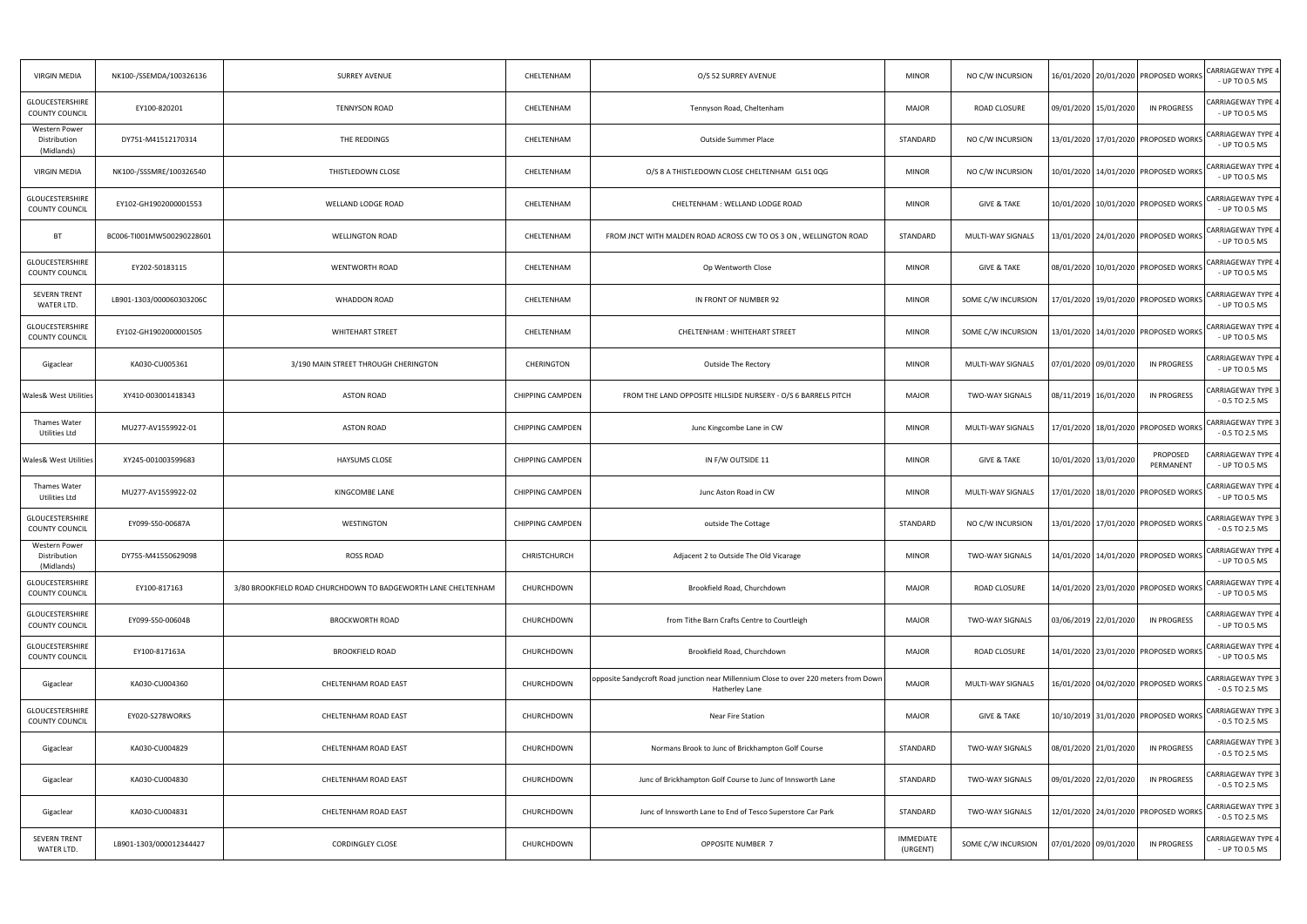| <b>Western Power</b><br>Distribution<br>(Midlands)      | DY750-SL752138988         | PARTON ROAD                                                                                    | CHURCHDOWN         | outside 31                                                                                 | STANDARD                        | SOME C/W INCURSION       | 13/01/2020 16/01/2020                | PROPOSED<br>REMEDIAL                 | <b>CARRIAGEWAY TYPE 4</b><br>- UP TO 0.5 MS           |
|---------------------------------------------------------|---------------------------|------------------------------------------------------------------------------------------------|--------------------|--------------------------------------------------------------------------------------------|---------------------------------|--------------------------|--------------------------------------|--------------------------------------|-------------------------------------------------------|
| <b>VIRGIN MEDIA</b>                                     | NK100-/SSSMRE/100326528   | <b>VERVAIN CLOSE</b>                                                                           | CHURCHDOWN         | O/S 30 VERVAIN CLOSE CHURCHDOWN GLOUCESTER GL3 1LT                                         | <b>MINOR</b>                    | NO C/W INCURSION         |                                      | 10/01/2020 14/01/2020 PROPOSED WORKS | CARRIAGEWAY TYPE 4<br>- UP TO 0.5 MS                  |
| GLOUCESTERSHIRE<br><b>COUNTY COUNCIL</b>                | EY202-50186395            | <b>BELLE VUE ROAD</b>                                                                          | CINDERFORD         | Jn Woodside Street                                                                         | <b>MINOR</b>                    | <b>GIVE &amp; TAKE</b>   | 07/01/2020 09/01/2020 PROPOSED WORKS |                                      | <b>CARRIAGEWAY TYPE 2</b><br>$-2.5$ TO 10 MS          |
| GLOUCESTERSHIRE<br><b>COUNTY COUNCIL</b>                | EY102-GH1902000001565     | <b>BROADMOOR ROAD</b>                                                                          | CINDERFORD         | Cinderford Northen United Way, Cinderford College entrance : BROADMOOR ROAD                | <b>MINOR</b>                    | <b>GIVE &amp; TAKE</b>   |                                      | 16/01/2020 16/01/2020 PROPOSED WORKS | <b>CARRIAGEWAY TYPE 3</b><br>$-0.5$ TO 2.5 MS         |
| <b>Wales&amp; West Utilities</b>                        | XY244-001003597965        | CAUSEWAY ROAD                                                                                  | CINDERFORD         | IN THE F/W OPP THE JUNCTION FOR COLLAFIELD                                                 | <b>IMMEDIATE</b><br>(EMERGENCY) | SOME C/W INCURSION       | 22/12/2019 14/01/2020                | <b>IN PROGRESS</b>                   | CARRIAGEWAY TYPE 4<br>- UP TO 0.5 MS                  |
| Gigaclear                                               | KA030-CU005410            | EDGE HILLS ROAD                                                                                | <b>CINDERFORD</b>  | 33 Edge hills road to On path before green                                                 | <b>MINOR</b>                    | MULTI-WAY SIGNALS        | 09/01/2020 13/01/2020                | <b>IN PROGRESS</b>                   | CARRIAGEWAY TYPE 4<br>- UP TO 0.5 MS                  |
| Gigaclear                                               | KA030-CU005368            | <b>FOREST RISE</b>                                                                             | <b>CINDERFORD</b>  | outside no1 to outside no9                                                                 | STANDARD                        | <b>GIVE &amp; TAKE</b>   | 06/01/2020 17/01/2020                | <b>IN PROGRESS</b>                   | CARRIAGEWAY TYPE 4<br>- UP TO 0.5 MS                  |
| Gigaclear                                               | KA030-CU005289            | LIMEKILNS CLOSE                                                                                | <b>CINDERFORD</b>  | Adjacent to house 14 to outside house number 5                                             | <b>MINOR</b>                    | <b>MULTI-WAY SIGNALS</b> | 07/01/2020 09/01/2020                | IN PROGRESS                          | CARRIAGEWAY TYPE 4<br>- UP TO 0.5 MS                  |
| Gigaclear                                               | KA030-CU004785            | LITTLEDEAN HILL ROAD                                                                           | CINDERFORD         | Corner of Littledean Hill Road, meeting Latimer Road                                       | <b>MAJOR</b>                    | NO C/W INCURSION         | 14/10/2019 03/02/2020                | <b>IN PROGRESS</b>                   | CARRIAGEWAY TYPE 4<br>- UP TO 0.5 MS                  |
| <b>GLOUCESTERSHIRE</b><br><b>COUNTY COUNCIL</b>         | EY202-50185207            | <b>MARKET STREET</b>                                                                           | CINDERFORD         | OS 15 Op War Memorial                                                                      | <b>MINOR</b>                    | <b>GIVE &amp; TAKE</b>   | 07/01/2020 09/01/2020 PROPOSED WORKS |                                      | <b>CARRIAGEWAY TYPE 4</b><br>- UP TO 0.5 MS           |
| Gigaclear                                               | KA030-CU005351            | MOUNT PLEASANT ROAD                                                                            | <b>CINDERFORD</b>  | Outside 46 Mount Pleasant Road to Outside 14 Mount Pleasant Road                           | STANDARD                        | <b>GIVE &amp; TAKE</b>   |                                      | 13/01/2020 24/01/2020 PROPOSED WORKS | <b>CARRIAGEWAY TYPE 4</b><br>- UP TO 0.5 MS           |
| Gigaclear                                               | KA030-CU003945            | SNEYD WOOD ROAD                                                                                | CINDERFORD         | Sneyd Wood Road                                                                            | <b>MAJOR</b>                    | NO C/W INCURSION         | 24/06/2019 22/01/2020                | <b>IN PROGRESS</b>                   | <b>CARRIAGEWAY TYPE 4</b><br>- UP TO 0.5 MS<br>*MANY* |
| Gigaclear                                               | KA030-CU005288            | SNEYD WOOD ROAD                                                                                | <b>CINDERFORD</b>  | Telegraph Pole facing across road to House number 60                                       | STANDARD                        | MULTI-WAY SIGNALS        | 17/12/2019 16/01/2020                | <b>IN PROGRESS</b>                   | <b>CARRIAGEWAY TYPE 4</b><br>- UP TO 0.5 MS<br>*MANY* |
| GLOUCESTERSHIRE<br><b>COUNTY COUNCIL</b>                | EY202-50185466            | SOMERSET ROAD                                                                                  | CINDERFORD         | On LHS                                                                                     | <b>MINOR</b>                    | <b>GIVE &amp; TAKE</b>   | 07/01/2020 09/01/2020 PROPOSED WORKS |                                      | <b>CARRIAGEWAY TYPE 4</b><br>- UP TO 0.5 MS           |
| GLOUCESTERSHIRE<br><b>COUNTY COUNCIL</b>                | EY202-50186413            | STEAM MILLS ROAD                                                                               | CINDERFORD         | Nr Jn Valley Road                                                                          | <b>MINOR</b>                    | <b>GIVE &amp; TAKE</b>   | 07/01/2020 09/01/2020 PROPOSED WORKS |                                      | <b>CARRIAGEWAY TYPE 2</b><br>$-2.5$ TO 10 MS          |
| Gigaclear                                               | KA030-CU005409            | <b>WELLINGTONS GROVE</b>                                                                       | CINDERFORD         | Carrageway outside off number 61 to The side of number 76                                  | STANDARD                        | MULTI-WAY SIGNALS        |                                      | 10/01/2020 23/01/2020 PROPOSED WORKS | CARRIAGEWAY TYPE 4<br>- UP TO 0.5 MS                  |
| GLOUCESTERSHIRE<br><b>COUNTY COUNCIL</b>                | EY202-50185468            | WOODLANDS REACH                                                                                | <b>CINDERFORD</b>  | OP 29                                                                                      | <b>MINOR</b>                    | <b>GIVE &amp; TAKE</b>   | 07/01/2020 09/01/2020 PROPOSED WORKS |                                      | <b>CARRIAGEWAY TYPE 4</b><br>- UP TO 0.5 MS           |
| BT                                                      | BC005-PP25W00001285641292 | <b>ASHCROFT GARDENS</b>                                                                        | CIRENCESTER        | AT THE JUNCTION OF ASHCROFT GARDENS/ QUERNS LANE, ADJ No's 4 - 24,<br>CIRENCESTER, GL7 1RJ | <b>MINOR</b>                    | SOME C/W INCURSION       |                                      | 10/01/2020 14/01/2020 PROPOSED WORKS | <b>CARRIAGEWAY TYPE 4</b><br>- UP TO 0.5 MS           |
| SCOTTISH&<br>SOUTHERN<br><b>ELECTRICITY</b><br>NETWORKS | LP151-S30000460           | <b>CASTLE STREET</b>                                                                           | <b>CIRENCESTER</b> | O/S 12                                                                                     | <b>MINOR</b>                    | SOME C/W INCURSION       | 13/01/2020 15/01/2020                | PROPOSED<br>REMEDIAL                 | CARRIAGEWAY TYPE 4<br>- UP TO 0.5 MS                  |
| Gigaclear                                               | KA030-CU005114            | <b>CRABTREE LANE</b>                                                                           | <b>CIRENCESTER</b> | Side of 103 Golden Farm Road to Outside 61                                                 | STANDARD                        | <b>GIVE &amp; TAKE</b>   | 30/12/2019 13/01/2020 PROPOSED WORKS |                                      | <b>CARRIAGEWAY TYPE 4</b><br>- UP TO 0.5 MS           |
| Gigaclear                                               | KA030-CU005053            | CRABTREE LANE                                                                                  | <b>CIRENCESTER</b> | Side of 103 Golden Farm Road to Outside 61                                                 | STANDARD                        | <b>GIVE &amp; TAKE</b>   | 08/01/2020 21/01/2020 PROPOSED WORKS |                                      | <b>CARRIAGEWAY TYPE 4</b><br>- UP TO 0.5 MS           |
| Thames Water<br>Utilities Ltd                           | MU305-000031352924-001    | <b>ERMIN PLACE</b>                                                                             | <b>CIRENCESTER</b> | 1                                                                                          | IMMEDIATE<br>(URGENT)           | SOME C/W INCURSION       | 08/01/2020 14/01/2020                | <b>IN PROGRESS</b>                   | CARRIAGEWAY TYPE 4<br>- UP TO 0.5 MS                  |
| Gigaclear                                               | KA030-CU005054            | FOOTWAY ADJOINING NORTHSIDE 14 TO 18 AND 12 CRABTREE LANE                                      | <b>CIRENCESTER</b> | Outside 12 to Outside 9                                                                    | STANDARD                        | <b>GIVE &amp; TAKE</b>   | 31/12/2019 09/01/2020                | <b>IN PROGRESS</b>                   |                                                       |
| Gigaclear                                               | KA030-CU005057            | FOOTWAY ADJOINING NORTHSIDE 14 TO 18 AND 12 CRABTREE LANE                                      | <b>CIRENCESTER</b> | Side of 14 to 18 and 12 Crabtree Lane                                                      | STANDARD                        | <b>GIVE &amp; TAKE</b>   |                                      | 13/01/2020 24/01/2020 PROPOSED WORKS |                                                       |
| Gigaclear                                               | KA030-CU005056            | FOOTWAY ADJOINING NORTHSIDE OF 177 TO 191 ODDS NORTH HOME ROAD                                 | CIRENCESTER        | Outside 177 to 191 Odds North Home Lane                                                    | STANDARD                        | <b>GIVE &amp; TAKE</b>   |                                      | 06/01/2020 17/01/2020 PROPOSED WORKS |                                                       |
| Gigaclear                                               | KA030-CU005055            | FOOTWAY FROM CRABTREE LANE NORTH OF 7 RUNNING SOUTHWARDS TO NORTH<br>HOME ROAD SOUTHEAST OF 81 | CIRENCESTER        | Outside 7 to North Home Road                                                               | STANDARD                        | <b>GIVE &amp; TAKE</b>   |                                      | 30/12/2019 10/01/2020 PROPOSED WORKS |                                                       |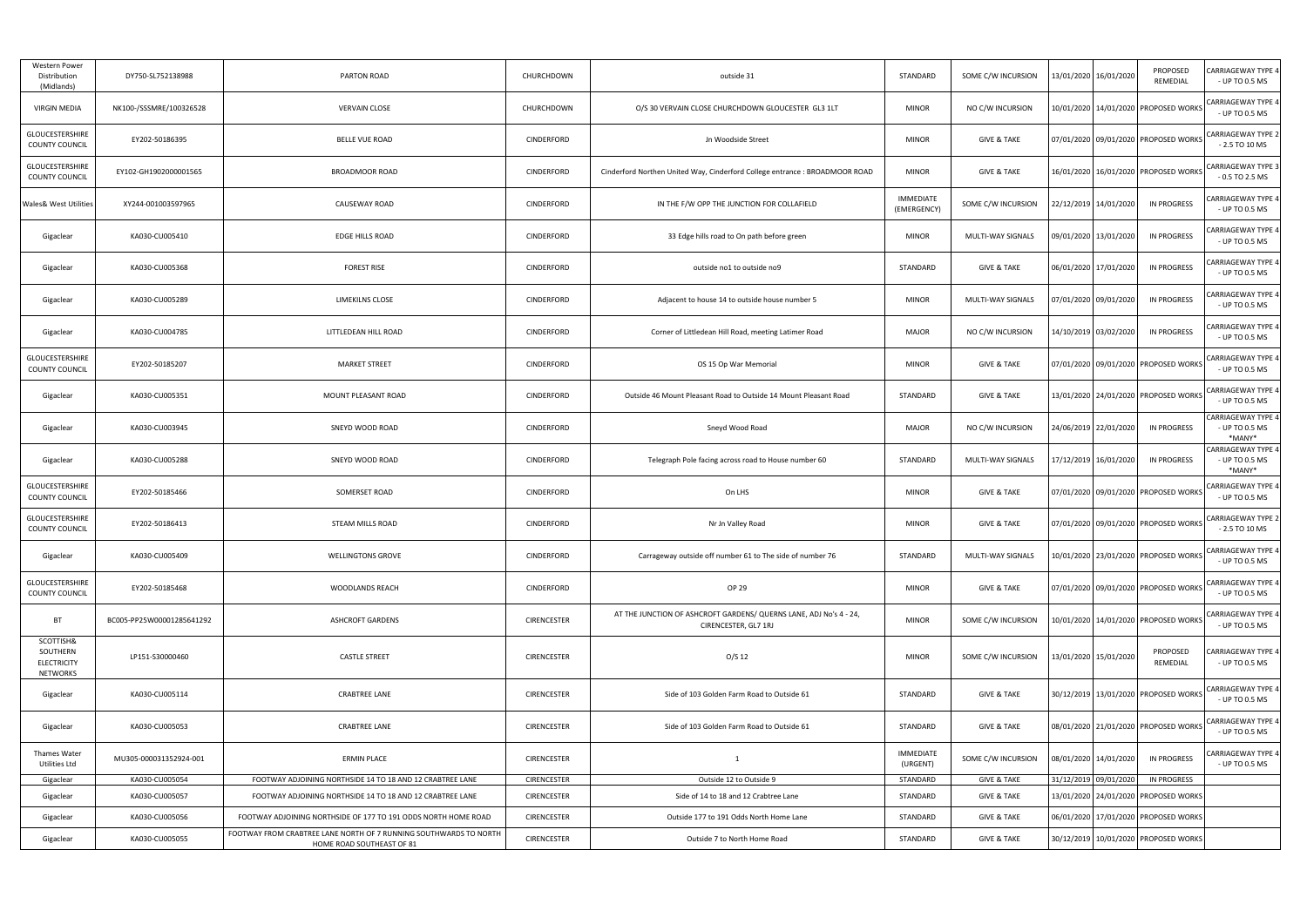| Thames Water<br>Utilities Ltd                           | MU305-000031348017-001    | <b>GLOUCESTER STREET</b>                                 | <b>CIRENCESTER</b>     | 163                                                                                         | <b>MINOR</b>                    | SOME C/W INCURSION     | 10/01/2020   14/01/2020   PROPOSED WORKS |                       | <b>CARRIAGEWAY TYPE 4</b><br>- UP TO 0.5 MS            |
|---------------------------------------------------------|---------------------------|----------------------------------------------------------|------------------------|---------------------------------------------------------------------------------------------|---------------------------------|------------------------|------------------------------------------|-----------------------|--------------------------------------------------------|
| Gigaclear                                               | KA030-CU005011            | <b>GOLDEN FARM ROAD</b>                                  | <b>CIRENCESTER</b>     | 106 Golden Farm Road to 79 Golden Farm Road                                                 | STANDARD                        | <b>GIVE &amp; TAKE</b> | 07/01/2020 20/01/2020                    | <b>IN PROGRESS</b>    | CARRIAGEWAY TYPE 4<br>- UP TO 0.5 MS                   |
| Thames Water<br>Utilities Ltd                           | MU306-000805555390080-003 | <b>GOSDITCH STREET</b>                                   | <b>CIRENCESTER</b>     | OUTSIDE DOLLAR WARD HOUSE                                                                   | <b>MINOR</b>                    | SOME C/W INCURSION     | 11/01/2020 12/01/2020                    | PROPOSED<br>REMEDIAL  | CARRIAGEWAY TYPE 4<br>- UP TO 0.5 MS                   |
| <b>Wales&amp; West Utilities</b>                        | XY242-001003595954        | <b>HAKEBURN ROAD</b>                                     | <b>CIRENCESTER</b>     | $O/S$ 11                                                                                    | <b>MINOR</b>                    | <b>GIVE &amp; TAKE</b> | 10/01/2020 13/01/2020                    | PROPOSED<br>PERMANENT | CARRIAGEWAY TYPE 4<br>- UP TO 0.5 MS                   |
| Gigaclear                                               | KA030-CU005118            | KINGSHILL                                                | CIRENCESTER            | Opposite No 7                                                                               | <b>MAJOR</b>                    | NO C/W INCURSION       | 19/11/2019 10/02/2020                    | IN PROGRESS           | CARRIAGEWAY TYPE 4<br>- UP TO 0.5 MS                   |
| Gigaclear                                               | KA030-CU005160            | KINGSHILL                                                | <b>CIRENCESTER</b>     | Golden Farm Road to Outside No 11                                                           | STANDARD                        | <b>GIVE &amp; TAKE</b> | 19/12/2019 10/01/2020                    | IN PROGRESS           | CARRIAGEWAY TYPE 4<br>- UP TO 0.5 MS                   |
| GLOUCESTERSHIRE<br><b>COUNTY COUNCIL</b>                | EY030-0966/TONIC          | LONDON ROAD                                              | <b>CIRENCESTER</b>     | RBT Forstall Close/ Century Way                                                             | <b>MINOR</b>                    | MULTI-WAY SIGNALS      | 13/01/2020 13/01/2020 PROPOSED WORKS     |                       | <b>CARRIAGEWAY TYPE 2</b><br>$-2.5$ TO 10 MS<br>*MANY* |
| <b>Wales&amp; West Utilities</b>                        | XY242-009500013066        | <b>LONDON ROAD</b>                                       | <b>CIRENCESTER</b>     | $O/S$ 11                                                                                    | STANDARD                        | SOME C/W INCURSION     | 13/01/2020   16/01/2020   PROPOSED WORKS |                       | <b>CARRIAGEWAY TYPE 2</b><br>$-2.5$ TO 10 MS<br>*MANY* |
| <b>Wales&amp; West Utilities</b>                        | XY242-001003603445        | NORTH HILL ROAD                                          | <b>CIRENCESTER</b>     | <b>OUTSIDE 1</b>                                                                            | <b>IMMEDIATE</b><br>(EMERGENCY) | SOME C/W INCURSION     | 06/01/2020   10/01/2020                  | <b>IN PROGRESS</b>    | CARRIAGEWAY TYPE 4<br>- UP TO 0.5 MS                   |
| Gigaclear                                               | KA030-CU005224            | NORTH HOME ROAD                                          | <b>CIRENCESTER</b>     | Outside No 210 to Side of 35                                                                | STANDARD                        | <b>GIVE &amp; TAKE</b> | 15/01/2020 28/01/2020 PROPOSED WORKS     |                       | <b>CARRIAGEWAY TYPE 4</b><br>- UP TO 0.5 MS            |
| Thames Water<br>Utilities Ltd                           | MU039-NOT-232607          | PARTRIDGE WAY                                            | <b>CIRENCESTER</b>     | 35 (SIDE OF)                                                                                | <b>MINOR</b>                    | NO C/W INCURSION       | 09/01/2020 13/01/2020 PROPOSED WORKS     |                       | <b>CARRIAGEWAY TYPE 4</b><br>- UP TO 0.5 MS            |
| GLOUCESTERSHIRE<br><b>COUNTY COUNCIL</b>                | EY030-0890/EGCARTER       | PATERSON ROAD                                            | <b>CIRENCESTER</b>     | Jan-43                                                                                      | <b>MAJOR</b>                    | ROAD CLOSURE           | 07/10/2019 02/03/2020                    | IN PROGRESS           | CARRIAGEWAY TYPE 4<br>- UP TO 0.5 MS                   |
| <b>BT</b>                                               | BC005-DL1W00000WAQPEA0M01 | QUEEN ELIZABETH ROAD                                     | <b>CIRENCESTER</b>     | 30 QUEEN ELIZABETH RD CIRENCESTER GL7 1DJ                                                   | <b>IMMEDIATE</b><br>(URGENT)    | SOME C/W INCURSION     | 09/01/2020 13/01/2020                    | IN PROGRESS           | CARRIAGEWAY TYPE 4<br>- UP TO 0.5 MS                   |
| Gigaclear                                               | KA030-CU005408            | QUEEN ELIZABETH ROAD                                     | CIRENCESTER            | Outside 27 to Outside 90                                                                    | <b>MINOR</b>                    | MULTI-WAY SIGNALS      | 12/01/2020   15/01/2020   PROPOSED WORKS |                       | CARRIAGEWAY TYPE 4<br>- UP TO 0.5 MS                   |
| <b>Wales&amp; West Utilities</b>                        | XY410-003000977330/999    | SIDDINGTON ROAD                                          | CIRENCESTER            | VERGE ADJ ROSE WAY JUNCTION                                                                 | <b>MAJOR</b>                    | NO C/W INCURSION       | 01/11/2019 17/01/2020                    | <b>IN PROGRESS</b>    | CARRIAGEWAY TYPE 4<br>- UP TO 0.5 MS                   |
| <b>BT</b>                                               | BC005-OP1WSS0XAQ10LDPART2 | COUNCIL VILLAS                                           | CLEARWELL              | OS SCATTERORD FARM TO NEAR DP 436 CLEARWELL ROAD NEWLAND<br>GLOUCESTERSHIRE GL16 8LX        | IMMEDIATE<br>(URGENT)           | ROAD CLOSURE           | 06/01/2020 09/01/2020                    | <b>IN PROGRESS</b>    | PRIVATE STREET (NO<br>DESIGN. INFO. HELD)              |
| <b>BT</b>                                               | BC005-OP1WSS0XAQ10LDPART1 | THE BUTTS                                                | CLEARWELL              | OS SCATTERORD FARM TO NEAR DP 436 CLEARWELL ROAD NEWLAND<br><b>GLOUCESTERSHIRE GL16 8LX</b> | <b>IMMEDIATE</b><br>(URGENT)    | ROAD CLOSURE           | 06/01/2020 09/01/2020                    | <b>IN PROGRESS</b>    | CARRIAGEWAY TYPE 4<br>- UP TO 0.5 MS                   |
| GLOUCESTERSHIRE<br><b>COUNTY COUNCIL</b>                | EY100-817344              | ROAD FROM JUNCTION AT MAYHILL VILLA TO DISTRICT BOUNDARY | <b>CLIFFORDS MESNE</b> | Road from Junction at Mayhall Villa to District Boundary                                    | <b>MAJOR</b>                    | ROAD CLOSURE           | 15/01/2020 16/01/2020 PROPOSED WORKS     |                       | <b>CARRIAGEWAY TYPE 4</b><br>- UP TO 0.5 MS            |
| GLOUCESTERSHIRE<br>COUNTY COUNCIL                       | EY099-S50-00700           | PROSPER LANE                                             | COALWAY                | rear of April Cottage                                                                       | <b>MINOR</b>                    | <b>GIVE &amp; TAKE</b> | 13/01/2020 15/01/2020 PROPOSED WORKS     |                       | <b>CARRIAGEWAY TYPE 4</b><br>- UP TO 0.5 MS            |
| GLOUCESTERSHIRE<br>COUNTY COUNCIL                       | EY099-21/147/S278         | <b>LORDS HILL</b>                                        | COLEFORD               | from The Marshes to Pyart Court                                                             | <b>MAJOR</b>                    | NO C/W INCURSION       | 17/01/2020 20/03/2020 PROPOSED WORKS     |                       | CARRIAGEWAY TYPE 3<br>$-0.5$ TO 2.5 MS                 |
| SEVERN TRENT<br>WATER LTD.                              | LB901-1303/000060318808   | <b>NASH WAY</b>                                          | COLEFORD               | <b>OUTSIDE NUMBER 23</b>                                                                    | <b>IMMEDIATE</b><br>(URGENT)    | SOME C/W INCURSION     | 09/01/2020   13/01/2020                  | <b>IN PROGRESS</b>    | CARRIAGEWAY TYPE 4<br>- UP TO 0.5 MS                   |
| <b>Wales&amp; West Utilities</b>                        | XY244-004000157089        | SYLVAN CLOSE                                             | COLEFORD               | $O/S$ 35                                                                                    | STANDARD                        | <b>GIVE &amp; TAKE</b> | 16/01/2020 21/01/2020 PROPOSED WORKS     |                       | <b>CARRIAGEWAY TYPE 4</b><br>- UP TO 0.5 MS            |
| <b>SEVERN TRENT</b><br>WATER LTD.                       | LB901-1303/000060316482   | TUFTHORN AVENUE                                          | COLEFORD               | <b>OUTSIDE NUMBER 77</b>                                                                    | <b>MINOR</b>                    | SOME C/W INCURSION     | 09/01/2020 13/01/2020                    | <b>IN PROGRESS</b>    | <b>CARRIAGEWAY TYPE 4</b><br>- UP TO 0.5 MS<br>*MANY*  |
| SCOTTISH&<br>SOUTHERN<br><b>ELECTRICITY</b><br>NETWORKS | LP151-S30003451           | HATHEROP ROAD                                            | <b>COLN ST ALDWYNS</b> | ADJ SEVERALLS                                                                               | STANDARD                        | <b>TWO-WAY SIGNALS</b> | 06/01/2020 17/01/2020 PROPOSED WORKS     |                       | <b>CARRIAGEWAY TYPE 4</b><br>- UP TO 0.5 MS            |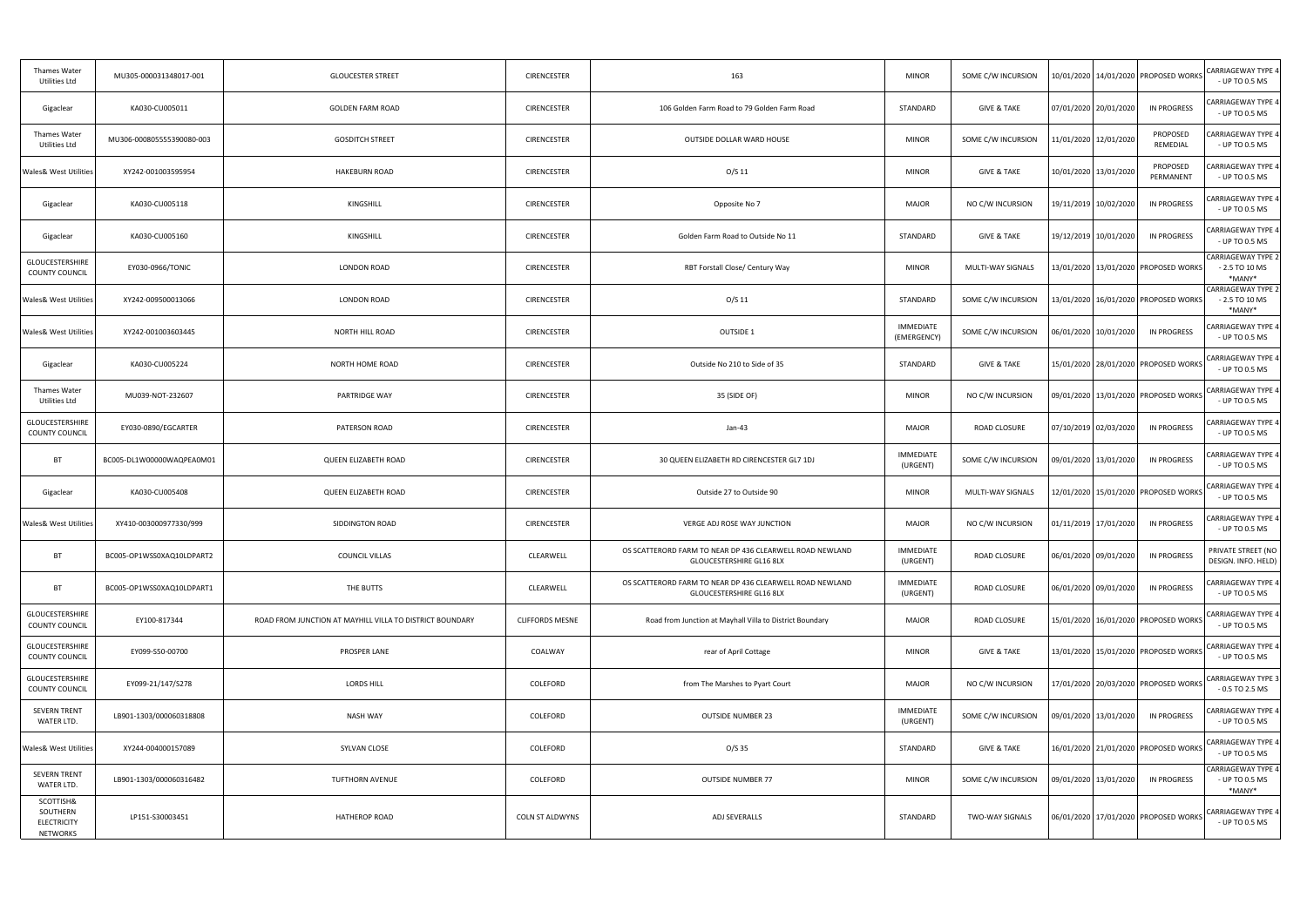| <b>SEVERN TRENT</b><br>WATER LTD.           | LB906-0000/00009177751    | SCHOOL CRESCENT                                                                          | CORSE                      | ROAD OPENING AND DIG IS TAKING PLACE IN VERGE OUTSIDE OAKLEIGH                              | <b>MINOR</b>                   | SOME C/W INCURSION     | 13/01/2020   15/01/2020   PROPOSED WORKS    | <b>CARRIAGEWAY TYPE 4</b><br>- UP TO 0.5 MS           |
|---------------------------------------------|---------------------------|------------------------------------------------------------------------------------------|----------------------------|---------------------------------------------------------------------------------------------|--------------------------------|------------------------|---------------------------------------------|-------------------------------------------------------|
| <b>Thames Water</b><br>Utilities Ltd        | MU305-000031404045-001    | ROAD FROM JUNCTION AT COVERED RESERVOIR TO JUNCTION WITH ACCESS ROAD<br>TO COTSWOLD PARK | <b>COTSWOLD PARK</b>       | <b>OPP 3-4</b>                                                                              | <b>IMMEDIATE</b><br>(URGENT)   | SOME C/W INCURSION     | <b>IN PROGRESS</b><br>09/01/2020 15/01/2020 | CARRIAGEWAY TYPE 4<br>- UP TO 0.5 MS                  |
| <b>DCWW</b>                                 | PE137-95155354            | A49 FROM J B4348 TO J A4137                                                              | COUNTY OF<br>HEREFORDSHIRE | O/S HOLLY COTTAGE A49 FROM J B4348 TO J A4137, COUNTY OF HEREFORDSHIRE                      | <b>MINOR</b>                   | <b>TWO-WAY SIGNALS</b> | 14/01/2020   16/01/2020   PROPOSED WORKS    | <b>CARRIAGEWAY TYPE 1</b><br>$-10$ TO 30 MS           |
| Western Power<br>Distribution<br>(Midlands) | DY751-M41512165124        | 400871 A435 TO GREEN HATCH FARM COWLEY                                                   | COWLEY                     | Opposite 2 Rose Cottage                                                                     | <b>MINOR</b>                   | SOME C/W INCURSION     | 13/01/2020   15/01/2020   PROPOSED WORKS    | <b>CARRIAGEWAY TYPE 4</b><br>- UP TO 0.5 MS           |
| Gigaclear                                   | KA030-CU004851            | 3/277 A433 TO CULKERTON CROSSROADS                                                       | CULKERTON                  | Triangle Junction With Sign To Culkerton to Where Road Splits Just Before Housed Up<br>Area | STANDARD                       | <b>GIVE &amp; TAKE</b> | 19/12/2019 13/01/2020<br>IN PROGRESS        | CARRIAGEWAY TYPE 4<br>- UP TO 0.5 MS                  |
| Gigaclear                                   | KA030-CU004852            | 401513 READING ROOM TO TOWNS END                                                         | CULKERTON                  | Where Road Splits Just Before Housed Up Area to Triangle Junction At The End Of The<br>Road | STANDARD                       | <b>GIVE &amp; TAKE</b> | 02/01/2020 15/01/2020 PROPOSED WORKS        | CARRIAGEWAY TYPE 4<br>- UP TO 0.5 MS                  |
| Gigaclear                                   | KA030-CU004853            | OXLEAZE ROAD                                                                             | CULKERTON                  | Crossroads to Outside West End House                                                        | STANDARD                       | <b>GIVE &amp; TAKE</b> | 02/01/2020 15/01/2020 PROPOSED WORKS        | CARRIAGEWAY TYPE 4<br>- UP TO 0.5 MS                  |
| Gigaclear                                   | KA030-CU004854            | POST OFFICE LANE                                                                         | <b>CULKERTON</b>           | Outside West End House to The Staggered Crossroads                                          | STANDARD                       | <b>GIVE &amp; TAKE</b> | 06/01/2020 17/01/2020 PROPOSED WORKS        | <b>CARRIAGEWAY TYPE 4</b><br>- UP TO 0.5 MS           |
| <b>GLOUCESTERSHIRE</b><br>COUNTY COUNCIL    | EY030-0936/CLIFTONBROWN   | 3/188 GLOUCESTER ROAD CIRENCESTER TO DAGLINGWORTH                                        | DAGLINGWORTH               | <b>Chantry House</b>                                                                        | <b>HIGHWAYS ACT</b><br>PERMITS | <b>TWO-WAY SIGNALS</b> | 28/10/2019 20/01/2020 PROPOSED WORKS        | <b>CARRIAGEWAY TYPE 4</b><br>- UP TO 0.5 MS           |
| Thames Water<br>Utilities Ltd               | MU305-000031403276-001    | FOSSEWAY                                                                                 | <b>DONNINGTON</b>          | FOSSEWAY, 200M NORTH OF JUNCTION TO HEATH BARN, DONNINGTON, MORETON-IN-<br>MARSH, GL56 0XU  | <b>MINOR</b>                   | <b>TWO-WAY SIGNALS</b> | 15/01/2020 17/01/2020 PROPOSED WORKS        | <b>CARRIAGEWAY TYPE 2</b><br>$-2.5$ TO 10 MS          |
| <b>Thames Water</b><br>Utilities Ltd        | MU305-000031405076-001    | MAIN ROAD THROUGH DOWN AMPNEY                                                            | DOWN AMPNEY                | 15 MAIN ROAD THROUGH DOWN AMPNEY DOWN AMPNEY                                                | <b>IMMEDIATE</b><br>(URGENT)   | SOME C/W INCURSION     | 07/01/2020 13/01/2020<br><b>IN PROGRESS</b> | <b>CARRIAGEWAY TYPE 4</b><br>- UP TO 0.5 MS           |
| <b>Thames Water</b><br>Utilities Ltd        | MU305-000031404308-001    | MOORGATE                                                                                 | DOWNINGTON                 | $\overline{7}$                                                                              | <b>IMMEDIATE</b><br>(URGENT)   | SOME C/W INCURSION     | 06/01/2020 10/01/2020<br>IN PROGRESS        | CARRIAGEWAY TYPE 4<br>- UP TO 0.5 MS                  |
| Wales& West Utilities                       | XY245-003001377356        | <b>DRAYCOTT HILL</b>                                                                     | DRAYCOTT                   | JUNC NORTHCOT LANE - O/S LANDGATE HOUSE                                                     | <b>MAJOR</b>                   | MULTI-WAY SIGNALS      | 06/01/2020   31/01/2020   PROPOSED WORKS    | CARRIAGEWAY TYPE 4<br>- UP TO 0.5 MS                  |
| <b>Wales&amp; West Utilities</b>            | XY245-003001377320        | NORTHCOT LANE                                                                            | DRAYCOTT                   | JUNC BLOCKLEY BROOK - JUNC DRAYCOTT HILL                                                    | <b>MAJOR</b>                   | TWO-WAY SIGNALS        | 26/11/2019 23/01/2020<br><b>IN PROGRESS</b> | CARRIAGEWAY TYPE 4<br>- UP TO 0.5 MS                  |
| <b>Wales&amp; West Utilities</b>            | XY245-003001377320/999    | NORTHCOT LANE                                                                            | DRAYCOTT                   | VERGE AT JUNCTON OF NORTCOT LANE AND WYDELANDS                                              | <b>MAJOR</b>                   | NO C/W INCURSION       | <b>IN PROGRESS</b><br>25/09/2019 14/02/2020 | CARRIAGEWAY TYPE 4<br>- UP TO 0.5 MS                  |
| <b>SEVERN TRENT</b><br>WATER LTD.           | LB906-0000/00009174541    | <b>HAZEL ROAD</b>                                                                        | <b>DRYBROOK</b>            | ROAD OPENING AND DIG IS TAKING PLACE IN FOOTWAY OUTSIDE NUMBER 1                            | <b>MINOR</b>                   | SOME C/W INCURSION     | 13/01/2020 15/01/2020 PROPOSED WORKS        | ARRIAGEWAY TYPE 4<br>- UP TO 0.5 MS                   |
| BT                                          | BC006-TI001MW500285690301 | <b>MORSE ROAD</b>                                                                        | <b>DRYBROOK</b>            | OPPO BRYON HOUSE ACROSS C/W TO 55M'S SOUTH OF ENTRANCE TO MORSE FARM ON<br>, MORSE ROAD     | STANDARD                       | MULTI-WAY SIGNALS      | <b>IN PROGRESS</b><br>08/01/2020 21/01/2020 | CARRIAGEWAY TYPE 4<br>- UP TO 0.5 MS                  |
| GLOUCESTERSHIRE<br>COUNTY COUNCIL           | EY102-GH1902000001559     | SPRINGFIELDS                                                                             | <b>DRYBROOK</b>            | DRYBROOK: Springfields. Drybrook: SPRINGFIELDS                                              | <b>MINOR</b>                   | <b>GIVE &amp; TAKE</b> | 10/01/2020 10/01/2020 PROPOSED WORKS        | <b>CARRIAGEWAY TYPE 4</b><br>- UP TO 0.5 MS           |
| <b>Wales&amp; West Utilities</b>            | XY243-004000156863        | <b>DUDBRIDGE MEADOW</b>                                                                  | <b>DUDBRIDGE</b>           | O/S 21A                                                                                     | STANDARD                       | <b>GIVE &amp; TAKE</b> | <b>IN PROGRESS</b><br>07/01/2020 13/01/2020 | CARRIAGEWAY TYPE 4<br>- UP TO 0.5 MS                  |
| Gigaclear                                   | KA080-GC/C145444/S445205  | DUMBLETON FOOTPATH 10                                                                    | <b>DUMBLETON</b>           | FW, CW, VERGE THE MANOR LITTLE WASHBOURNE GL20 8NQ                                          | <b>IMMEDIATE</b><br>(URGENT)   | SOME C/W INCURSION     | 09/01/2020 13/01/2020<br>IN PROGRESS        |                                                       |
| <b>BT</b>                                   | BC005-CB1W00000WAQG8A6XCS | KINGSHILL ROAD                                                                           | DURSLEY                    | OS COURTYARD CLINIC / Telephone Exchange KINGSHILL ROAD DURSLEY GL11 4DR                    | <b>IMMEDIATE</b><br>(URGENT)   | MULTI-WAY SIGNALS      | <b>IN PROGRESS</b><br>07/01/2020 11/01/2020 | CARRIAGEWAY TYPE 2<br>$-2.5$ TO 10 MS<br>*MANY*       |
| GLOUCESTERSHIRE<br><b>COUNTY COUNCIL</b>    | EY102-GH1902000001674     | KINGSHILL ROAD                                                                           | DURSLEY                    | DURSLEY : KINGSHILL ROAD                                                                    | <b>MINOR</b>                   | <b>GIVE &amp; TAKE</b> | 16/01/2020 16/01/2020 PROPOSED WORKS        | <b>CARRIAGEWAY TYPE 2</b><br>- 2.5 TO 10 MS<br>*MANY* |
| <b>Wales&amp; West Utilities</b>            | XY410-003001089547        | ROSEBERY ROAD                                                                            | <b>DURSLEY</b>             | JUNC ROSEBERY ROAD/STANTHILL DRIVE - JUNC ROSEBERY ROAD/CAMBRIDGE AVENUE                    | <b>MAJOR</b>                   | <b>TWO-WAY SIGNALS</b> | <b>IN PROGRESS</b><br>08/01/2020 20/02/2020 | CARRIAGEWAY TYPE 4<br>- UP TO 0.5 MS                  |
| GLOUCESTERSHIRE<br><b>COUNTY COUNCIL</b>    | EY102-GH1902000001577     | <b>HALLWOOD GREEN</b>                                                                    | <b>DYMOCK</b>              | Dymock Hallwood green, Dymock: HALLWOOD GREEN                                               | <b>MINOR</b>                   | <b>GIVE &amp; TAKE</b> | 13/01/2020 14/01/2020 PROPOSED WORKS        | CARRIAGEWAY TYPE 4<br>- UP TO 0.5 MS                  |
| <b>GLOUCESTERSHIRE</b><br>COUNTY COUNCIL    | EY202-50182837            | THE VILLAGE                                                                              | <b>DYMOCK</b>              | OS Virgin Home / OS Laburnam Cottage                                                        | <b>MINOR</b>                   | <b>GIVE &amp; TAKE</b> | 07/01/2020 09/01/2020 PROPOSED WORKS        | <b>CARRIAGEWAY TYPE 3</b><br>$-0.5$ TO 2.5 MS         |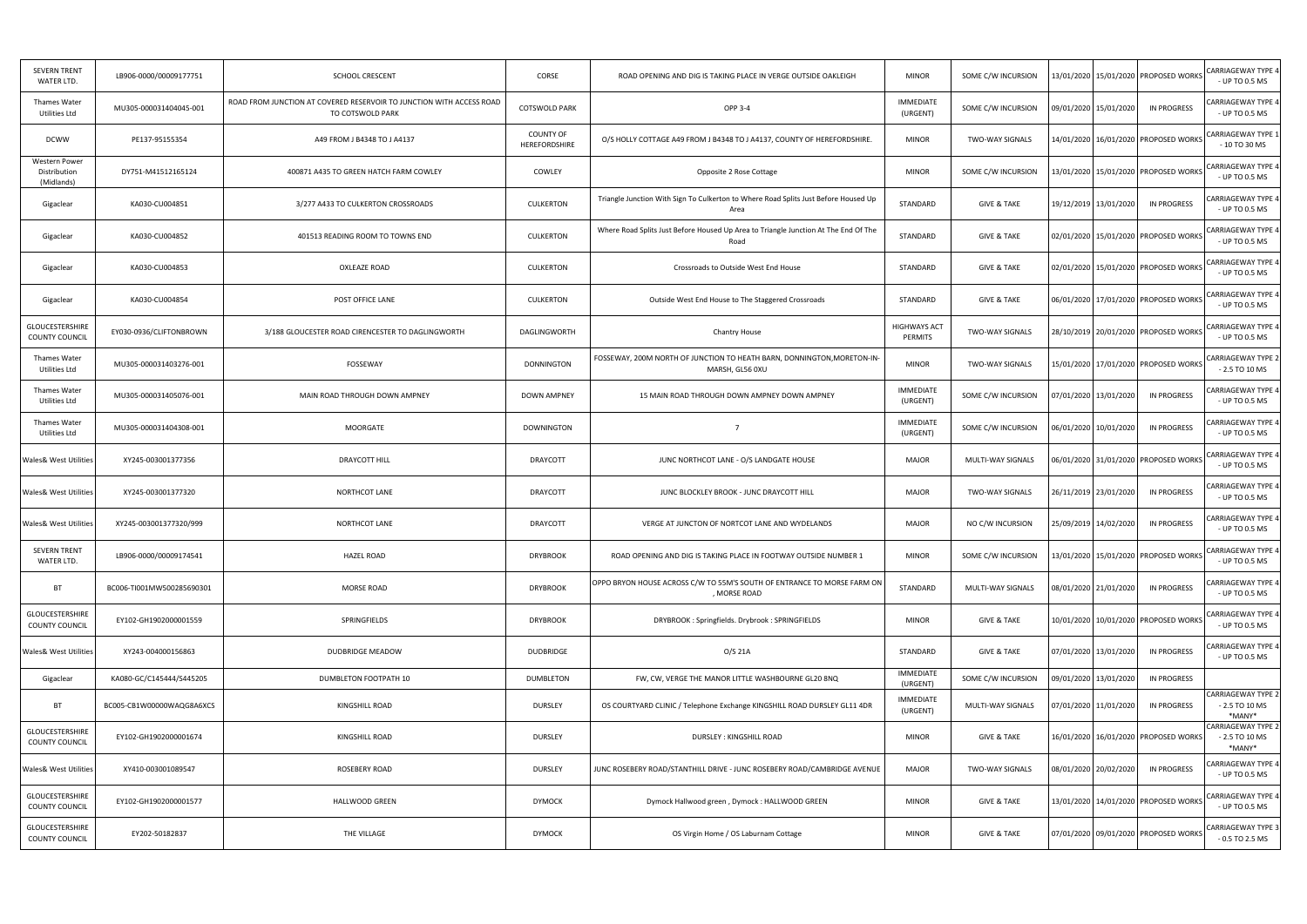| <b>Energetics Electricity</b><br>Limited                       | XV004-11577-10            | A419 NASTEND TO CHIPMANS PLATT ROUNDABOUT EASTINGTON | EASTINGTON                | Across Road from Grange Drive towards Stonehouse                                                          | <b>MAJOR</b> | MULTI-WAY SIGNALS      | 02/12/2019 17/01/2020                    | <b>IN PROGRESS</b> | <b>CARRIAGEWAY TYPE 2</b><br>$-2.5$ TO 10 MS |
|----------------------------------------------------------------|---------------------------|------------------------------------------------------|---------------------------|-----------------------------------------------------------------------------------------------------------|--------------|------------------------|------------------------------------------|--------------------|----------------------------------------------|
| <b>Energetics Electricity</b><br>Limited                       | XV004-11577-09            | A419 NASTEND TO CHIPMANS PLATT ROUNDABOUT EASTINGTON | EASTINGTON                | From roundabout towards junction to grange drive                                                          | <b>MAJOR</b> | NO C/W INCURSION       | 10/12/2019 21/01/2020                    | IN PROGRESS        | CARRIAGEWAY TYPE 2<br>$-2.5$ TO 10 MS        |
| GLOUCESTERSHIRE<br>COUNTY COUNCIL                              | EY102-43054407D           | <b>SPRING HILL</b>                                   | EASTINGTON                | A419 Spring Hill Stonehouse                                                                               | <b>MAJOR</b> | LANE CLOSURE           | 11/03/2019 31/01/2020                    | IN PROGRESS        | CARRIAGEWAY TYPE 4<br>- UP TO 0.5 MS         |
| <b>GLOUCESTERSHIRE</b><br>COUNTY COUNCIL                       | EY102-43054407M           | <b>SPRING HILL</b>                                   | EASTINGTON                | Spring Hill Stonehouse                                                                                    | <b>MAJOR</b> | ROAD CLOSURE           | 18/03/2019 31/01/2020                    | IN PROGRESS        | CARRIAGEWAY TYPE 4<br>- UP TO 0.5 MS         |
| GLOUCESTERSHIRE<br>COUNTY COUNCIL                              | EY102-43054407I           | <b>SPRING HILL</b>                                   | EASTINGTON                | Spring Hill Stonehouse                                                                                    | <b>MAJOR</b> | ROAD CLOSURE           | 24/06/2019 31/01/2020                    | IN PROGRESS        | ARRIAGEWAY TYPE 4<br>- UP TO 0.5 MS          |
| <b>GLOUCESTERSHIRE</b><br>COUNTY COUNCIL                       | EY102-GH1902000001673     | <b>VICTORIA DRIVE</b>                                | EASTINGTON                | EASTINGTON : VICTORIA DRIVE                                                                               | <b>MINOR</b> | <b>GIVE &amp; TAKE</b> | 15/01/2020   17/01/2020   PROPOSED WORKS |                    | CARRIAGEWAY TYPE 4<br>- UP TO 0.5 MS         |
| <b>BT</b>                                                      | BC006-TI001MW500286933000 | 3/123 MAIN ROAD THROUGH EBRINGTON                    | EBRINGTON                 | 25M EAST OF JCN EBRINGTON FOOTPATH 23, 3/123 MAIN ROAD THROUGH EBRINGTON                                  | <b>MAJOR</b> | <b>ROAD CLOSURE</b>    | 14/01/2020 20/01/2020 PROPOSED WORKS     |                    | <b>CARRIAGEWAY TYPE 4</b><br>- UP TO 0.5 MS  |
| <b>GLOUCESTERSHIRE</b><br>COUNTY COUNCIL                       | EY100-851221              | <b>LAKE STREET</b>                                   | ELMORE                    | Lake Street, Elmore                                                                                       | <b>MAJOR</b> | ROAD CLOSURE           | 16/01/2020 17/01/2020 PROPOSED WORKS     |                    | <b>CARRIAGEWAY TYPE 4</b><br>- UP TO 0.5 MS  |
| <b>Wales&amp; West Utilities</b>                               | XY410-003001386639        | A48 ROAD FROM JUNCTION WITH FLAXLEY ROAD TO BROADOAK | ELTON                     | JUNC FLAXLEY ROAD - APPROX 80M NE OF ENTRANCE TO STEPPING STONES                                          | <b>MAJOR</b> | MULTI-WAY SIGNALS      | 06/01/2020 06/03/2020                    | IN PROGRESS        | CARRIAGEWAY TYPE 1<br>$-10$ TO 30 MS         |
| <b>SEVERN TRENT</b><br>WATER LTD.                              | LB922-5201/000006526186   | <b>ROSS ROAD</b>                                     | <b>ENGLISH BICKNOR</b>    | ADJACENT TO AMBERY COTTAGES                                                                               | STANDARD     | TWO-WAY SIGNALS        | 13/01/2020 17/01/2020 PROPOSED WORKS     |                    | <b>CARRIAGEWAY TYPE 4</b><br>- UP TO 0.5 MS  |
| <b>Thames Water</b><br>Utilities Ltd                           | MU039-NOT-232592          | 3/160 SALT WAY TO FAIRFORD ROAD                      | <b>FAIRFORD</b>           | OPPOSITE REAR OF 1 HATHEROP DOWNS COTTAGE, HATHEROP DOWNS                                                 | <b>MINOR</b> | SOME C/W INCURSION     | 09/01/2020   10/01/2020   PROPOSED WORKS |                    | <b>CARRIAGEWAY TYPE 4</b><br>- UP TO 0.5 MS  |
| GLOUCESTERSHIRE<br>COUNTY COUNCIL                              | EY202-50185752            | ALDSWORTH CLOSE                                      | <b>FAIRFORD</b>           | Along Aldsworth                                                                                           | <b>MINOR</b> | <b>GIVE &amp; TAKE</b> | 07/01/2020 09/01/2020 PROPOSED WORKS     |                    | CARRIAGEWAY TYPE 4<br>- UP TO 0.5 MS         |
| GLOUCESTERSHIRE<br>COUNTY COUNCIL                              | EY030-0964/DJDCONSTRUCTIO | <b>CIRENCESTER ROAD</b>                              | <b>FAIRFORD</b>           | Scott Tomlinson Way                                                                                       | STANDARD     | MULTI-WAY SIGNALS      | 07/01/2020 17/01/2020                    | IN PROGRESS        | CARRIAGEWAY TYPE 2<br>$-2.5$ TO 10 MS        |
| SCOTTISH&<br>SOUTHERN<br><b>ELECTRICITY</b><br><b>NETWORKS</b> | LP151-S30003387           | HORCOTT ROAD                                         | <b>FAIRFORD</b>           | From Junction of Horcott Rd with 'Mere' through to Junction of East Entrance of<br><b>Totterdown Lane</b> | STANDARD     | TWO-WAY SIGNALS        | 09/01/2020 22/01/2020 PROPOSED WORKS     |                    | <b>CARRIAGEWAY TYPE 4</b><br>- UP TO 0.5 MS  |
| <b>GLOUCESTERSHIRE</b><br>COUNTY COUNCIL                       | EY202-50185789A           | MOUNT PLEASANT                                       | <b>FAIRFORD</b>           | Columns along Mount Pleasant                                                                              | <b>MINOR</b> | <b>GIVE &amp; TAKE</b> | 08/01/2020 10/01/2020 PROPOSED WORKS     |                    | CARRIAGEWAY TYPE 4<br>- UP TO 0.5 MS         |
| GLOUCESTERSHIRE<br>COUNTY COUNCIL                              | EY202-50185783            | <b>PARK STREET</b>                                   | <b>FAIRFORD</b>           | Along Park Street                                                                                         | <b>MINOR</b> | <b>GIVE &amp; TAKE</b> | 15/01/2020 17/01/2020 PROPOSED WORKS     |                    | <b>CARRIAGEWAY TYPE 4</b><br>- UP TO 0.5 MS  |
| GLOUCESTERSHIRE<br>COUNTY COUNCIL                              | EY202-50185768            | <b>QUEENS FIELD</b>                                  | <b>FAIRFORD</b>           | Along Queens Field                                                                                        | <b>MINOR</b> | <b>GIVE &amp; TAKE</b> | 13/01/2020 15/01/2020 PROPOSED WORKS     |                    | CARRIAGEWAY TYPE 4<br>- UP TO 0.5 MS         |
| GLOUCESTERSHIRE<br>COUNTY COUNCIL                              | EY202-50185797            | THE CROFT                                            | <b>FAIRFORD</b>           | On The Croft                                                                                              | <b>MINOR</b> | <b>GIVE &amp; TAKE</b> | 15/01/2020 17/01/2020 PROPOSED WORKS     |                    | CARRIAGEWAY TYPE 4<br>- UP TO 0.5 MS         |
| Gigaclear                                                      | KA030-CU005296            | NORTHFIELDS ROAD                                     | <b>FOREST GREEN</b>       | Opp Erinville                                                                                             | <b>MAJOR</b> | NO C/W INCURSION       | 17/12/2019 28/02/2020                    | <b>IN PROGRESS</b> | <b>CARRIAGEWAY TYPE 4</b><br>- UP TO 0.5 MS  |
| <b>SEVERN TRENT</b><br>WATER LTD.                              | LB901-1303/000012333814   | <b>NORTONWOOD</b>                                    | <b>FOREST GREEN</b>       | OUTSIDE 79                                                                                                | <b>MINOR</b> | <b>GIVE &amp; TAKE</b> | 10/01/2020 14/01/2020 PROPOSED WORKS     |                    | CARRIAGEWAY TYPE 4<br>- UP TO 0.5 MS         |
| Gigaclear                                                      | KA030-CU004394            | <b>STAR HILL</b>                                     | <b>FOREST GREEN</b>       | Moffatt Road to Northfields Road                                                                          | <b>MAJOR</b> | ROAD CLOSURE           | 08/01/2020 21/01/2020                    | <b>IN PROGRESS</b> | CARRIAGEWAY TYPE 4<br>- UP TO 0.5 MS         |
| Gigaclear                                                      | KA030-CU004390            | <b>STAR HILL</b>                                     | <b>FOREST GREEN</b>       | Northfields Road to Northfields Road                                                                      | <b>MAJOR</b> | ROAD CLOSURE           | 13/01/2020 16/01/2020 PROPOSED WORKS     |                    | <b>CARRIAGEWAY TYPE 4</b><br>- UP TO 0.5 MS  |
| <b>SEVERN TRENT</b><br>WATER LTD.                              | LB901-1303/000060315858   | <b>GLEBE CLOSE</b>                                   | <b>FRAMPTON ON SEVERN</b> | <b>OUTSIDE NUMBER 11</b>                                                                                  | <b>MINOR</b> | <b>GIVE &amp; TAKE</b> | 10/01/2020 14/01/2020 PROPOSED WORKS     |                    | <b>CARRIAGEWAY TYPE 4</b><br>- UP TO 0.5 MS  |
| Gigaclear                                                      | KA030-CU005406            | LAKE LANE                                            | FRAMPTON ON SEVERN        | Opp Lakefield School                                                                                      | <b>MINOR</b> | NO C/W INCURSION       | 08/01/2020 10/01/2020                    | <b>IN PROGRESS</b> | CARRIAGEWAY TYPE 4<br>- UP TO 0.5 MS         |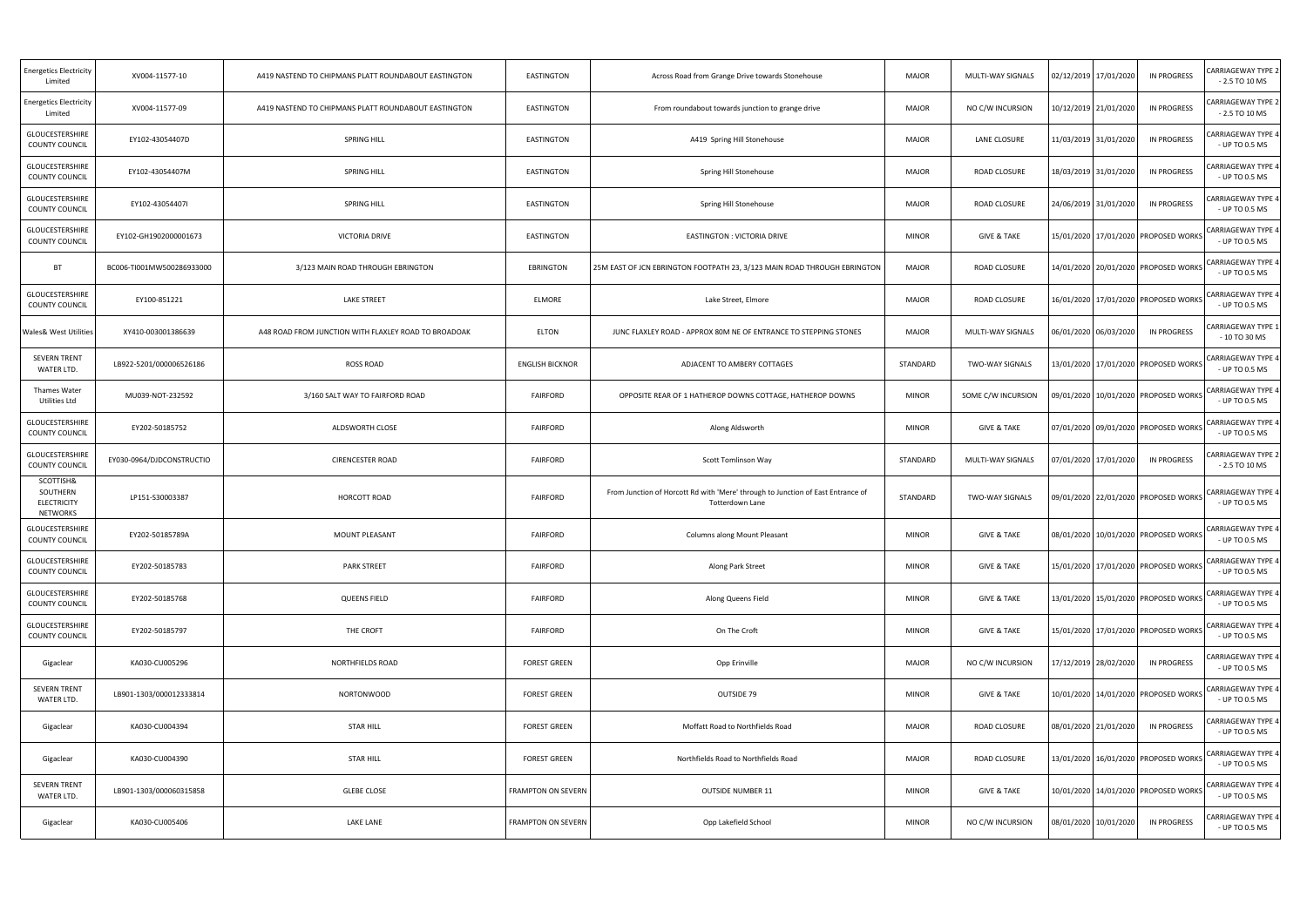| Gigaclear                                   | KA030-CU005407            | <b>WATER LANE</b>                                         | <b>FRAMPTON ON SEVERN</b> | Opp Car Park                                                                            | <b>MINOR</b>                   | NO C/W INCURSION        | 09/01/2020   13/01/2020                  | IN PROGRESS          | CARRIAGEWAY TYPE 4<br>- UP TO 0.5 MS                   |
|---------------------------------------------|---------------------------|-----------------------------------------------------------|---------------------------|-----------------------------------------------------------------------------------------|--------------------------------|-------------------------|------------------------------------------|----------------------|--------------------------------------------------------|
| <b>SEVERN TRENT</b><br>WATER LTD.           | LB901-1303/000060318485   | <b>WHITMINSTER LANE</b>                                   | FRAMPTON ON SEVERN        | <b>OUTSIDE SURGERY</b>                                                                  | <b>IMMEDIATE</b><br>(URGENT)   | <b>GIVE &amp; TAKE</b>  | 08/01/2020 10/01/2020                    | <b>IN PROGRESS</b>   | CARRIAGEWAY TYPE 4<br>- UP TO 0.5 MS                   |
| <b>GLOUCESTERSHIRE</b><br>COUNTY COUNCIL    | EY100-5188888             | A38 WHITMINSTER ROUNDABOUT                                | FROMEBRIDGE               | A38/A419 Whitminster Roundabout Canal Bridges                                           | <b>MAJOR</b>                   | MULTI-WAY SIGNALS       | 02/12/2019 02/10/2020                    | IN PROGRESS          | <b>CARRIAGEWAY TYPE 2</b><br>$-2.5$ TO 10 MS           |
| <b>GLOUCESTERSHIRE</b><br>COUNTY COUNCIL    | EY100-5188888A            | A38 WHITMINSTER ROUNDABOUT                                | FROMEBRIDGE               | A38/A419 Whitminster Roundabout Canal Bridges                                           | <b>MAJOR</b>                   | MULTI-WAY SIGNALS       | 02/12/2019 02/10/2020                    | IN PROGRESS          | CARRIAGEWAY TYPE 2<br>$-2.5$ TO 10 MS                  |
| GLOUCESTERSHIRE<br>COUNTY COUNCIL           | EY100-5188888B            | A38 WHITMINSTER ROUNDABOUT                                | FROMEBRIDGE               | A38/A419 Whitminster Roundabout Canal Bridges                                           | <b>MAJOR</b>                   | MULTI-WAY SIGNALS       | 02/12/2019 02/10/2020                    | IN PROGRESS          | CARRIAGEWAY TYPE 2<br>$-2.5$ TO 10 MS                  |
| <b>GLOUCESTERSHIRE</b><br>COUNTY COUNCIL    | EY100-5188888C            | A38 WHITMINSTER ROUNDABOUT                                | FROMEBRIDGE               | A38/A419 Whitminster Roundabout Canal Bridges                                           | <b>MAJOR</b>                   | MULTI-WAY SIGNALS       | 02/12/2019 02/10/2020                    | <b>IN PROGRESS</b>   | CARRIAGEWAY TYPE 2<br>$-2.5$ TO 10 MS                  |
| GLOUCESTERSHIRE<br>COUNTY COUNCIL           | EY081-L-MAIN-00009167     | A40 FROM A40 J A38 ROUNDABOUT TO A40 J B4063 ROUNDABOUT E | <b>GLOUCESTER</b>         | EB & WB Northern Bypass                                                                 | <b>HIGHWAYS ACT</b><br>PERMITS | <b>ROAD CLOSURE</b>     | 13/01/2020 15/01/2020 PROPOSED WORKS     |                      | <b>CARRIAGEWAY TYPE 1</b><br>- 10 TO 30 MS             |
| <b>Wales&amp; West Utilities</b>            | XY410-003001424413        | ABBEYMEAD AVENUE                                          | <b>GLOUCESTER</b>         | SIDE OF 11 BISHOPS ROAD                                                                 | <b>MINOR</b>                   | <b>GIVE &amp; TAKE</b>  | 10/01/2020 13/01/2020                    | PROPOSED<br>REMEDIAL | CARRIAGEWAY TYPE 4<br>- UP TO 0.5 MS                   |
| <b>SEVERN TRENT</b><br>WATER LTD.           | LB901-1303/000060318178   | ABBEYMEAD AVENUE                                          | <b>GLOUCESTER</b>         | OUTSIDE THE TURMUT-HOER PUBLIC HOUSE                                                    | <b>MINOR</b>                   | SOME C/W INCURSION      | 10/01/2020 14/01/2020 PROPOSED WORKS     |                      | <b>CARRIAGEWAY TYPE 4</b><br>- UP TO 0.5 MS            |
| <b>BT</b>                                   | BC006-TI001MW500290977900 | ARMSCROFT CRESCENT                                        | <b>GLOUCESTER</b>         | O/S 2a ON, ARMSCROFT CRESCENT                                                           | <b>MINOR</b>                   | SOME C/W INCURSION      | 07/01/2020 09/01/2020                    | IN PROGRESS          | CARRIAGEWAY TYPE 4<br>- UP TO 0.5 MS                   |
| BT                                          | BC005-WP00400500290004600 | <b>BARNETT WAY</b>                                        | <b>GLOUCESTER</b>         | APPROX 107MTRS F ROM S/O EDF ENERGYBARNETT WAY GL4 3RT, BARNETT WAY                     | STANDARD                       | TWO-WAY SIGNALS         | 06/01/2020 17/01/2020                    | <b>IN PROGRESS</b>   | CARRIAGEWAY TYPE 4<br>- UP TO 0.5 MS                   |
| <b>SEVERN TRENT</b><br>WATER LTD.           | LB901-1303/000012336367   | <b>BASIL CLOSE</b>                                        | <b>GLOUCESTER</b>         | $\overline{7}$                                                                          | <b>MINOR</b>                   | SOME C/W INCURSION      | .3/01/2020   15/01/2020   PROPOSED WORKS |                      | CARRIAGEWAY TYPE 4<br>- UP TO 0.5 MS                   |
| <b>SEVERN TRENT</b><br>WATER LTD.           | LB901-1303/000012345622   | <b>BITTERN AVENUE</b>                                     | <b>GLOUCESTER</b>         | <b>OUTSIDE NUMBER 58</b>                                                                | <b>IMMEDIATE</b><br>(URGENT)   | SOME C/W INCURSION      | 08/01/2020 13/01/2020                    | IN PROGRESS          | CARRIAGEWAY TYPE 4<br>- UP TO 0.5 MS                   |
| GLOUCESTERSHIRE<br>COUNTY COUNCIL           | EY102-GH1902000001645     | <b>BLENHEIM ROAD</b>                                      | <b>GLOUCESTER</b>         | GLOUCESTER : Outside The Picture Dome on Barton Street in Gloucester : BLENHEIM<br>ROAD | <b>MINOR</b>                   | <b>GIVE &amp; TAKE</b>  | 09/01/2020 09/01/2020                    | IN PROGRESS          | CARRIAGEWAY TYPE 4<br>- UP TO 0.5 MS                   |
| Western Power<br>Distribution<br>(Midlands) | DY752-M41522171987B       | <b>BROME ROAD</b>                                         | <b>GLOUCESTER</b>         | Opposite 2 Brome Road                                                                   | STANDARD                       | SOME C/W INCURSION      | 07/01/2020 10/01/2020                    | <b>IN PROGRESS</b>   | CARRIAGEWAY TYPE 4<br>- UP TO 0.5 MS                   |
| SEVERN TRENT<br>WATER LTD.                  | LB902-2302/000012261428A  | <b>BRUNSWICK ROAD</b>                                     | <b>GLOUCESTER</b>         | <b>BEAUFORT HOUSE</b>                                                                   | <b>MINOR</b>                   | <b>GIVE &amp; TAKE</b>  | 10/01/2020 10/01/2020 PROPOSED WORKS     |                      | CARRIAGEWAY TYPE 4<br>- UP TO 0.5 MS                   |
| GLOUCESTERSHIRE<br><b>COUNTY COUNCIL</b>    | EY099-BENTINKHOUSEDEM     | <b>BRUTON WAY</b>                                         | <b>GLOUCESTER</b>         | Northwest bound lanes                                                                   | <b>MAJOR</b>                   | LANE CLOSURE            | 06/01/2020 08/05/2020 PROPOSED WORKS     |                      | <b>CARRIAGEWAY TYPE 2</b><br>$-2.5$ TO 10 MS<br>*MANY* |
| <b>SEVERN TRENT</b><br>WATER LTD.           | LB901-1303/000012334302   | CHACELEY CLOSE                                            | <b>GLOUCESTER</b>         | <b>OUTSIDE NUMBER 6</b>                                                                 | <b>MINOR</b>                   | SOME C/W INCURSION      | 15/01/2020 17/01/2020 PROPOSED WORKS     |                      | CARRIAGEWAY TYPE 4<br>- UP TO 0.5 MS                   |
| SEVERN TRENT<br>WATER LTD.                  | LB901-1303/000012240451   | <b>CHARLTON WAY</b>                                       | <b>GLOUCESTER</b>         | 22                                                                                      | <b>MINOR</b>                   | SOME C/W INCURSION      | 17/01/2020 17/01/2020                    | PROPOSED<br>REMEDIAL | CARRIAGEWAY TYPE 4<br>- UP TO 0.5 MS                   |
| <b>Wales&amp; West Utilities</b>            | XY243-004000155305        | <b>CHURCH STREET</b>                                      | <b>GLOUCESTER</b>         | CK CARS GARAGE                                                                          | <b>MINOR</b>                   | <b>GIVE &amp; TAKE</b>  | 10/01/2020 10/01/2020                    | PROPOSED<br>REMEDIAL | ARRIAGEWAY TYPE 4<br>- UP TO 0.5 MS                    |
| Western Power<br>Distribution<br>(Midlands) | DY752-M41520409819        | CHURCHDOWN FOOTPATH 51                                    | <b>GLOUCESTER</b>         | Side of 11 Summerland Drive                                                             | <b>IMMEDIATE</b><br>(URGENT)   | NO C/W INCURSION        | 08/01/2020 14/01/2020                    | IN PROGRESS          |                                                        |
| <b>SEVERN TRENT</b><br>WATER LTD.           | LB922-5201/000006520046   | <b>CLARENCE STREET</b>                                    | <b>GLOUCESTER</b>         | <b>OUTSIDE NUMBER 24</b>                                                                | <b>MINOR</b>                   | <b>PRIORITY WORKING</b> | 19/01/2020 19/01/2020 PROPOSED WORKS     |                      | <b>CARRIAGEWAY TYPE 4</b><br>- UP TO 0.5 MS            |
| VIRGIN MEDIA                                | NK100-/SSEMMA/100326178   | <b>CLEGRAM ROAD</b>                                       | <b>GLOUCESTER</b>         | Opp. 1 Clegram Rd                                                                       | <b>MINOR</b>                   | SOME C/W INCURSION      | 13/01/2020   14/01/2020   PROPOSED WORKS |                      | <b>CARRIAGEWAY TYPE 4</b><br>- UP TO 0.5 MS            |
| SEVERN TRENT<br>WATER LTD.                  | LB901-1303/000012332293   | <b>CONISTON ROAD</b>                                      | <b>GLOUCESTER</b>         | <b>OUTSIDE NUMBER 31</b>                                                                | <b>MINOR</b>                   | SOME C/W INCURSION      | 14/01/2020   16/01/2020   PROPOSED WORKS |                      | <b>CARRIAGEWAY TYPE 4</b><br>- UP TO 0.5 MS            |
| <b>SEVERN TRENT</b><br>WATER LTD.           | LB901-1303/000012335092   | <b>CORNCROFT LANE</b>                                     | <b>GLOUCESTER</b>         | $\overline{2}$                                                                          | <b>IMMEDIATE</b><br>(URGENT)   | NO C/W INCURSION        | 21/12/2019 10/01/2020                    | IN PROGRESS          | CARRIAGEWAY TYPE 4<br>- UP TO 0.5 MS                   |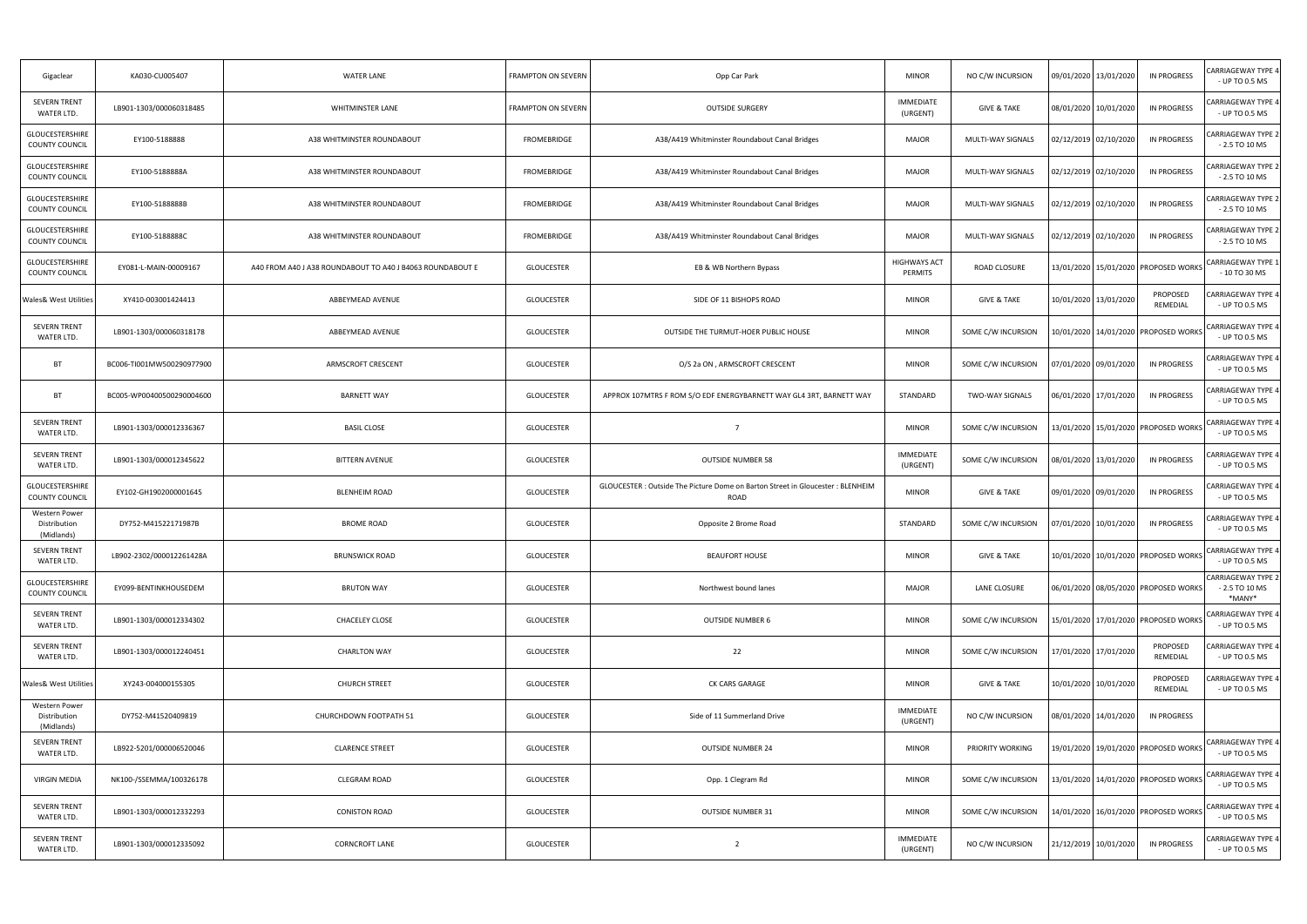| <b>VIRGIN MEDIA</b>                             | NK100-/SSEMBU/100325893   | <b>CORONATION GROVE</b>                                                                              | <b>GLOUCESTER</b> | From O/S to S/O 18 BROOKSIDE VILLA, CORONATION GROVE, GLOUCESTER                                       | <b>MINOR</b>                 | NO C/W INCURSION       |                       |                       | 16/01/2020 20/01/2020 PROPOSED WORKS     | CARRIAGEWAY TYPE 4<br>- UP TO 0.5 MS                  |
|-------------------------------------------------|---------------------------|------------------------------------------------------------------------------------------------------|-------------------|--------------------------------------------------------------------------------------------------------|------------------------------|------------------------|-----------------------|-----------------------|------------------------------------------|-------------------------------------------------------|
| <b>GLOUCESTERSHIRE</b><br><b>COUNTY COUNCIL</b> | EY099-S50-00672           | <b>DEER PARK ROAD</b>                                                                                | <b>GLOUCESTER</b> | from new developerment to junction with Colwell Avenue                                                 | STANDARD                     | <b>GIVE &amp; TAKE</b> |                       |                       | 13/01/2020 24/01/2020 PROPOSED WORKS     | CARRIAGEWAY TYPE 4<br>- UP TO 0.5 MS                  |
| <b>VIRGIN MEDIA</b>                             | NK100-/SSSMRE/100326285   | <b>DENMARK ROAD</b>                                                                                  | <b>GLOUCESTER</b> | O/S 7 Bewick House, 1 DENMARK ROAD, Gloucester, GL1 3HW                                                | <b>MINOR</b>                 | NO C/W INCURSION       |                       |                       | 09/01/2020 13/01/2020 PROPOSED WORKS     | CARRIAGEWAY TYPE 4<br>- UP TO 0.5 MS                  |
| <b>GLOUCESTERSHIRE</b><br><b>COUNTY COUNCIL</b> | EY100-822479E             | <b>DINGLEWELL</b>                                                                                    | <b>GLOUCESTER</b> | Dinglewell, Gloucester                                                                                 | <b>MAJOR</b>                 | <b>ROAD CLOSURE</b>    |                       |                       | 14/01/2020 16/01/2020 PROPOSED WORKS     | <b>CARRIAGEWAY TYPE 4</b><br>- UP TO 0.5 MS           |
| <b>BT</b>                                       | BC005-DL1W00000WAQNW62Y01 | FIELDCOTE DRIVE                                                                                      | <b>GLOUCESTER</b> | OS 37 AND 39 FIELDCOTE DRIVE HUCCLECOTE GLOUCESTER GL33EP,,,                                           | <b>IMMEDIATE</b><br>(URGENT) | SOME C/W INCURSION     |                       | 09/01/2020 13/01/2020 | <b>IN PROGRESS</b>                       | <b>CARRIAGEWAY TYPE 4</b><br>- UP TO 0.5 MS           |
| <b>VIRGIN MEDIA</b>                             | NK100-/SSEMMA/100326030   | <b>FINLAY ROAD</b>                                                                                   | <b>GLOUCESTER</b> | O/S 120 Findlay Road                                                                                   | <b>MINOR</b>                 | NO C/W INCURSION       |                       |                       | 10/01/2020 14/01/2020 PROPOSED WORKS     | CARRIAGEWAY TYPE 2<br>$-2.5$ TO 10 MS                 |
| <b>Wales&amp; West Utilities</b>                | XY410-003001485697        | FOOTWAY ADJOINING SOUTHSIDE OF 17 TO 24 AND EASTSIDE OF 1 TO 16 CURLEW<br>ROAD                       | <b>GLOUCESTER</b> | REAR OF 17 - 24 CURLEW ROAD                                                                            | <b>MAJOR</b>                 | NO C/W INCURSION       |                       |                       | 06/01/2020 17/04/2020 PROPOSED WORKS     |                                                       |
| <b>Wales&amp; West Utilities</b>                | XY410-003001423539        | FOOTWAY FROM EAGLE WAY NORTHWEST OF 72 TO FIELDFARE SOUTH OF 62                                      | <b>GLOUCESTER</b> | FROM THE REAR OF EAGLE WAY - ADJ OF 62 FIELDFARE                                                       | <b>MAJOR</b>                 | NO C/W INCURSION       |                       |                       | 06/01/2020   17/04/2020   PROPOSED WORKS |                                                       |
| <b>Wales&amp; West Utilities</b>                | XY410-003001423582        | FOOTWAY FROM NORTH OF SUBWAY HEADING NORTHEAST AND ADJOINING 97 TO<br>107 CURLEW ROAD                | <b>GLOUCESTER</b> | REAR OF 106 CURLEW RD - REAR OF 17 CURLEW ROAD                                                         | <b>MAJOR</b>                 | NO C/W INCURSION       |                       |                       | 06/01/2020 17/04/2020 PROPOSED WORKS     |                                                       |
| <b>BT</b>                                       | BC006-TI001MW500291759800 | FOOTWAY FROM NORTHWEST OF 81 TO SOUTH OF 57 LINNET CLOSE INCLUDING<br>LENGTH WEST OF 76 LINNET CLOSE | <b>GLOUCESTER</b> | OPP 248 ON, FOOTWAY FROM NORTHWEST OF 81 TO SOUTH OF 57 LINNET CLOSE<br>INCLUDING LENGTH WEST OF 76 LI | <b>MINOR</b>                 | SOME C/W INCURSION     |                       |                       | 14/01/2020 16/01/2020 PROPOSED WORKS     |                                                       |
| <b>Wales&amp; West Utilities</b>                | XY410-003001423583        | FOOTWAY FROM WEST OF 57 FIELDFARE TO SOUTHEAST OF 86 SWIFT ROAD<br>INCLUDING LENGTH TO SCHOOL ACCESS | <b>GLOUCESTER</b> | ADJ OF 57 FIELDFARE - ADJ OF 86 SWIFT RD                                                               | <b>MAJOR</b>                 | NO C/W INCURSION       |                       |                       | 06/01/2020   17/04/2020   PROPOSED WORKS |                                                       |
| <b>SEVERN TRENT</b><br>WATER LTD.               | LB901-1303/000060318179   | <b>GAMBIER PARRY GARDENS</b>                                                                         | <b>GLOUCESTER</b> | <b>OPPOSITE NUMBER 85</b>                                                                              | <b>MINOR</b>                 | SOME C/W INCURSION     |                       |                       | 0/01/2020   14/01/2020   PROPOSED WORKS  | CARRIAGEWAY TYPE 4<br>- UP TO 0.5 MS                  |
| Western Power<br>Distribution<br>(Midlands)     | DY752-M41522179195B       | <b>GATMERES ROAD</b>                                                                                 | <b>GLOUCESTER</b> | Outside 7                                                                                              | STANDARD                     | SOME C/W INCURSION     |                       |                       | 16/01/2020 22/01/2020 PROPOSED WORKS     | CARRIAGEWAY TYPE 4<br>- UP TO 0.5 MS                  |
| <b>VIRGIN MEDIA</b>                             | NK100-/SSEMBU/100326018   | GLOUCESTER FOOTPATH 119                                                                              | <b>GLOUCESTER</b> | O/S ELMSCROFT COMMUNITY ASSOCIATION, CORONATION GROVE, GLOUCESTER                                      | <b>MINOR</b>                 | NO C/W INCURSION       |                       |                       | 16/01/2020 20/01/2020 PROPOSED WORKS     |                                                       |
| <b>GLOUCESTERSHIRE</b><br><b>COUNTY COUNCIL</b> | EY202-50186648            | <b>GOLDEN CLOSE</b>                                                                                  | <b>GLOUCESTER</b> | R/O 41 / 42                                                                                            | <b>MINOR</b>                 | <b>GIVE &amp; TAKE</b> |                       |                       | 15/01/2020   17/01/2020   PROPOSED WORKS | CARRIAGEWAY TYPE 4<br>- UP TO 0.5 MS                  |
| ES Pipelines Ltd                                | ZY042-ESPE2321            | <b>GREYHOUND GARDENS</b>                                                                             | <b>GLOUCESTER</b> | Outside the Greyhound Pub                                                                              | STANDARD                     | NO C/W INCURSION       |                       | 07/01/2020 17/01/2020 | <b>IN PROGRESS</b>                       | <b>CARRIAGEWAY TYPE 4</b><br>- UP TO 0.5 MS           |
| <b>SEVERN TRENT</b><br>WATER LTD.               | LB527-A6S/12407G399A      | <b>HEATHVILLE ROAD</b>                                                                               | <b>GLOUCESTER</b> | Between Honyatt Road and Alexandra Road                                                                | <b>MINOR</b>                 | <b>GIVE &amp; TAKE</b> |                       |                       | 14/01/2020 15/01/2020 PROPOSED WORKS     | <b>CARRIAGEWAY TYPE 4</b><br>- UP TO 0.5 MS           |
| Wales& West Utilities                           | XY410-003001423538        | <b>HERON WAY</b>                                                                                     | <b>GLOUCESTER</b> | FROM THE REAR OF 2 SUDBROOK WAY - O/S HERON PRIMARY SCHOOL                                             | <b>MAJOR</b>                 | NO C/W INCURSION       |                       |                       | 06/01/2020 17/04/2020 PROPOSED WORKS     | ARRIAGEWAY TYPE 4<br>- UP TO 0.5 MS                   |
| <b>GLOUCESTERSHIRE</b><br><b>COUNTY COUNCIL</b> | EY099-S50-00703           | <b>HOBBS WAY</b>                                                                                     | <b>GLOUCESTER</b> | junction with Harker Close (works in footway)                                                          | <b>MAJOR</b>                 | NO C/W INCURSION       |                       |                       | 16/01/2020   30/01/2020   PROPOSED WORKS | <b>CARRIAGEWAY TYPE 4</b><br>- UP TO 0.5 MS<br>*MANY* |
| <b>Fulcrum Pipelines</b><br>Limited             | WY002-NSA00006583         | <b>HORTON ROAD</b>                                                                                   | <b>GLOUCESTER</b> | fulcrum to connect in the carriageway adj to collingwood house                                         | <b>MINOR</b>                 | <b>TWO-WAY SIGNALS</b> | 12/01/2020 12/01/2020 |                       | PROPOSED<br>REMEDIAL                     | CARRIAGEWAY TYPE 4<br>- UP TO 0.5 MS                  |
| <b>SEVERN TRENT</b><br>WATER LTD.               | LB501-A6W/12211814A       | HUCCLECOTE ROAD                                                                                      | <b>GLOUCESTER</b> | S/O 1 HUCCLECOTE ROAD                                                                                  | <b>MAJOR</b>                 | SOME C/W INCURSION     |                       | 06/01/2020 07/02/2020 | <b>IN PROGRESS</b>                       | <b>CARRIAGEWAY TYPE 4</b><br>- UP TO 0.5 MS           |
| GLOUCESTERSHIRE<br>COUNTY COUNCIL               | EY100-822479D             | KINGSCROFT ROAD                                                                                      | <b>GLOUCESTER</b> | Kingscroft Road, Gloucester                                                                            | <b>MAJOR</b>                 | ROAD CLOSURE           |                       |                       | 14/01/2020   16/01/2020   PROPOSED WORKS | <b>CARRIAGEWAY TYPE 4</b><br>- UP TO 0.5 MS           |
| Western Power<br>Distribution<br>(Midlands)     | DY752-M41522171987A       | <b>LOBLEYS DRIVE</b>                                                                                 | <b>GLOUCESTER</b> | Opposite 11 Camomile Close                                                                             | STANDARD                     | SOME C/W INCURSION     |                       | 07/01/2020 10/01/2020 | <b>IN PROGRESS</b>                       | <b>CARRIAGEWAY TYPE 4</b><br>- UP TO 0.5 MS           |
| <b>Wales&amp; West Utilities</b>                | XY243-005000294734        | LOWER TUFFLEY LANE                                                                                   | <b>GLOUCESTER</b> | JUNCTION WITH COROLIN DRIVE                                                                            | <b>MINOR</b>                 | <b>GIVE &amp; TAKE</b> | 10/01/2020 13/01/2020 |                       | PROPOSED<br>REMEDIAL                     | <b>CARRIAGEWAY TYPE 4</b><br>- UP TO 0.5 MS           |
| Western Power<br>Distribution<br>(Midlands)     | DY752-M41520444075        | MASEFIELD AVENUE                                                                                     | <b>GLOUCESTER</b> | Outside Halford House                                                                                  | <b>IMMEDIATE</b><br>(URGENT) | SOME C/W INCURSION     |                       | 08/01/2020 14/01/2020 | <b>IN PROGRESS</b>                       | CARRIAGEWAY TYPE 4<br>- UP TO 0.5 MS                  |
| GLOUCESTERSHIRE<br>COUNTY COUNCIL               | EY081-L-MAIN-00008263     | <b>MERCHANTS ROAD</b>                                                                                | <b>GLOUCESTER</b> | <b>Downings Malthouse</b>                                                                              | HIGHWAYS ACT<br>PERMITS      | ROAD CLOSURE           |                       |                       | 01/07/2019 01/10/2021 PROPOSED WORKS     | CARRIAGEWAY TYPE 4<br>- UP TO 0.5 MS                  |
| GLOUCESTERSHIRE<br><b>COUNTY COUNCIL</b>        | EY099-18-153-S278         | <b>MERCIA ROAD</b>                                                                                   | <b>GLOUCESTER</b> | outside new Lidl development                                                                           | <b>MAJOR</b>                 | <b>GIVE &amp; TAKE</b> | 18/11/2019 24/01/2020 |                       | <b>IN PROGRESS</b>                       | CARRIAGEWAY TYPE 4<br>- UP TO 0.5 MS                  |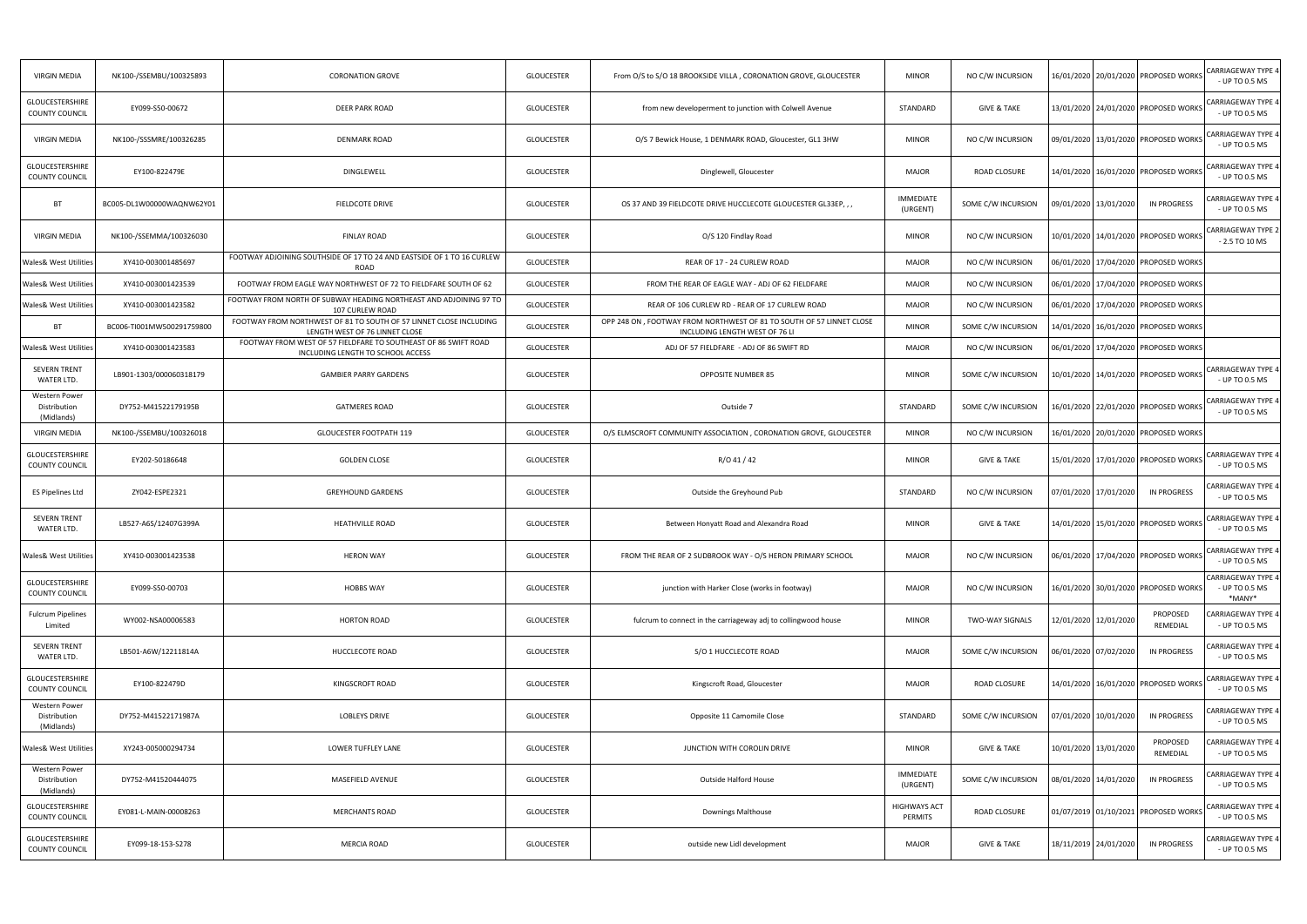| <b>GLOUCESTERSHIRE</b><br><b>COUNTY COUNCIL</b> | EY102-ATK43068506         | METZ WAY                   | <b>GLOUCESTER</b> | Gloucester Railway Station Acces, Metz way                | <b>MINOR</b>                   | SOME C/W INCURSION     | 17/01/2020 17/01/2020 PROPOSED WORKS     |                       | <b>CARRIAGEWAY TYPE 2</b><br>$-2.5$ TO 10 MS<br>*MANY* |
|-------------------------------------------------|---------------------------|----------------------------|-------------------|-----------------------------------------------------------|--------------------------------|------------------------|------------------------------------------|-----------------------|--------------------------------------------------------|
| <b>SEVERN TRENT</b><br>WATER LTD.               | LB901-1303/000012334831   | NORTHBROOK ROAD            | <b>GLOUCESTER</b> | APPROX 55M NW OF NUMBER 7A                                | <b>MINOR</b>                   | SOME C/W INCURSION     | 13/01/2020 15/01/2020 PROPOSED WORKS     |                       | CARRIAGEWAY TYPE 4<br>- UP TO 0.5 MS                   |
| <b>VIRGIN MEDIA</b>                             | NK100-/SSSMRE/100326530   | OTTER ROAD                 | <b>GLOUCESTER</b> | O/S 24 OTTER ROAD ABBEYMEAD GLOUCESTER GL4 5TF            | <b>MINOR</b>                   | NO C/W INCURSION       | 10/01/2020 14/01/2020 PROPOSED WORKS     |                       | CARRIAGEWAY TYPE 4<br>- UP TO 0.5 MS                   |
| <b>Wales&amp; West Utilities</b>                | XY243-003001376658        | PAINSWICK ROAD             | <b>GLOUCESTER</b> | OPPOSITE 248                                              | <b>MINOR</b>                   | <b>TWO-WAY SIGNALS</b> | 17/01/2020 20/01/2020                    | PROPOSED<br>PERMANENT | CARRIAGEWAY TYPE 3<br>$-0.5$ TO 2.5 MS                 |
| Western Power<br>Distribution<br>(Midlands)     | DY752-M41522179195A       | REDWELL ROAD               | <b>GLOUCESTER</b> | Side of 7 Gatmeres Road                                   | STANDARD                       | SOME C/W INCURSION     | 16/01/2020 19/01/2020 PROPOSED WORKS     |                       | CARRIAGEWAY TYPE 4<br>- UP TO 0.5 MS                   |
| <b>SEVERN TRENT</b><br>WATER LTD.               | LB902-2302/000012323034   | SECUNDA WAY                | <b>GLOUCESTER</b> | 23 SECUNDA WAY                                            | <b>MINOR</b>                   | <b>TWO-WAY SIGNALS</b> | 10/01/2020   10/01/2020   PROPOSED WORKS |                       | CARRIAGEWAY TYPE 1<br>- 10 TO 30 MS                    |
| <b>VIRGIN MEDIA</b>                             | NK100-/SSEMMA/100326179   | SEYMOUR ROAD               | <b>GLOUCESTER</b> | S/O 34 Seymour Rd                                         | <b>MINOR</b>                   | SOME C/W INCURSION     | 13/01/2020   15/01/2020   PROPOSED WORKS |                       | CARRIAGEWAY TYPE 4<br>- UP TO 0.5 MS                   |
| <b>VIRGIN MEDIA</b>                             | NK100-/SSEMMA/100326032   | SOUTHFIELD ROAD            | <b>GLOUCESTER</b> | S/O 24 Northfield Road on Southfield Road                 | <b>MINOR</b>                   | SOME C/W INCURSION     | 10/01/2020   14/01/2020   PROPOSED WORKS |                       | <b>CARRIAGEWAY TYPE 4</b><br>- UP TO 0.5 MS            |
| Western Power<br>Distribution<br>(Midlands)     | DY752-M41522174301        | SOUTHGATE STREET           | <b>GLOUCESTER</b> | Opposite Southgate House                                  | <b>MINOR</b>                   | SOME C/W INCURSION     | 08/01/2020 10/01/2020                    | <b>IN PROGRESS</b>    | <b>CARRIAGEWAY TYPE 2</b><br>$-2.5$ TO 10 MS<br>*MANY* |
| <b>VIRGIN MEDIA</b>                             | NK100-/SSEMMA/100326029   | SOUTHGATE STREET           | <b>GLOUCESTER</b> | Opp. Albion House, Southgate street                       | <b>MINOR</b>                   | SOME C/W INCURSION     | 15/01/2020   17/01/2020   PROPOSED WORKS |                       | <b>CARRIAGEWAY TYPE 2</b><br>$-2.5$ TO 10 MS<br>*MANY* |
| <b>VIRGIN MEDIA</b>                             | NK100-/SSEMMA/100326031   | SOUTHGATE STREET           | <b>GLOUCESTER</b> | O/S 172 SOUTHGATE STREET                                  | <b>MINOR</b>                   | SOME C/W INCURSION     | 15/01/2020 17/01/2020 PROPOSED WORKS     |                       | <b>CARRIAGEWAY TYPE 2</b><br>$-2.5$ TO 10 MS<br>*MANY* |
| <b>GLOUCESTERSHIRE</b><br>COUNTY COUNCIL        | EY099-S50-00704           | SOUTHGATE STREET           | <b>GLOUCESTER</b> | from car park entrance to cover in carriageway            | STANDARD                       | <b>TWO-WAY SIGNALS</b> | 11/01/2020 17/01/2020 PROPOSED WORKS     |                       | <b>CARRIAGEWAY TYPE 2</b><br>$-2.5$ TO 10 MS<br>*MANY* |
| <b>VIRGIN MEDIA</b>                             | NK100-/SSEMMA/100326033   | SPA ROAD                   | <b>GLOUCESTER</b> | O/S RIBSTON HALL, SPA ROAD                                | <b>MINOR</b>                   | SOME C/W INCURSION     | 15/01/2020 17/01/2020 PROPOSED WORKS     |                       | CARRIAGEWAY TYPE 4<br>- UP TO 0.5 MS                   |
| Western Power<br>Distribution<br>(Midlands)     | DY752-M41522174263        | <b>STANLEY ROAD</b>        | <b>GLOUCESTER</b> | Side of 23 Sydenham Terrace                               | STANDARD                       | SOME C/W INCURSION     | 07/01/2020 10/01/2020                    | <b>IN PROGRESS</b>    | <b>CARRIAGEWAY TYPE 4</b><br>- UP TO 0.5 MS            |
| GLOUCESTERSHIRE<br>COUNTY COUNCIL               | EY081-L-MAIN-00006835     | SUDMEADOW ROAD             | <b>GLOUCESTER</b> | A430 to Gloucester City FC entrance                       | <b>HIGHWAYS ACT</b><br>PERMITS | PRIORITY WORKING       | 08/11/2018 07/05/2020 PROPOSED WORKS     |                       | CARRIAGEWAY TYPE 4<br>- UP TO 0.5 MS                   |
| <b>SEVERN TRENT</b><br>WATER LTD.               | LB527-A6S/12407G398A      | SWEETBRIAR STREET          | <b>GLOUCESTER</b> | Between Swan Road and Guinea Street                       | <b>MINOR</b>                   | <b>GIVE &amp; TAKE</b> | 14/01/2020 15/01/2020 PROPOSED WORKS     |                       | CARRIAGEWAY TYPE 4<br>- UP TO 0.5 MS                   |
| <b>SEVERN TRENT</b><br>WATER LTD.               | LB511-A5S/01786003A       | <b>TAYNTON FOOTPATH 85</b> | <b>GLOUCESTER</b> | Taynton Footpath from back of Upper Orchard to Kent Green | MAJOR                          | ROAD CLOSURE           | 06/01/2020 15/06/2020                    | <b>IN PROGRESS</b>    |                                                        |
| GLOUCESTERSHIRE<br>COUNTY COUNCIL               | EY081-L-MAIN-00009307     | <b>TRIER WAY</b>           | <b>GLOUCESTER</b> | TS144 Park Road jcn                                       | <b>HIGHWAYS ACT</b><br>PERMITS | LANE CLOSURE           | 06/01/2020 24/01/2020 PROPOSED WORKS     |                       | <b>CARRIAGEWAY TYPE 2</b><br>$-2.5$ TO 10 MS           |
| Western Power<br>Distribution<br>(Midlands)     | DY752-M41522173683        | TRIER WAY                  | <b>GLOUCESTER</b> | Opposite junction to Midland Road                         | STANDARD                       | SOME C/W INCURSION     | 09/01/2020 14/01/2020                    | <b>IN PROGRESS</b>    | <b>CARRIAGEWAY TYPE 2</b><br>$-2.5$ TO 10 MS           |
| <b>VIRGIN MEDIA</b>                             | NK100-/SSSMRE/100326539   | <b>TUFFLEY LANE</b>        | <b>GLOUCESTER</b> | O/S 175 TUFFLEY LANE TUFFLEY GLOUCESTER GL4 ONZ           | <b>MINOR</b>                   | NO C/W INCURSION       | 10/01/2020 14/01/2020 PROPOSED WORKS     |                       | CARRIAGEWAY TYPE 4<br>- UP TO 0.5 MS                   |
| <b>SEVERN TRENT</b><br>WATER LTD.               | LB901-1303/000060297256   | <b>TUFFLEY LANE</b>        | <b>GLOUCESTER</b> | IN GRASSVERGE OUTSIDE NUMBER 25                           | <b>MINOR</b>                   | SOME C/W INCURSION     | 15/01/2020 15/01/2020                    | PROPOSED<br>REMEDIAL  | CARRIAGEWAY TYPE 4<br>- UP TO 0.5 MS                   |
| <b>SEVERN TRENT</b><br>WATER LTD.               | LB901-1303/000011813066   | <b>VULCAN WAY</b>          | GLOUCESTER        | 21                                                        | <b>MINOR</b>                   | SOME C/W INCURSION     | 15/01/2020 15/01/2020                    | PROPOSED<br>REMEDIAL  | <b>CARRIAGEWAY TYPE 4</b><br>- UP TO 0.5 MS            |
| <b>BT</b>                                       | BC006-TI002AP500291339200 | <b>WELLINGTON STREET</b>   | <b>GLOUCESTER</b> | O/S 51 WELLINGTON STREET, WELLINGTON STREET               | <b>MINOR</b>                   | SOME C/W INCURSION     | 16/01/2020 20/01/2020 PROPOSED WORKS     |                       | CARRIAGEWAY TYPE 4<br>- UP TO 0.5 MS                   |
| <b>Wales&amp; West Utilities</b>                | XY243-004000156901        | <b>WELLS ROAD</b>          | <b>GLOUCESTER</b> | $O/S$ 85                                                  | STANDARD                       | SOME C/W INCURSION     | 09/01/2020 15/01/2020 PROPOSED WORKS     |                       | CARRIAGEWAY TYPE 4<br>- UP TO 0.5 MS                   |
| SEVERN TRENT<br>WATER LTD.                      | LB901-1303/000012331662   | WINDERMERE ROAD            | <b>GLOUCESTER</b> | IN FRONT OF NUMBER 29                                     | <b>MINOR</b>                   | <b>GIVE &amp; TAKE</b> | 16/01/2020 20/01/2020 PROPOSED WORKS     |                       | <b>CARRIAGEWAY TYPE 4</b><br>- UP TO 0.5 MS            |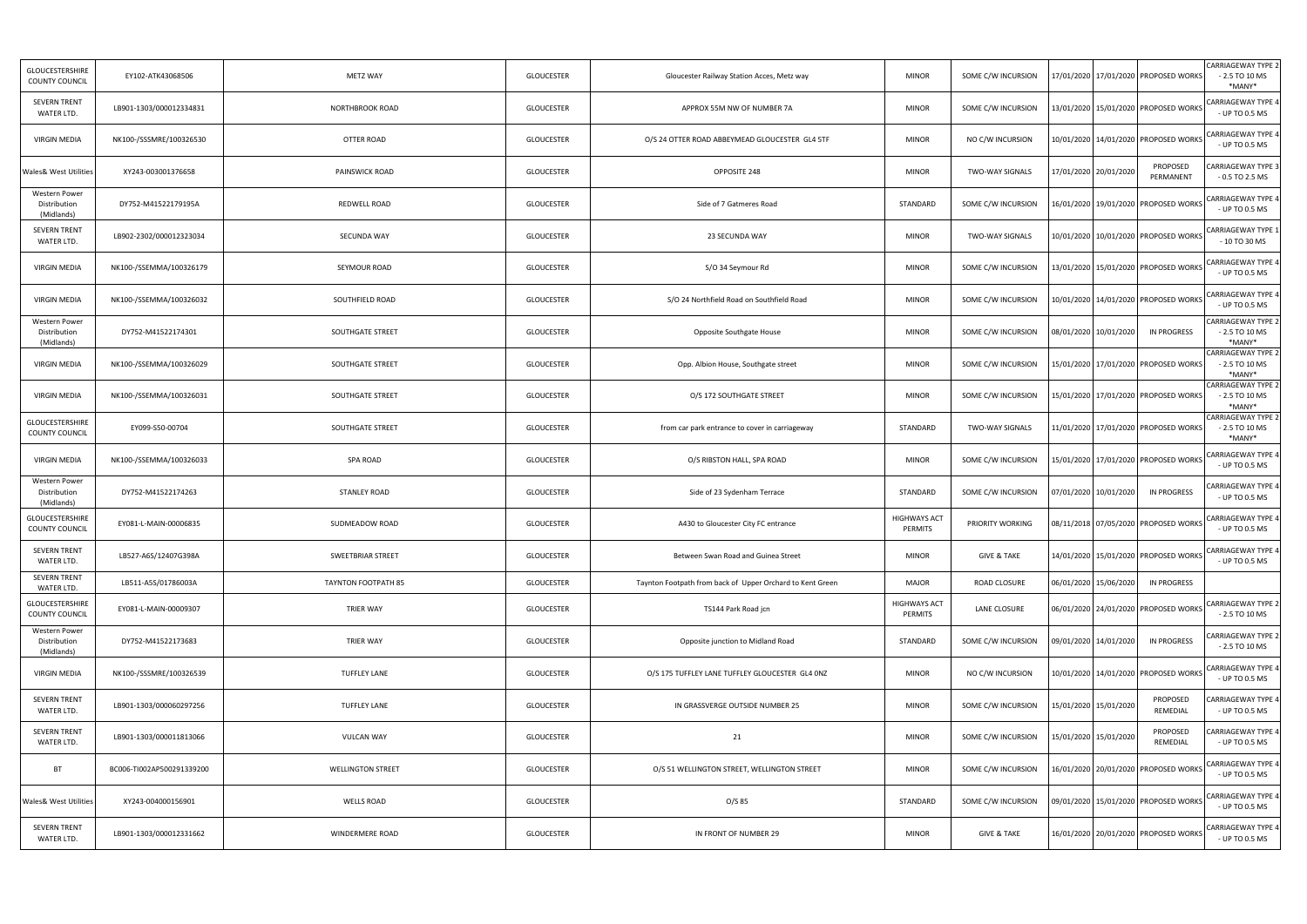| <b>SEVERN TRENT</b><br>WATER LTD.           | LB901-1303/000011615259   | ZOONS ROAD                                         | <b>GLOUCESTER</b>       | 83                                                                                | <b>MINOR</b>                 | SOME C/W INCURSION     | 15/01/2020 17/01/2020 | PROPOSED<br>REMEDIAL                     | <b>CARRIAGEWAY TYPE 4</b><br>- UP TO 0.5 MS           |
|---------------------------------------------|---------------------------|----------------------------------------------------|-------------------------|-----------------------------------------------------------------------------------|------------------------------|------------------------|-----------------------|------------------------------------------|-------------------------------------------------------|
| Thames Water<br>Utilities Ltd               | MU026-001119KXMQ--001     | LEASOW LANE                                        | <b>GREAT RISSINGTON</b> | Approx 100m from Ashspring Caravan Campsite                                       | <b>MINOR</b>                 | <b>TWO-WAY SIGNALS</b> |                       | 14/01/2020 16/01/2020 PROPOSED WORKS     | CARRIAGEWAY TYPE 4<br>- UP TO 0.5 MS                  |
| Gigaclear                                   | KA080-GC/C146243/S170332  | POST OFFICE LANE                                   | <b>GUITING POWER</b>    | FW/ CW 1 POST OFFICE LANE, GUITING POWER                                          | <b>MINOR</b>                 | SOME C/W INCURSION     |                       | 14/01/2020 16/01/2020 PROPOSED WORK:     | PRIVATE STREET (NO<br>DESIGN. INFO. HELD)             |
| Thames Water<br>Utilities Ltd               | MU306-000809406700045-001 | TALLY HO LANE                                      | <b>GUITING POWER</b>    | Adjacent to Guiting Manor Nursery School                                          | <b>MAJOR</b>                 | ROAD CLOSURE           |                       | 14/01/2020 17/01/2020 PROPOSED WORKS     | <b>CARRIAGEWAY TYPE 4</b><br>- UP TO 0.5 MS           |
| GLOUCESTERSHIRE<br>COUNTY COUNCIL           | EY030-0924/HAMPENBRIDGE   | ROAD FROM HAMPEN COTTAGES TO LOWER HAMPEN FARM     | HAMPEN                  | Railway bridge 758                                                                | <b>MAJOR</b>                 | ROAD CLOSURE           | 13/09/2019 13/03/2021 | IN PROGRESS                              | CARRIAGEWAY TYPE 4<br>- UP TO 0.5 MS                  |
| GLOUCESTERSHIRE<br>COUNTY COUNCIL           | EY081-L-MAIN-00009234     | 3/332 HANGMANS STONE TO COUNTRYSIDE MUSEUM         | <b>HAMPNETT</b>         | Northleach - Prison Copse wall                                                    | HIGHWAYS ACT<br>PERMITS      | ROAD CLOSURE           |                       | 30/06/2016 30/04/2021 PROPOSED WORKS     | CARRIAGEWAY TYPE 4<br>- UP TO 0.5 MS                  |
| Gigaclear                                   | KA080-GC/C092205/S160600  | HAMPNETT BRIDLEWAY 7                               | HAMPNETT                | F/W C/W VERGE O/S FIELD COTTAGE 84 RECTORY ROAD ON HAMPNETT BRIDLEWAY 7           | <b>MINOR</b>                 | SOME C/W INCURSION     |                       | 16/01/2020   20/01/2020   PROPOSED WORKS |                                                       |
| Gigaclear                                   | KA030-CU005164            | <b>CHURCH LANE</b>                                 | HARDWICKE               | Turning for the church farm to Elmlea house                                       | STANDARD                     | <b>GIVE &amp; TAKE</b> |                       | 13/01/2020 24/01/2020 PROPOSED WORKS     | <b>CARRIAGEWAY TYPE 4</b><br>- UP TO 0.5 MS           |
| <b>SEVERN TRENT</b><br>WATER LTD.           | LB906-0000/00004487333    | ELMGROVE ESTATE                                    | HARDWICKE               | ROAD OPENING AND DIG IS TAKING PLACE IN FOOTWAY OUTSIDE NUMBER 1                  | <b>MINOR</b>                 | SOME C/W INCURSION     |                       | 09/01/2020 13/01/2020 PROPOSED WORKS     | CARRIAGEWAY TYPE 4<br>- UP TO 0.5 MS                  |
| VIRGIN MEDIA                                | NK100-/SSEMND/100326966   | ELMGROVE ROAD EAST                                 | HARDWICKE               | o/s 21 -23 elmgrove road east                                                     | <b>MINOR</b>                 | SOME C/W INCURSION     |                       | 17/01/2020 21/01/2020 PROPOSED WORKS     | <b>CARRIAGEWAY TYPE 4</b><br>- UP TO 0.5 MS           |
| SEVERN TRENT<br>WATER LTD.                  | LB901-1303/000012323748   | <b>HAYWICKS LANE</b>                               | HARDWICKE               | APPROX 25M NW OF J WITH HARDWICKE FARM TO MADAMS END FARM                         | <b>MINOR</b>                 | MULTI-WAY SIGNALS      |                       | 14/01/2020   16/01/2020   PROPOSED WORKS | <b>CARRIAGEWAY TYPE 4</b><br>- UP TO 0.5 MS           |
| <b>SEVERN TRENT</b><br>WATER LTD.           | LB902-2302/000012338630   | PLOUGHMANS WAY                                     | HARDWICKE               | 1                                                                                 | <b>IMMEDIATE</b><br>(URGENT) | SOME C/W INCURSION     | 06/01/2020 10/01/2020 | IN PROGRESS                              | CARRIAGEWAY TYPE 4<br>- UP TO 0.5 MS                  |
| Gigaclear                                   | KA030-CU005163            | POUND LANE                                         | HARDWICKE               | Turning for pound lane off the a38 to Turning for the church farm                 | STANDARD                     | <b>GIVE &amp; TAKE</b> | 31/12/2019 13/01/2020 | <b>IN PROGRESS</b>                       | CARRIAGEWAY TYPE 4<br>- UP TO 0.5 MS                  |
| VIRGIN MEDIA                                | NK100-/SSEMFI/100325652   | ROSEDALE CLOSE                                     | HARDWICKE               | O/s 12 to 52 ROSEDALE CLOSE                                                       | <b>MINOR</b>                 | SOME C/W INCURSION     |                       | L4/01/2020   16/01/2020   PROPOSED WORKS | CARRIAGEWAY TYPE 4<br>- UP TO 0.5 MS                  |
| <b>BT</b>                                   | BC006-TI001MW500287232401 | <b>BATH ROAD</b>                                   | HARESFIELD              | O/S GARDEN CENTRE ACROSS C/W TO JCN MOUNT FARM LANE, BATH ROAD                    | STANDARD                     | MULTI-WAY SIGNALS      |                       | 15/01/2020 21/01/2020 PROPOSED WORKS     | <b>CARRIAGEWAY TYPE 1</b><br>$-10$ TO 30 MS<br>*MANY* |
| BT                                          | BC006-TI001MW500287232400 | <b>MOUNT FARM LANE</b>                             | HARESFIELD              | AT JCN QUEDGELEY EAST BUSINESS PARK ENTRANCE TO JCN BATH ROAD, MOUNT FARM<br>LANE | STANDARD                     | MULTI-WAY SIGNALS      |                       | 15/01/2020 21/01/2020 PROPOSED WORKS     | <b>CARRIAGEWAY TYPE 4</b><br>UP TO 0.5 MS             |
| Western Power<br>Distribution<br>(Midlands) | DY751-M41510499964        | WINDERMERE ROAD                                    | HATHERLEY               | Opposite Junction of Consiton road                                                | IMMEDIATE<br>(URGENT)        | SOME C/W INCURSION     | 03/01/2020 09/01/2020 | <b>IN PROGRESS</b>                       | CARRIAGEWAY TYPE 4<br>- UP TO 0.5 MS                  |
| <b>SEVERN TRENT</b><br>WATER LTD.           | LB901-1303/000060315330   | <b>BAILEY LANE</b>                                 | HEWELSFIELD             | OPPOSITE NOCTON CLOSE BUNGALOW                                                    | <b>MINOR</b>                 | SOME C/W INCURSION     | 09/01/2020 13/01/2020 | <b>IN PROGRESS</b>                       | CARRIAGEWAY TYPE 4<br>- UP TO 0.5 MS                  |
| Western Power<br>Distribution<br>(Midlands) | DY752-M41522175816        | FOOTWAY ADJOINING 19 POOLE GROUND AND 1 LONG FIELD | HIGHNAM                 | Side of 1 Long Field                                                              | STANDARD                     | SOME C/W INCURSION     |                       | 14/01/2020 24/01/2020 PROPOSED WORKS     |                                                       |
| Gigaclear                                   | KA080-GC/C120382/S555939  | POOLE GROUND                                       | HIGHNAM                 | FW, CW, VERGE 29 Poole Ground Highnam                                             | <b>MINOR</b>                 | SOME C/W INCURSION     |                       | 15/01/2020 17/01/2020 PROPOSED WORKS     | <b>CARRIAGEWAY TYPE 4</b><br>- UP TO 0.5 MS           |
| SEVERN TRENT<br>WATER LTD.                  | LB901-1303/000012334727   | WOODLEIGH FIELD                                    | HIGHNAM                 | <b>OUTSIDE NUMBER 5</b>                                                           | <b>MINOR</b>                 | SOME C/W INCURSION     |                       | L4/01/2020   16/01/2020   PROPOSED WORKS | CARRIAGEWAY TYPE 4<br>- UP TO 0.5 MS                  |
| Gigaclear                                   | KA030-CU005393            | <b>HAWKESBURY ROAD</b>                             | HILLESLEY               | Outside East View to Outside Sheldon Bungalow                                     | STANDARD                     | <b>GIVE &amp; TAKE</b> | 09/01/2020 22/01/2020 | <b>IN PROGRESS</b>                       | <b>CARRIAGEWAY TYPE 4</b><br>- UP TO 0.5 MS           |
| Gigaclear                                   | KA030-CU004953            | KILCOT ROAD                                        | HILLESLEY               | Beginning Of Lane Signposted Towards Hillesley to Outside Horseshoe Hollow        | <b>MAJOR</b>                 | ROAD CLOSURE           | 07/01/2020 09/01/2020 | IN PROGRESS                              | CARRIAGEWAY TYPE 4<br>- UP TO 0.5 MS                  |
| Gigaclear                                   | KA030-CU004954            | KILCOT ROAD                                        | HILLESLEY               | Outside Curtis Mill to Junction Outside Portcullis                                | <b>MAJOR</b>                 | ROAD CLOSURE           |                       | 13/01/2020 31/01/2020 PROPOSED WORKS     | CARRIAGEWAY TYPE 4<br>- UP TO 0.5 MS                  |
| Gigaclear                                   | KA030-CU005290            | KINGSWOOD ROAD                                     | HILLESLEY               | Junction With Baldwins Green House On It to Turning To Folly Farm On The Corner   | <b>MINOR</b>                 | <b>TWO-WAY SIGNALS</b> | 09/01/2020 13/01/2020 | <b>IN PROGRESS</b>                       | CARRIAGEWAY TYPE 4<br>- UP TO 0.5 MS                  |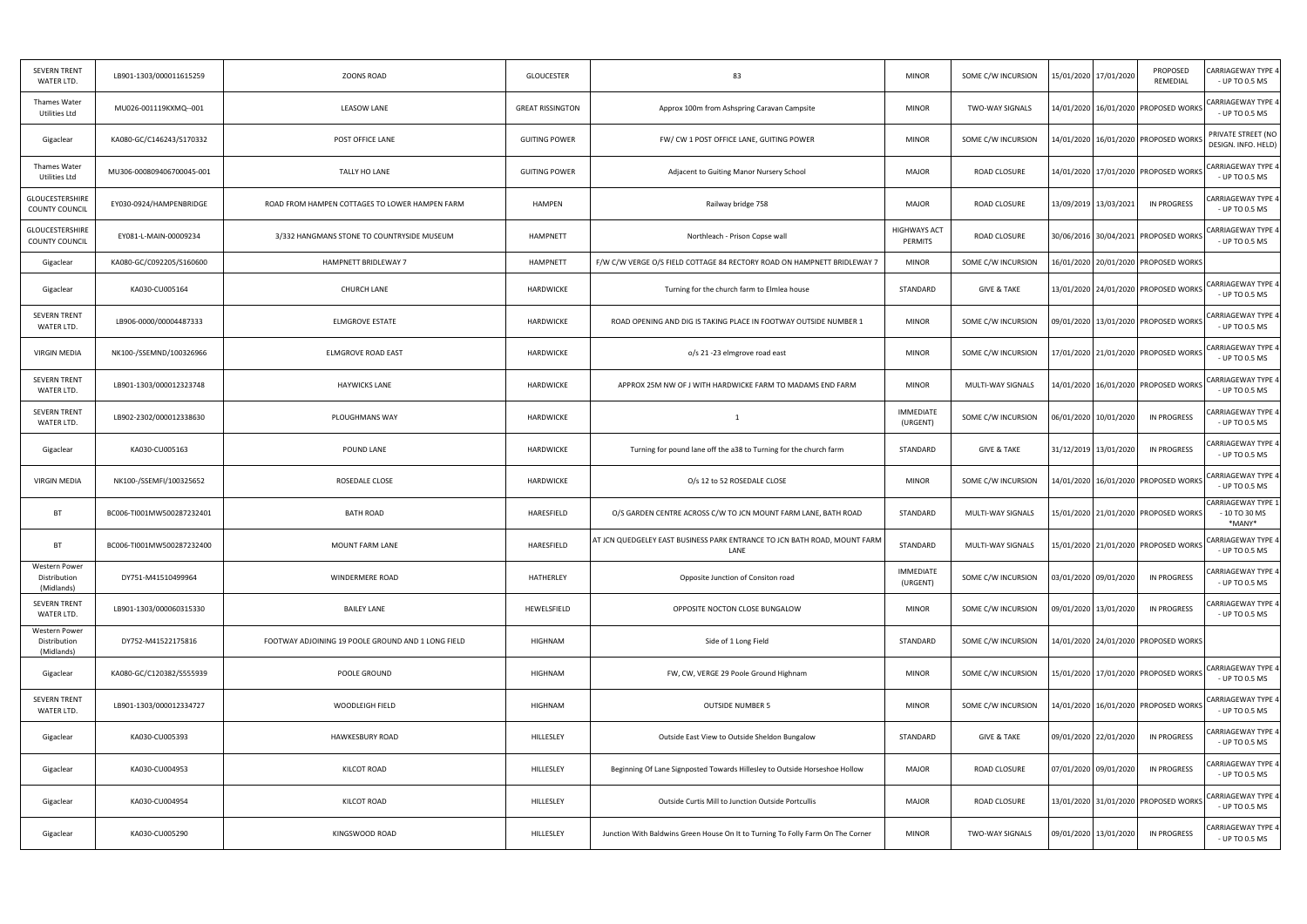| <b>SEVERN TRENT</b><br>WATER LTD.        | LB901-1303/000060318587   | <b>DOWNEND</b>                                                      | HORSLEY            | <b>OUTSIDE LEAWAYS</b>                                                                                 | <b>IMMEDIATE</b><br>(URGENT) | ROAD CLOSURE           | 09/01/2020 13/01/2020                    | <b>IN PROGRESS</b> | CARRIAGEWAY TYPE 4<br>- UP TO 0.5 MS                                                                                                               |
|------------------------------------------|---------------------------|---------------------------------------------------------------------|--------------------|--------------------------------------------------------------------------------------------------------|------------------------------|------------------------|------------------------------------------|--------------------|----------------------------------------------------------------------------------------------------------------------------------------------------|
| BT                                       | BC006-TI001MW500262211800 | <b>HORSLEY HILL</b>                                                 | HORSLEY            | (PCP8), NGA RELATED WORKS, (PCP8) SIDE OF BRIDGE COTTAGE ACROSS CARRIAGE WAY<br>TO 28M NORTH EAST FROM | STANDARD                     | <b>TWO-WAY SIGNALS</b> | 15/01/2020 28/01/2020 PROPOSED WORKS     |                    | CARRIAGEWAY TYPE 3<br>$-0.5$ TO 2.5 MS                                                                                                             |
| <b>Wales&amp; West Utilities</b>         | XY243-004000152146        | <b>SUSSEX GARDENS</b>                                               | HUCCLECOTE         | O/S NEW BUILD AT GRANSMOOR LODGE                                                                       | STANDARD                     | <b>GIVE &amp; TAKE</b> | 08/01/2020 14/01/2020                    | IN PROGRESS        | CARRIAGEWAY TYPE 4<br>- UP TO 0.5 MS                                                                                                               |
| Gigaclear                                | KA030-CU005052            | <b>BATH ROAD</b>                                                    | <b>INCHBROOK</b>   | Opp Merretts Mill Industrial Centre                                                                    | <b>MAJOR</b>                 | NO C/W INCURSION       | 14/11/2019 31/01/2020                    | IN PROGRESS        | CARRIAGEWAY TYPE 2<br>$-2.5$ TO 10 MS                                                                                                              |
| Gigaclear                                | KA030-CU004395            | COW LANE                                                            | <b>INCHBROOK</b>   | A46 Bath Road to St Marys Hill                                                                         | <b>MAJOR</b>                 | ROAD CLOSURE           | 16/01/2020 24/01/2020 PROPOSED WORKS     |                    | CARRIAGEWAY TYPE 4<br>- UP TO 0.5 MS                                                                                                               |
| <b>GLOUCESTERSHIRE</b><br>COUNTY COUNCIL | EY099-S50-00681A          | <b>HANNAH PLACE</b>                                                 | <b>INNSWORTH</b>   | from the junction with Hannah Place to the second junction with Middleton Lawn                         | <b>MAJOR</b>                 | NO C/W INCURSION       | 13/01/2020 24/01/2020 PROPOSED WORKS     |                    | CARRIAGEWAY TYPE 4<br>- UP TO 0.5 MS                                                                                                               |
| GLOUCESTERSHIRE<br><b>COUNTY COUNCIL</b> | EY099-S50-00681B          | MIDDLETON LAWN                                                      | <b>INNSWORTH</b>   | from Junction with Mottershead Drive to verge opposite 34 Middleton Lawn                               | STANDARD                     | SOME C/W INCURSION     | 02/01/2020 10/01/2020 PROPOSED WORKS     |                    | <b>CARRIAGEWAY TYPE 4</b><br>- UP TO 0.5 MS                                                                                                        |
| GLOUCESTERSHIRE<br><b>COUNTY COUNCIL</b> | EY099-S50-00681           | MOTTERSHEAD DRIVE                                                   | <b>INNSWORTH</b>   | from the junction with Hannah Place to the junction with Gray Close                                    | MAJOR                        | <b>GIVE &amp; TAKE</b> | 13/01/2020 24/01/2020 PROPOSED WORKS     |                    | CARRIAGEWAY TYPE 4<br>- UP TO 0.5 MS                                                                                                               |
| SEVERN TRENT<br>WATER LTD.               | LB511-A5S/01786004A       | ROAD FROM KENTS GREEN FRUIT FARM TO JUNCTION AT KENTS GREEN COTTAGE | <b>KENTS GREEN</b> | From Hill View Cottage to Kents Green Road                                                             | <b>MAJOR</b>                 | <b>ROAD CLOSURE</b>    | 06/01/2020 15/06/2020                    | IN PROGRESS        | CARRIAGEWAY TYPE 4<br>- UP TO 0.5 MS                                                                                                               |
| SEVERN TRENT<br>WATER LTD.               | LB511-A5S/01786002A       | ROAD FROM KENTS GREEN TO B4215 NEWENT                               | <b>KENTS GREEN</b> | Road From Kents Green To B4215 Newent                                                                  | <b>MAJOR</b>                 | ROAD CLOSURE           | 06/01/2020 15/06/2020                    | IN PROGRESS        | CARRIAGEWAY TYPE 4<br>- UP TO 0.5 MS                                                                                                               |
| Gigaclear                                | KA030-CU005370            | <b>CHESTNUT PARK</b>                                                | <b>KINGSWOOD</b>   | Junction Old Rectory Road                                                                              | <b>MAJOR</b>                 | NO C/W INCURSION       | 07/01/2020 14/02/2020                    | <b>IN PROGRESS</b> | CARRIAGEWAY TYPE 4<br>- UP TO 0.5 MS                                                                                                               |
| <b>VIRGIN MEDIA</b>                      | NK100-/SSEMFI/100325648   | HILLESLEY ROAD                                                      | <b>KINGSWOOD</b>   | O/S 48 HILLESLEY ROAD                                                                                  | <b>MINOR</b>                 | <b>GIVE &amp; TAKE</b> | 15/01/2020 17/01/2020 PROPOSED WORKS     |                    | CARRIAGEWAY TYPE 4<br>- UP TO 0.5 MS                                                                                                               |
|                                          |                           |                                                                     |                    |                                                                                                        |                              |                        |                                          |                    | CARRIAGEWAY TYPE 4                                                                                                                                 |
| Gigaclear                                | KA030-CU005271            | <b>HILLESLEY ROAD</b>                                               | <b>KINGSWOOD</b>   | Junction With Baldwins Green House On It to Where The Shops Start                                      | STANDARD                     | MULTI-WAY SIGNALS      | 31/12/2019 14/01/2020                    | <b>IN PROGRESS</b> | - UP TO 0.5 MS                                                                                                                                     |
| Gigaclear                                | KA030-CU005344            | KINGSWOOD FOOTPATH 52                                               | <b>KINGSWOOD</b>   | Outside House No.10 to Outside House No. 1                                                             | STANDARD                     | <b>GIVE &amp; TAKE</b> | 08/01/2020 21/01/2020                    | <b>IN PROGRESS</b> |                                                                                                                                                    |
| Gigaclear                                | KA030-CU004872            | LANE FROM OLD RECTORY ROAD TO HIGH STREET                           | <b>KINGSWOOD</b>   | Beginning Of Footpath By Walnut House to Outside 2 The Manse                                           | STANDARD                     | <b>GIVE &amp; TAKE</b> | 06/01/2020 17/01/2020 PROPOSED WORKS     |                    |                                                                                                                                                    |
| Gigaclear                                | KA030-CU005214            | <b>VINEYARD LANE</b>                                                | <b>KINGSWOOD</b>   | Beginning Of Vineyard Lane to Outside House No.10                                                      | STANDARD                     | <b>GIVE &amp; TAKE</b> | 03/01/2020   16/01/2020                  | <b>IN PROGRESS</b> | - UP TO 0.5 MS                                                                                                                                     |
| Wales& West Utilities                    | XY213-001003602753        | <b>WALKMILL LANE</b>                                                | <b>KINGSWOOD</b>   | J/C OF HILLESLEY ROAD                                                                                  | IMMEDIATE<br>(EMERGENCY)     | <b>GIVE &amp; TAKE</b> | 06/01/2020 10/01/2020                    | IN PROGRESS        | - UP TO 0.5 MS                                                                                                                                     |
| Gigaclear                                | KA030-CU005272            | <b>WALKMILL LANE</b>                                                | <b>KINGSWOOD</b>   | Junction On To Walkmill Lane to Outside Barleycroft House                                              | STANDARD                     | <b>GIVE &amp; TAKE</b> | 17/12/2019 13/01/2020                    | <b>IN PROGRESS</b> | CARRIAGEWAY TYPE 4<br>ARRIAGEWAY TYPE 4<br>CARRIAGEWAY TYPE 4<br>- UP TO 0.5 MS                                                                    |
| Gigaclear                                | KA030-CU005343            | <b>WICKWAR ROAD</b>                                                 | KINGSWOOD          | End Of Footpath to Beginning Of Drive To Day House Farm                                                | <b>MAJOR</b>                 | MULTI-WAY SIGNALS      | 13/01/2020 13/03/2020 PROPOSED WORKS     |                    | CARRIAGEWAY TYPE 3<br>- 0.5 TO 2.5 MS                                                                                                              |
| Gigaclear                                | KA030-CU005212            | <b>WOTTON ROAD</b>                                                  | <b>KINGSWOOD</b>   | Outside 1 Wotton Road to Outside School                                                                | STANDARD                     | MULTI-WAY SIGNALS      | 31/12/2019   17/01/2020                  | IN PROGRESS        | - UP TO 0.5 MS                                                                                                                                     |
| BT                                       | BC006-TI003MW500289111410 | <b>BURFORD STREET</b>                                               | LECHLADE           | FROM OPPOSITE THE SWAN PUBLIC HOUSE TO JUNCTION OF ST JOHNS STREET,<br><b>BURFORD STREET</b>           | <b>MINOR</b>                 | MULTI-WAY SIGNALS      | 15/01/2020   17/01/2020   PROPOSED WORKS |                    | - 2.5 TO 10 MS                                                                                                                                     |
| BT                                       | BC006-TI003MW500289111409 | <b>HIGH STREET</b>                                                  | LECHLADE           | FROM OPPOSITE NO 6 TO OPPOSITE POST OFFICE, HIGH STREET                                                | <b>MINOR</b>                 | MULTI-WAY SIGNALS      | 15/01/2020   17/01/2020   PROPOSED WORKS |                    | - 2.5 TO 10 MS                                                                                                                                     |
| Thames Water<br>Utilities Ltd            | MU305-000031386663-001    | <b>LONDON ROAD</b>                                                  | LECHLADE           | THORNHILL, LECHLADE, GL7 3DU                                                                           | <b>MINOR</b>                 | TWO-WAY SIGNALS        | 14/01/2020   16/01/2020   PROPOSED WORKS |                    | $-2.5$ TO 10 MS                                                                                                                                    |
| BT                                       | BC006-TI003MW500289111408 | <b>MARKET PLACE</b>                                                 | LECHLADE           | FROM OPPOSITE POST OFFICE TO JUNCTION OF ST JOHNS STREET, MARKET PLACE                                 | <b>MINOR</b>                 | MULTI-WAY SIGNALS      | 15/01/2020   17/01/2020   PROPOSED WORKS |                    | CARRIAGEWAY TYPE 4<br>CARRIAGEWAY TYPE 2<br><b>CARRIAGEWAY TYPE 2</b><br><b>CARRIAGEWAY TYPE 2</b><br><b>CARRIAGEWAY TYPE 2</b><br>$-2.5$ TO 10 MS |
| BT                                       | BC006-TI003MW500289111411 | ST JOHNS STREET                                                     | LECHLADE           | FROM OUTSIDE LIME TREE COTTAGE TO JUNCTION OF BURFORD STREET, ST JOHNS<br><b>STREET</b>                | <b>MINOR</b>                 | MULTI-WAY SIGNALS      | 15/01/2020 17/01/2020 PROPOSED WORKS     |                    | CARRIAGEWAY TYPE 2<br>- 2.5 TO 10 MS                                                                                                               |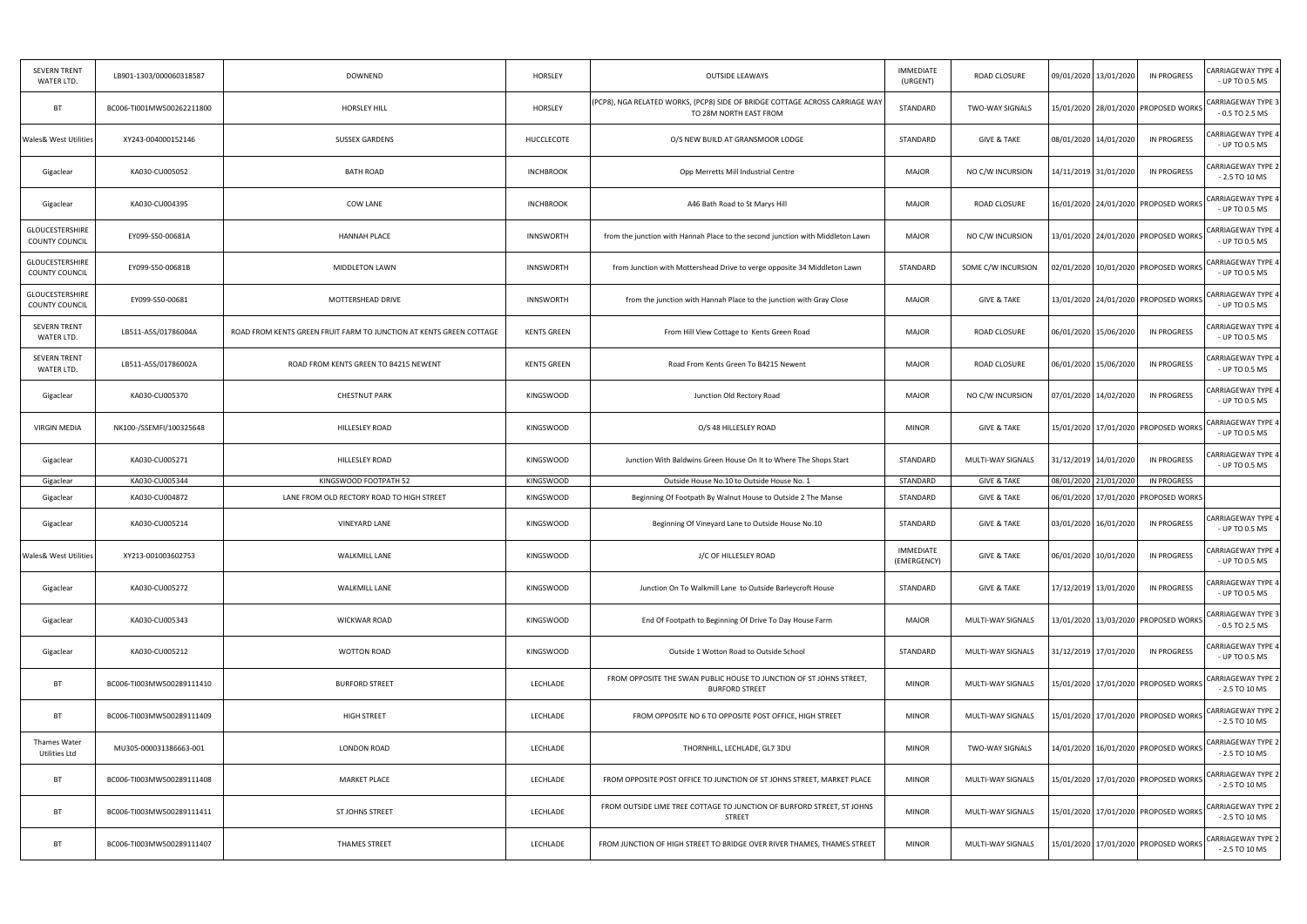| Gigaclear                                | KA030-CU005411            | A46 WHITEWELL WOOD TO COUNTY BOUNDARY              | LEIGHTERTON            | 60m SW of Nimrods Barn Entrance to 60m NE of Nimrods Barn Entrance                                                       | <b>MINOR</b>                   | <b>TWO-WAY SIGNALS</b> | 10/01/2020   14/01/2020   PROPOSED WORKS |                       | <b>CARRIAGEWAY TYPE 2</b><br>$-2.5$ TO 10 MS |
|------------------------------------------|---------------------------|----------------------------------------------------|------------------------|--------------------------------------------------------------------------------------------------------------------------|--------------------------------|------------------------|------------------------------------------|-----------------------|----------------------------------------------|
| Gigaclear                                | KA030-CU004551            | <b>FARM LANE</b>                                   | LEIGHTERTON            | Junction On To Farm Lane to End Of Farm Lane                                                                             | STANDARD                       | <b>GIVE &amp; TAKE</b> | 31/12/2019 10/01/2020                    | <b>IN PROGRESS</b>    | CARRIAGEWAY TYPE 4<br>- UP TO 0.5 MS         |
| Gigaclear                                | KA030-CU004549            | THE MEADS                                          | LEIGHTERTON            | Junction On To The Meads to Opposite St Andrew's Church                                                                  | STANDARD                       | <b>GIVE &amp; TAKE</b> | 31/12/2019 14/01/2020                    | IN PROGRESS           | <b>CARRIAGEWAY TYPE 4</b><br>- UP TO 0.5 MS  |
| Gigaclear                                | KA030-CU005347            | WHITEWATER ROAD                                    | LEIGHTERTON            | Outside No.1 Whitewater Road to Corner Just Before The End Of The Road, With<br>Gateway On It                            | STANDARD                       | <b>GIVE &amp; TAKE</b> | 02/01/2020 15/01/2020                    | IN PROGRESS           | CARRIAGEWAY TYPE 4<br>- UP TO 0.5 MS         |
| Wales& West Utilities                    | XY243-005000290167        | <b>BATH ROAD</b>                                   | <b>LEONARD STANLEY</b> | CONNECTION IN BATH ROAD AND UP THROUGH BRIMLEY TO OUTSIDE NO. 33                                                         | <b>MAJOR</b>                   | MULTI-WAY SIGNALS      | 1/11/2019 11/01/2020                     | <b>IN PROGRESS</b>    | <b>CARRIAGEWAY TYPE 4</b><br>- UP TO 0.5 MS  |
| Wales& West Utilities                    | XY243-001003585183        | <b>BATH ROAD</b>                                   | <b>LEONARD STANLEY</b> | <b>OUTSIDE THE GRANGE</b>                                                                                                | <b>MINOR</b>                   | <b>GIVE &amp; TAKE</b> | 17/01/2020 20/01/2020                    | PROPOSED<br>PERMANENT | CARRIAGEWAY TYPE 4<br>- UP TO 0.5 MS         |
| SEVERN TRENT<br>WATER LTD.               | LB902-2302/000012312502   | <b>BATH ROAD</b>                                   | <b>LEONARD STANLEY</b> | O/S AVALON                                                                                                               | <b>MINOR</b>                   | <b>TWO-WAY SIGNALS</b> | 13/01/2020 13/01/2020 PROPOSED WORKS     |                       | <b>CARRIAGEWAY TYPE 4</b><br>- UP TO 0.5 MS  |
| Wales& West Utilities                    | XY243-004000156956        | <b>BATH ROAD</b>                                   | <b>LEONARD STANLEY</b> | O/S <sub>4</sub>                                                                                                         | STANDARD                       | <b>GIVE &amp; TAKE</b> | 09/01/2020 15/01/2020 PROPOSED WORKS     |                       | <b>CARRIAGEWAY TYPE 4</b><br>- UP TO 0.5 MS  |
| <b>Wales&amp; West Utilities</b>         | XY243-005000290134        | <b>BRIMLEY</b>                                     | <b>LEONARD STANLEY</b> | CONNECTION IN BATH ROAD AND UP THROUGH BRIMLEY TO OUTISDE NO. 33                                                         | <b>MAJOR</b>                   | <b>TWO-WAY SIGNALS</b> | 11/11/2019 11/01/2020                    | IN PROGRESS           | CARRIAGEWAY TYPE 4<br>- UP TO 0.5 MS         |
| <b>GLOUCESTERSHIRE</b><br>COUNTY COUNCIL | EY081-L-MAIN-00009045     | LITTLE LONDON TO TABERNACLE WALK RODBOROUGH        | LITTLE LONDON          | 384547 203571                                                                                                            | <b>HIGHWAYS ACT</b><br>PERMITS | ROAD CLOSURE           | 02/01/2020 31/01/2020 PROPOSED WORKS     |                       | <b>CARRIAGEWAY TYPE 4</b><br>- UP TO 0.5 MS  |
| <b>SEVERN TRENT</b><br>WATER LTD.        | LB501-A6W/12117141A       | LITTLE LONDON TO TABERNACLE WALK RODBOROUGH        | LITTLE LONDON          | FROM THE JUNCTION OF THE LITTLE LONDON TO BEAR HILL RODBOROUGH ROAD TO<br>151M NORTH OF THE LITTLE LOND                  | <b>MAJOR</b>                   | ROAD CLOSURE           | 06/01/2020 31/01/2020                    | <b>IN PROGRESS</b>    | CARRIAGEWAY TYPE 4<br>- UP TO 0.5 MS         |
| Thames Water<br>Utilities Ltd            | MU305-000031140199-001    | POUND LANE                                         | LITTLE RISSINGTON      | CHEWAR COTTAGE, POUND LANE                                                                                               | <b>MAJOR</b>                   | ROAD CLOSURE           | 16/01/2020 16/01/2020                    | PROPOSED<br>PERMANENT | CARRIAGEWAY TYPE 4<br>- UP TO 0.5 MS         |
| Gigaclear                                | KA030-CU005106            | COLLAFIELD                                         | LITTLEDEAN             | Road leading up past Woodend to Edge of entrance for KARIBUNI                                                            | <b>MAJOR</b>                   | <b>GIVE &amp; TAKE</b> | 12/12/2019 27/01/2020                    | <b>IN PROGRESS</b>    | CARRIAGEWAY TYPE 4<br>- UP TO 0.5 MS         |
| Gigaclear                                | KA030-CU005354            | GREENWAY                                           | LITTLEDEAN             | Outside Greenway House to Outside Dentons Corner                                                                         | STANDARD                       | <b>GIVE &amp; TAKE</b> | 13/01/2020 24/01/2020 PROPOSED WORKS     |                       | <b>CARRIAGEWAY TYPE 4</b><br>- UP TO 0.5 MS  |
| Gigaclear                                | KA030-CU005350            | THE RUFFIT                                         | LITTLEDEAN             | Outside Rode Cottage to Outside The Old Orchard                                                                          | STANDARD                       | <b>GIVE &amp; TAKE</b> | 06/01/2020 17/01/2020                    | <b>IN PROGRESS</b>    | CARRIAGEWAY TYPE 4<br>- UP TO 0.5 MS         |
| Gigaclear                                | KA030-CU005327            | <b>GANBOROUGH ROAD</b>                             | LONGBOROUGH            | from the junction of A424 to Coach & Horses                                                                              | STANDARD                       | <b>GIVE &amp; TAKE</b> | 24/12/2019 09/01/2020 PROPOSED WORKS     |                       | ARRIAGEWAY TYPE 4<br>- UP TO 0.5 MS          |
| BT                                       | BC006-TI001MW500291156200 | <b>HIGH STREET</b>                                 | LONGBOROUGH            | OPPOSITE HOLLY BANK, HIGH STREET                                                                                         | <b>MINOR</b>                   | SOME C/W INCURSION     | 13/01/2020 15/01/2020 PROPOSED WORKS     |                       | <b>CARRIAGEWAY TYPE 4</b><br>- UP TO 0.5 MS  |
| BT                                       | BC006-TI001MW500291131500 | MORETON ROAD                                       | LONGBOROUGH            | OPP STONELEIGH HOUSE TO O/S PEAR TREE COTTAGE, MORETON ROAD                                                              | <b>MINOR</b>                   | SOME C/W INCURSION     | 13/01/2020 15/01/2020 PROPOSED WORKS     |                       | <b>CARRIAGEWAY TYPE 4</b><br>- UP TO 0.5 MS  |
| Gigaclear                                | KA030-CU005365            | <b>BATHAMS CLOSE</b>                               | LONGHOPE               | junction for Latchen to Bathams Close to aside 6 Bathams Close                                                           | STANDARD                       | MULTI-WAY SIGNALS      | 13/01/2020 24/01/2020 PROPOSED WORKS     |                       | <b>CARRIAGEWAY TYPE 4</b><br>- UP TO 0.5 MS  |
| Gigaclear                                | KA030-CU005172            | <b>BROOK END</b>                                   | LONGHOPE               | turnningby 5 The Willows to between 6 Brook End and 7 Brook End                                                          | STANDARD                       | <b>GIVE &amp; TAKE</b> | 07/01/2020 20/01/2020                    | <b>IN PROGRESS</b>    | CARRIAGEWAY TYPE 4<br>- UP TO 0.5 MS         |
| Gigaclear                                | KA030-CU005174            | FOOTWAY ADJOINING 2 THE WEND AND 1 TO 14 BROOK END | LONGHOPE               | front of 1 Brook End to front of 14 Brook End                                                                            | STANDARD                       | <b>GIVE &amp; TAKE</b> | 07/01/2020 20/01/2020                    | <b>IN PROGRESS</b>    |                                              |
| Gigaclear                                | KA030-CU005173            | FOOTWAY ADJOINING SOUTHSIDE OF 6 BROOK END         | <b>LONGHOPE</b>        | between 6 Brook End and 7 Brook End to Footway Adjoining 2 The Wend And 1 To 14                                          | STANDARD                       | <b>GIVE &amp; TAKE</b> | 07/01/2020 20/01/2020                    | IN PROGRESS           |                                              |
| Gigaclear                                | KA030-CU005171            | FOOTWAY FROM THE WILLOWS TO OLD MONMOUTH ROAD      | LONGHOPE               | <b>Brook End</b><br>by3 The Willows, Longhope Footway From The Willows To Old Monmouth Road to past<br>23 The Willows on | STANDARD                       | <b>GIVE &amp; TAKE</b> | 07/01/2020 20/01/2020                    | IN PROGRESS           |                                              |
| Gigaclear                                | KA030-CU005364            | MONMOUTH ROAD                                      | LONGHOPE               | from Latchen road on the A4136 outside of Richard Read to front of North Cottage on<br>Monmouth Road                     | STANDARD                       | MULTI-WAY SIGNALS      | 07/01/2020 20/01/2020                    | <b>IN PROGRESS</b>    | CARRIAGEWAY TYPE 2<br>- 2.5 TO 10 MS         |
| Gigaclear                                | KA030-CU005249            | MONMOUTH ROAD                                      | LONGHOPE               | front of 1 Brook End to side of the drive way to The Marshes, Monmouth Road                                              | STANDARD                       | MULTI-WAY SIGNALS      | 06/01/2020 17/01/2020 PROPOSED WORKS     |                       | <b>CARRIAGEWAY TYPE 2</b><br>$-2.5$ TO 10 MS |
| Gigaclear                                | KA030-CU005231            | NAPPING LANE                                       | LONGHOPE               | Junction Opposite Longhope Weldnig Company to Beginning Of Driveway To Rosel House                                       | STANDARD                       | <b>GIVE &amp; TAKE</b> | 13/01/2020 24/01/2020 PROPOSED WORKS     |                       | <b>CARRIAGEWAY TYPE 4</b><br>- UP TO 0.5 MS  |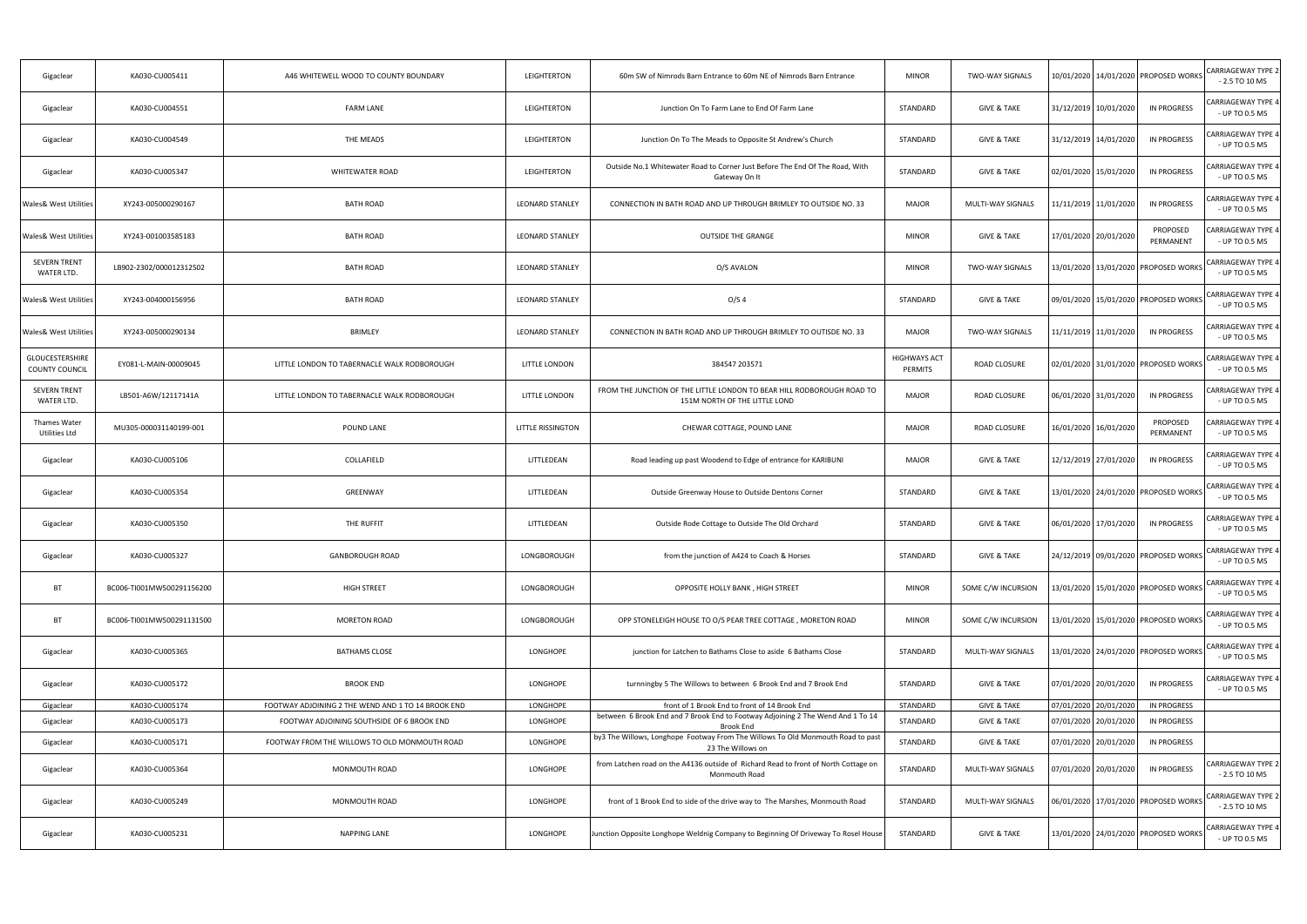| Gigaclear                                       | KA030-CU005232            | <b>STATION LANE</b>                                  | LONGHOPE              | Junction On To Station Lane to Outside Station House, Next To Big White Gate                            | STANDARD                     | <b>GIVE &amp; TAKE</b> | 13/01/2020 24/01/2020 PROPOSED WORKS     |                       | <b>CARRIAGEWAY TYPE 4</b><br>- UP TO 0.5 MS   |
|-------------------------------------------------|---------------------------|------------------------------------------------------|-----------------------|---------------------------------------------------------------------------------------------------------|------------------------------|------------------------|------------------------------------------|-----------------------|-----------------------------------------------|
| Gigaclear                                       | KA030-CU005230            | THE NAPPING                                          | LONGHOPE              | Junction Into The Napping Estate to End Of The Estate                                                   | STANDARD                     | <b>GIVE &amp; TAKE</b> | 09/01/2020 22/01/2020                    | IN PROGRESS           | CARRIAGEWAY TYPE 4<br>- UP TO 0.5 MS          |
| <b>BT</b>                                       | BC006-DANEMSA0SS0XEF58SPS | ROAD FROM HENSONS HILL TO UPPER BARN                 | LOWER CHEDWORTH       | PANCAKE HILL CHEDWORTH CHELTENHAM GL54 4AW                                                              | <b>IMMEDIATE</b><br>(URGENT) | ROAD CLOSURE           | 09/01/2020 10/01/2020                    | IN PROGRESS           | CARRIAGEWAY TYPE 4<br>- UP TO 0.5 MS          |
| <b>BT</b>                                       | BC005-AM1W0000000WAPNPE2U | <b>UPPER BARN</b>                                    | LOWER CHEDWORTH       | Upper barn, Lower Chedworth                                                                             | <b>MINOR</b>                 | <b>GIVE &amp; TAKE</b> | 13/01/2020 15/01/2020 PROPOSED WORKS     |                       | <b>CARRIAGEWAY TYPE 4</b><br>- UP TO 0.5 MS   |
| <b>GLOUCESTERSHIRE</b><br><b>COUNTY COUNCIL</b> | EY102-GH1901000001493     | B4234 FROM JUNCTION WITH ROSS ROAD TO THE ANCHOR INN | <b>LOWER LYDBROOK</b> | LYDBROOK : Lydbrook. : B4234 FROM JUNCTION WITH ROSS ROAD TO THE ANCHOR INN                             | <b>MINOR</b>                 | TWO-WAY SIGNALS        | 13/01/2020   15/01/2020   PROPOSED WORKS |                       | CARRIAGEWAY TYPE 3<br>$-0.5$ TO 2.5 MS        |
| Gigaclear                                       | KA030-CU005360            | <b>TARLTON ROAD</b>                                  | LOWESMOOR             | At The Jucntion With Lowesmoor Farm On It to At The End Of The Road, Outside Redshed<br>Cottages        | <b>MINOR</b>                 | <b>GIVE &amp; TAKE</b> | 07/01/2020 09/01/2020                    | IN PROGRESS           | CARRIAGEWAY TYPE 4<br>- UP TO 0.5 MS          |
| <b>GLOUCESTERSHIRE</b><br><b>COUNTY COUNCIL</b> | EY099-23-147-S278         | <b>CROSS HANDS</b>                                   | LYDNEY                | outside Abbots Gate (new development)                                                                   | <b>MAJOR</b>                 | MULTI-WAY SIGNALS      | 06/01/2020 28/02/2020 PROPOSED WORKS     |                       | CARRIAGEWAY TYPE 4<br>- UP TO 0.5 MS          |
| <b>Wales&amp; West Utilities</b>                | XY244-001003581235        | <b>FOREST ROAD</b>                                   | LYDNEY                | 21                                                                                                      | <b>MINOR</b>                 | <b>GIVE &amp; TAKE</b> | 13/01/2020 13/01/2020                    | PROPOSED<br>PERMANENT | CARRIAGEWAY TYPE 3<br>$-0.5$ TO 2.5 MS        |
| <b>GLOUCESTERSHIRE</b><br><b>COUNTY COUNCIL</b> | EY102-GH1902000001568     | <b>FOREST ROAD</b>                                   | LYDNEY                | LYDNEY : Outside on both approaches to Norchard Steam Centre, Forest Rd, Lydney :<br><b>FOREST ROAD</b> | <b>MINOR</b>                 | <b>GIVE &amp; TAKE</b> | 17/01/2020 17/01/2020 PROPOSED WORKS     |                       | <b>CARRIAGEWAY TYPE 3</b><br>$-0.5$ TO 2.5 MS |
| <b>GLOUCESTERSHIRE</b><br>COUNTY COUNCIL        | EY100-5188689F            | HIGHFIELD ROAD                                       | LYDNEY                | <b>Highfield Road</b>                                                                                   | <b>MAJOR</b>                 | MULTI-WAY SIGNALS      | 11/11/2019 20/01/2020                    | IN PROGRESS           | <b>CARRIAGEWAY TYPE 4</b><br>- UP TO 0.5 MS   |
| <b>GLOUCESTERSHIRE</b><br>COUNTY COUNCIL        | EY100-5188689D            | <b>HILL STREET</b>                                   | LYDNEY                | <b>Hill Street</b>                                                                                      | <b>MAJOR</b>                 | NO C/W INCURSION       | 11/11/2019 20/01/2020                    | <b>IN PROGRESS</b>    | CARRIAGEWAY TYPE 4<br>- UP TO 0.5 MS          |
| <b>GLOUCESTERSHIRE</b><br>COUNTY COUNCIL        | EY100-5188689Q            | LYDNEY BYPASS MIDDLE                                 | LYDNEY                | A48 Lydney Bypass                                                                                       | <b>MAJOR</b>                 | NO C/W INCURSION       | 08/11/2019 20/01/2020                    | IN PROGRESS           | CARRIAGEWAY TYPE 2<br>$-2.5$ TO 10 MS         |
| GLOUCESTERSHIRE<br>COUNTY COUNCIL               | EY100-5188689P            | LYDNEY BYPASS ROUNDABOUT                             | LYDNEY                | A48 Lydney Bypass                                                                                       | <b>MAJOR</b>                 | NO C/W INCURSION       | 08/11/2019 20/01/2020                    | IN PROGRESS           | CARRIAGEWAY TYPE 2<br>$-2.5$ TO 10 MS         |
| GLOUCESTERSHIRE<br>COUNTY COUNCIL               | EY100-51886890            | LYDNEY BYPASS SOUTH                                  | LYDNEY                | A48 Lydney Bypass                                                                                       | <b>MAJOR</b>                 | NO C/W INCURSION       | 08/11/2019 20/01/2020                    | IN PROGRESS           | CARRIAGEWAY TYPE 2<br>$-2.5$ TO 10 MS         |
| GLOUCESTERSHIRE<br>COUNTY COUNCIL               | EY100-5188689H            | LYDNEY FOOTPATH 24                                   | LYDNEY                | Lydney Footpath 24                                                                                      | <b>MAJOR</b>                 | NO C/W INCURSION       | 02/11/2019 20/01/2020                    | IN PROGRESS           |                                               |
| <b>GLOUCESTERSHIRE</b><br>COUNTY COUNCIL        | EY100-5188689I            | LYDNEY FOOTPATH 24                                   | LYDNEY                | Lydney Footpath 24                                                                                      | <b>MAJOR</b>                 | NO C/W INCURSION       | 02/11/2019 20/01/2020                    | IN PROGRESS           |                                               |
| GLOUCESTERSHIRE<br>COUNTY COUNCIL               | EY100-5188689G            | LYDNEY FOOTPATH 89                                   | LYDNEY                | Lydney Footpath 89                                                                                      | <b>MAJOR</b>                 | NO C/W INCURSION       | 02/11/2019 20/01/2020                    | <b>IN PROGRESS</b>    |                                               |
| <b>GLOUCESTERSHIRE</b><br><b>COUNTY COUNCIL</b> | EY100-5188689E            | NEWERNE STREET                                       | LYDNEY                | <b>Newerne Street</b>                                                                                   | <b>MAJOR</b>                 | MULTI-WAY SIGNALS      | 11/11/2019 20/01/2020                    | <b>IN PROGRESS</b>    | <b>CARRIAGEWAY TYPE 2</b><br>$-2.5$ TO 10 MS  |
| <b>BT</b>                                       | BC005-PP25W00001594842075 | RIDLER ROAD                                          | LYDNEY                | Ridler Road opposite 30, GL15 5BJ                                                                       | <b>MINOR</b>                 | <b>GIVE &amp; TAKE</b> | 17/01/2020 21/01/2020 PROPOSED WORKS     |                       | <b>CARRIAGEWAY TYPE 4</b><br>- UP TO 0.5 MS   |
| <b>SEVERN TRENT</b><br>WATER LTD.               | LB901-1303/000012327269   | RUSHYLEAZE                                           | LYDNEY                | <b>OUTSIDE NUMBER 22</b>                                                                                | <b>MINOR</b>                 | SOME C/W INCURSION     | 17/01/2020   17/01/2020   PROPOSED WORKS |                       | <b>CARRIAGEWAY TYPE 4</b><br>- UP TO 0.5 MS   |
| GLOUCESTERSHIRE<br>COUNTY COUNCIL               | EY100-5188689M            | STATION ROAD                                         | LYDNEY                | <b>Station Road</b>                                                                                     | <b>MAJOR</b>                 | NO C/W INCURSION       | 18/12/2019   01/02/2020   PROPOSED WORKS |                       | <b>CARRIAGEWAY TYPE 3</b><br>$-0.5$ TO 2.5 MS |
| <b>Wales&amp; West Utilities</b>                | XY244-004000157295        | TEMPLEWAY                                            | LYDNEY                | $O/S$ 37                                                                                                | STANDARD                     | <b>GIVE &amp; TAKE</b> | 09/01/2020 15/01/2020                    | <b>IN PROGRESS</b>    | CARRIAGEWAY TYPE 4<br>- UP TO 0.5 MS          |
| <b>SEVERN TRENT</b><br>WATER LTD.               | LB901-1303/000012333710   | <b>TEMPLEWAY WEST</b>                                | LYDNEY                | <b>OUTSIDE NUMBER 51</b>                                                                                | <b>MINOR</b>                 | SOME C/W INCURSION     | 09/01/2020 13/01/2020                    | <b>IN PROGRESS</b>    | CARRIAGEWAY TYPE 4<br>- UP TO 0.5 MS          |
| GLOUCESTERSHIRE<br><b>COUNTY COUNCIL</b>        | EY100-5188689L            | TUTHILL                                              | LYDNEY                | Tuthill                                                                                                 | <b>MAJOR</b>                 | MULTI-WAY SIGNALS      | 09/10/2019 20/01/2020                    | IN PROGRESS           | CARRIAGEWAY TYPE 4<br>- UP TO 0.5 MS          |
| <b>GLOUCESTERSHIRE</b><br>COUNTY COUNCIL        | EY099-S50-00705           | A417 OVER OLD ROAD TO CHURCH ROAD MAISEMORE          | MAISEMORE             | from 100m north of Blacksmiths Lane turning to opposite The Firs                                        | STANDARD                     | TWO-WAY SIGNALS        | 07/01/2020 20/01/2020                    | <b>IN PROGRESS</b>    | CARRIAGEWAY TYPE 2<br>$-2.5$ TO 10 MS         |
| Thames Water<br><b>Utilities Ltd</b>            | MU823-H083/MWIR01/Z003    | FOSSEWAY                                             | MAUGERSBURY           | FROM FOSSE WAY TERRACE TO JUNCTION OF STOW ROAD                                                         | <b>MAJOR</b>                 | <b>TWO-WAY SIGNALS</b> | 17/12/2018 31/01/2020                    | <b>IN PROGRESS</b>    | CARRIAGEWAY TYPE 2<br>$-2.5$ TO 10 MS         |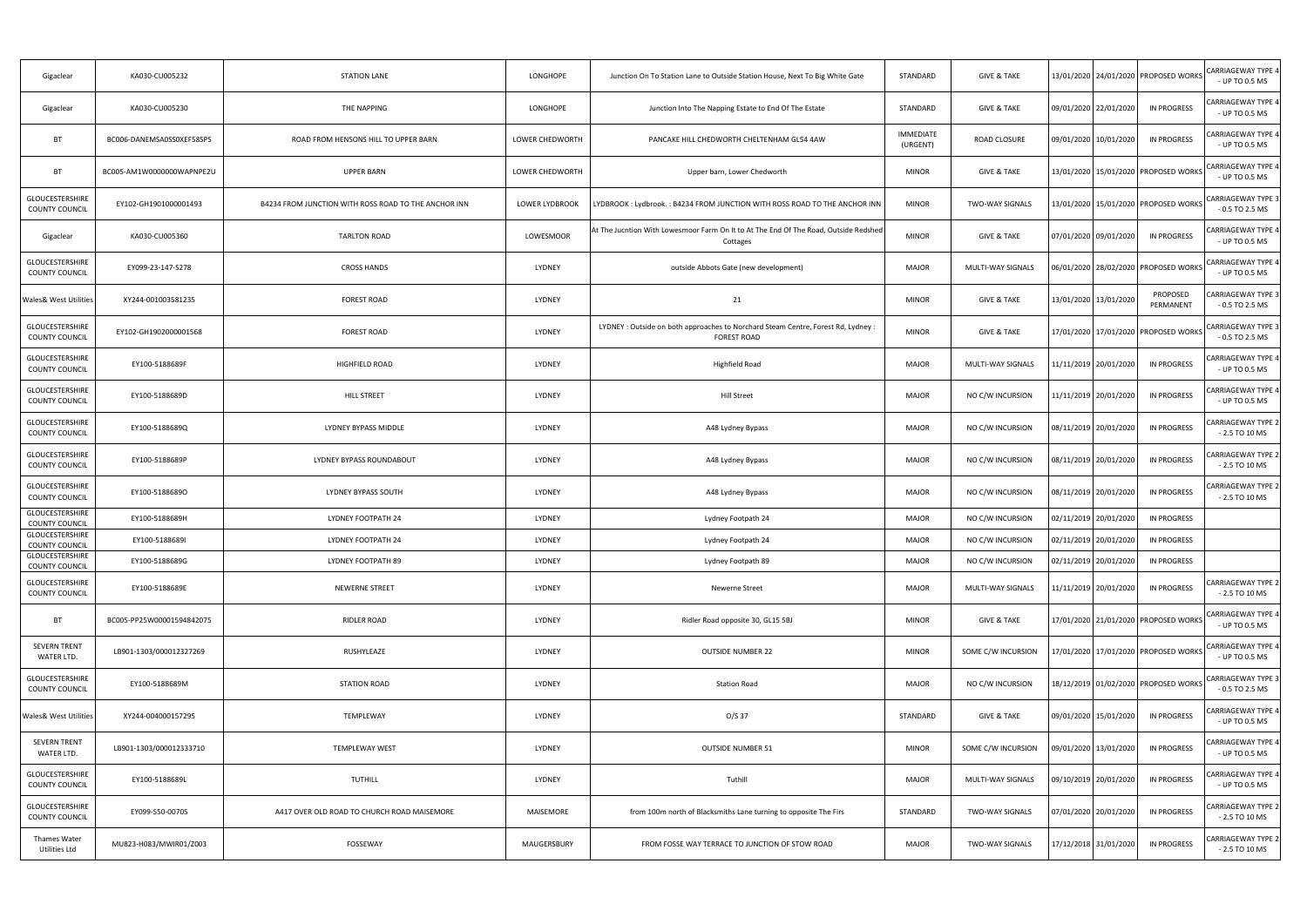| <b>Thames Water</b><br>Utilities Ltd            | MU305-000031404311-001    | THE CRESCENT                                    | MAUGERSBURY           | SYCAMORE BARN, MAUGERSBURY, CHELTENHAM, GL54 1HR                                                        | <b>IMMEDIATE</b><br>(URGENT)    | SOME C/W INCURSION     | <b>IN PROGRESS</b><br>07/01/2020 13/01/2020 | CARRIAGEWAY TYPE 4<br>- UP TO 0.5 MS                  |
|-------------------------------------------------|---------------------------|-------------------------------------------------|-----------------------|---------------------------------------------------------------------------------------------------------|---------------------------------|------------------------|---------------------------------------------|-------------------------------------------------------|
| GLOUCESTERSHIRE<br><b>COUNTY COUNCIL</b>        | EY102-GH1902000001564     | YARTLETON LANE                                  | <b>MAY HILL</b>       | L Yartleton lane, May Hill: YARTLETON LANE                                                              | <b>MINOR</b>                    | <b>GIVE &amp; TAKE</b> | 15/01/2020 15/01/2020 PROPOSED WORKS        | CARRIAGEWAY TYPE 4<br>- UP TO 0.5 MS                  |
| BT                                              | BC006-TI003MW500291733600 | YARTLETON LANE                                  | <b>MAY HILL</b>       | SS0XHW26, CP1-CP4 / APPROX 24m & APPROX 72m & APPROX 120m & APPROX 169m<br>N/W ENT TO MAY HILL HOUSE, Y | <b>MINOR</b>                    | NO C/W INCURSION       | 16/01/2020 20/01/2020 PROPOSED WORKS        | <b>CARRIAGEWAY TYPE 4</b><br>- UP TO 0.5 MS           |
| Thames Water<br>Utilities Ltd                   | MU305-000031404844-001    | <b>COTSWOLD EDGE</b>                            | <b>MICKLETON</b>      | 12                                                                                                      | <b>IMMEDIATE</b><br>(URGENT)    | SOME C/W INCURSION     | <b>IN PROGRESS</b><br>06/01/2020 10/01/2020 | <b>CARRIAGEWAY TYPE 4</b><br>- UP TO 0.5 MS<br>*MANY* |
| Thames Water<br>Utilities Ltd                   | MU277-MV6816710-01        | <b>FURZE LANE</b>                               | <b>MICKLETON</b>      | SIDE OF LONGLANDS COTTAGE IN VERGE                                                                      | <b>MINOR</b>                    | NO C/W INCURSION       | 15/01/2020   15/01/2020   PROPOSED WORKS    | CARRIAGEWAY TYPE 4<br>- UP TO 0.5 MS                  |
| Western Power<br>Distribution<br>(Midlands)     | DY755-M41552175528        | WOODVILLE AVENUE                                | MILE END              | Adjacent to No. 3 Woodville Ave                                                                         | STANDARD                        | SOME C/W INCURSION     | 10/01/2020   15/01/2020   PROPOSED WORKS    | CARRIAGEWAY TYPE 4<br>- UP TO 0.5 MS                  |
| <b>SEVERN TRENT</b><br>WATER LTD.               | LB901-1303/000060318527   | <b>RUFFET CLOSE</b>                             | MILKWALL              | OUTSIDE 10                                                                                              | <b>MINOR</b>                    | SOME C/W INCURSION     | 17/01/2020 17/01/2020 PROPOSED WORKS        | <b>CARRIAGEWAY TYPE 4</b><br>- UP TO 0.5 MS           |
| GLOUCESTERSHIRE<br><b>COUNTY COUNCIL</b>        | EY102-GH1902000001676     | <b>CIRENCESTER ROAD</b>                         | <b>MINCHINHAMPTON</b> | MINCHINHAMPTON : CIRENCESTER ROAD                                                                       | <b>MINOR</b>                    | STOP/GO BOARDS         | 17/01/2020   17/01/2020   PROPOSED WORKS    | <b>CARRIAGEWAY TYPE 4</b><br>- UP TO 0.5 MS           |
| Gigaclear                                       | KA030-CU005345            | <b>HAMPTON FIELDS</b>                           | MINCHINHAMPTON        | Triangle Junction, Just By The Private Drive to Gateway To Aston Farm                                   | <b>MINOR</b>                    | <b>GIVE &amp; TAKE</b> | 13/01/2020 15/01/2020 PROPOSED WORKS        | <b>CARRIAGEWAY TYPE 4</b><br>- UP TO 0.5 MS           |
| <b>SEVERN TRENT</b><br>WATER LTD.               | LB922-5201/000006512591   | OLD COMMON                                      | MINCHINHAMPTON        | <b>OUTSIDE THE WAYFARERS</b>                                                                            | <b>MINOR</b>                    | NO C/W INCURSION       | 14/01/2020   16/01/2020   PROPOSED WORKS    | <b>CARRIAGEWAY TYPE 4</b><br>- UP TO 0.5 MS           |
| Western Power<br>Distribution<br>(Midlands)     | DY752-M41520633405        | <b>MAIN ROAD</b>                                | MINSTERWORTH          | Opposite Sunny-Croft                                                                                    | <b>MINOR</b>                    | TWO-WAY SIGNALS        | 13/01/2020 14/01/2020 PROPOSED WORKS        | <b>CARRIAGEWAY TYPE 1</b><br>- 10 TO 30 MS            |
| Gigaclear                                       | KA030-CU005225            | CARISBROOK ROAD                                 | MITCHELDEAN           | Junction B4224 and Bradley Court Road                                                                   | MAJOR                           | NO C/W INCURSION       | 09/12/2019 17/01/2020<br>IN PROGRESS        | CARRIAGEWAY TYPE 3<br>$-0.5$ TO 2.5 MS                |
| Gigaclear                                       | KA030-CU005328            | <b>CARISBROOK ROAD</b>                          | MITCHELDEAN           | junction Carisbrook road to old Dead road to junction Carisbrook road to Bradley Counrt<br>Road         | STANDARD                        | MULTI-WAY SIGNALS      | 06/01/2020 17/01/2020<br><b>IN PROGRESS</b> | CARRIAGEWAY TYPE 3<br>$-0.5$ TO 2.5 MS                |
| Gigaclear                                       | KA030-CU005363            | CARISBROOK ROAD                                 | MITCHELDEAN           | junction Carisbrook road to old Dead road                                                               | STANDARD                        | MULTI-WAY SIGNALS      | 17/01/2020 30/01/2020 PROPOSED WORKS        | CARRIAGEWAY TYPE 3<br>$-0.5$ TO 2.5 MS                |
| BT                                              | BC005-PP25W00001594542416 | FOOTWAY ADJOINING 34 TO 48 EVENS EASTERN AVENUE | MITCHELDEAN           | Eastern Avenue footway adjoining 34 to 48, outside of 42-48, GL17 ODE                                   | <b>MINOR</b>                    | <b>GIVE &amp; TAKE</b> | 17/01/2020 21/01/2020 PROPOSED WORKS        |                                                       |
| Gigaclear                                       | KA030-CU005168            | OLD DEAN ROAD                                   | MITCHELDEAN           | Townsend on the path to Old Dean Road to by 2 Hollywell Road at the edm of old dead<br>road             | STANDARD                        | MULTI-WAY SIGNALS      | 15/01/2020 28/01/2020 PROPOSED WORKS        | <b>CARRIAGEWAY TYPE 4</b><br>- UP TO 0.5 MS           |
| <b>SEVERN TRENT</b><br>WATER LTD.               | LB902-2302/000012294715   | PLUMP HILL                                      | MITCHELDEAN           | <b>JINDABYNE</b>                                                                                        | <b>MINOR</b>                    | TWO-WAY SIGNALS        | 14/01/2020 14/01/2020 PROPOSED WORKS        | <b>CARRIAGEWAY TYPE 2</b><br>$-2.5$ TO 10 MS          |
| Gigaclear                                       | KA030-CU004980            | PLUMP HILL                                      | MITCHELDEAN           | Track leading out of the plump hill before octobers cottage to Opposite the Ivy Cottage                 | STANDARD                        | MULTI-WAY SIGNALS      | 07/01/2020 20/01/2020<br>IN PROGRESS        | <b>CARRIAGEWAY TYPE 2</b><br>$-2.5$ TO 10 MS          |
| Gigaclear                                       | KA030-CU005169            | <b>ROSS ROAD</b>                                | MITCHELDEAN           | the junction Ross Road to Hollywell Road to about 150 meter down the road from<br>Golden Chains, Mitch  | STANDARD                        | MULTI-WAY SIGNALS      | 06/01/2020 17/01/2020 PROPOSED WORKS        | <b>CARRIAGEWAY TYPE 3</b><br>$-0.5$ TO 2.5 MS         |
| <b>GLOUCESTERSHIRE</b><br><b>COUNTY COUNCIL</b> | EY100-853115A             | <b>STENDERS ROAD</b>                            | MITCHELDEAN           | The Stenders Road, Mitcheldean                                                                          | <b>IMMEDIATE</b><br>(EMERGENCY) | ROAD CLOSURE           | 07/01/2020 13/01/2020<br>IN PROGRESS        | CARRIAGEWAY TYPE 4<br>- UP TO 0.5 MS                  |
| Thames Water<br>Utilities Ltd                   | MU305-000031404952-001    | <b>BOURTON ROAD</b>                             | MORETON-IN-MARSH      | 50 METERS FROM BRITISH SCHOOL HOUSE                                                                     | IMMEDIATE<br>(URGENT)           | TWO-WAY SIGNALS        | 06/01/2020 10/01/2020<br><b>IN PROGRESS</b> | CARRIAGEWAY TYPE 2<br>$-2.5$ TO 10 MS                 |
| Thames Water<br>Utilities Ltd                   | MU305-000031405117-001    | <b>BOWLING GREEN COURT</b>                      | MORETON-IN-MARSH      | 25, BOWLING GREEN COURT, HOSPITAL ROAD, MORETON-IN-MARSH, GL56 0BX                                      | <b>MINOR</b>                    | SOME C/W INCURSION     | 13/01/2020   15/01/2020   PROPOSED WORKS    | PRIVATE STREET (NO<br>DESIGN. INFO. HELD)             |
| BT                                              | BC006-TI003MW500284444302 | <b>EAST STREET</b>                              | MORETON-IN-MARSH      | At the junction with High Street, GL56 OLH                                                              | <b>MINOR</b>                    | SOME C/W INCURSION     | 14/01/2020   16/01/2020   PROPOSED WORKS    | <b>CARRIAGEWAY TYPE 4</b><br>- UP TO 0.5 MS           |
| Wales& West Utilities                           | XY410-003001416989        | <b>FOSSEWAY AVENUE</b>                          | MORETON-IN-MARSH      | O/S NO.58 FOSSEWAY AVENUE TO O/S NO.87, 160 & 154                                                       | <b>MAJOR</b>                    | <b>GIVE &amp; TAKE</b> | IN PROGRESS<br>29/10/2019 24/02/2020        | CARRIAGEWAY TYPE 4<br>- UP TO 0.5 MS                  |
| Thames Water<br>Utilities Ltd                   | MU039-NOT-233000          | <b>FOSSEWAY AVENUE</b>                          | MORETON-IN-MARSH      | 56                                                                                                      | <b>MINOR</b>                    | NO C/W INCURSION       | 09/01/2020 10/01/2020 PROPOSED WORKS        | <b>CARRIAGEWAY TYPE 4</b><br>- UP TO 0.5 MS           |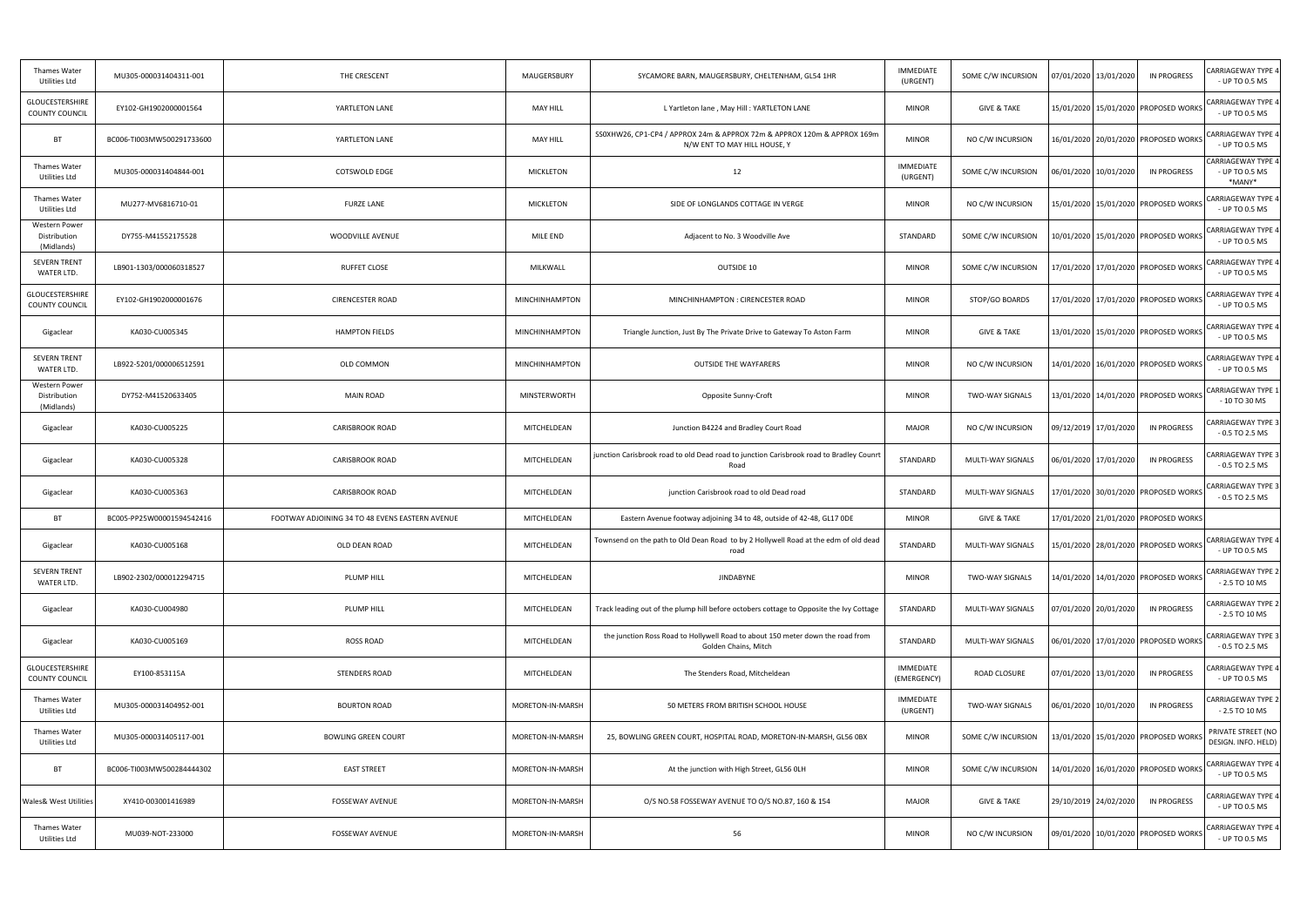| GLOUCESTERSHIRE<br>COUNTY COUNCIL                  | EY202-SMI717B             | <b>HIGH STREET</b>                                     | MORETON-IN-MARSH    | OS Corn Exchange                                                             | <b>MINOR</b>                   | <b>GIVE &amp; TAKE</b> |                       | 09/01/2020   13/01/2020   PROPOSED WORKS | CARRIAGEWAY TYPE 2<br>$-2.5$ TO 10 MS                 |
|----------------------------------------------------|---------------------------|--------------------------------------------------------|---------------------|------------------------------------------------------------------------------|--------------------------------|------------------------|-----------------------|------------------------------------------|-------------------------------------------------------|
| Thames Water<br>Utilities Ltd                      | MU026-001119MPZW--000001  | HIGH STREET                                            | MORETON-IN-MARSH    | <b>EAST ST</b>                                                               | <b>MINOR</b>                   | NO C/W INCURSION       | 09/01/2020 10/01/2020 | PROPOSED<br>PERMANENT                    | CARRIAGEWAY TYPE 2<br>$-2.5$ TO 10 MS                 |
| <b>BT</b>                                          | BC006-TI003MW500284444303 | HIGH STREET                                            | MORETON-IN-MARSH    | IN C/W O/S MORETON HOUSE & IN F/W JNC OF CHURCH STREET, HIGH STREET GL56 OLH | <b>MINOR</b>                   | SOME C/W INCURSION     |                       | 14/01/2020   16/01/2020   PROPOSED WORKS | CARRIAGEWAY TYPE 2<br>$-2.5$ TO 10 MS                 |
| Western Power<br>Distribution<br>(Midlands)        | DY744-M41442174623        | HIGH STREET ACCESS ROAD                                | MORETON-IN-MARSH    | Outside Dormer House School                                                  | <b>MINOR</b>                   | SOME C/W INCURSION     |                       | 16/01/2020   18/01/2020   PROPOSED WORKS | CARRIAGEWAY TYPE 4<br>- UP TO 0.5 MS                  |
| Thames Water<br>Utilities Ltd                      | MU305-000031404591-001    | <b>HOSPITAL ROAD</b>                                   | MORETON-IN-MARSH    | FLOWER COTTAGE, HOSPITAL ROAD, MORETON-IN-MARSH, GL56 OBN                    | <b>MINOR</b>                   | <b>GIVE &amp; TAKE</b> |                       | 13/01/2020 15/01/2020 PROPOSED WORKS     | CARRIAGEWAY TYPE 4<br>- UP TO 0.5 MS                  |
| <b>Wales&amp; West Utilities</b>                   | XY410-003001417908/01     | REDESDALE PLACE                                        | MORETON-IN-MARSH    | REAR OF 11 THE BUNGALOWS TO SIDE OF 82                                       | <b>MAJOR</b>                   | <b>GIVE &amp; TAKE</b> | 06/01/2020 24/01/2020 | IN PROGRESS                              | <b>CARRIAGEWAY TYPE 4</b><br>- UP TO 0.5 MS           |
| Thames Water<br>Utilities Ltd                      | MU305-000031406187-001    | REDESDALE PLACE                                        | MORETON-IN-MARSH    | 83, REDESDALE PLACE, MORETON-IN-MARSH, GL56 0EQ                              | <b>MINOR</b>                   | SOME C/W INCURSION     |                       | 14/01/2020   16/01/2020   PROPOSED WORKS | CARRIAGEWAY TYPE 4<br>- UP TO 0.5 MS                  |
| <b>Wales&amp; West Utilities</b>                   | XY410-003001417905        | SWAN CLOSE                                             | MORETON-IN-MARSH    | JUNC BOURTON ROAD - O/S NO. 18                                               | MAJOR                          | <b>GIVE &amp; TAKE</b> | 06/01/2020 31/01/2020 | IN PROGRESS                              | <b>CARRIAGEWAY TYPE 4</b><br>- UP TO 0.5 MS           |
| <b>GLOUCESTERSHIRE</b><br><b>COUNTY COUNCIL</b>    | EY081-L-MAIN-00007990     | <b>BATH ROAD</b>                                       | NAILSWORTH          | A46 Bath Road, Nailsworth                                                    | <b>HIGHWAYS ACT</b><br>PERMITS | ROAD CLOSURE           |                       | 11/06/2019 31/07/2020 PROPOSED WORKS     | <b>CARRIAGEWAY TYPE 2</b><br>$-2.5$ TO 10 MS          |
| GLOUCESTERSHIRE<br>COUNTY COUNCIL                  | EY081-L-MAIN-00009316     | <b>BATH ROAD</b>                                       | NAILSWORTH          | Barton End                                                                   | <b>HIGHWAYS ACT</b><br>PERMITS | <b>TWO-WAY SIGNALS</b> |                       | 16/01/2020 17/01/2020 PROPOSED WORKS     | CARRIAGEWAY TYPE 2<br>$-2.5$ TO 10 MS                 |
| Gigaclear                                          | KA030-CU005366            | CORNER COTTAGE STAR HILL TO COSY NOOK JUBILEE ROAD     | NAILSWORTH          | Opposite Woodbine Cottage to Outside Corner Cottage                          | <b>MINOR</b>                   | <b>GIVE &amp; TAKE</b> |                       | 10/01/2020   14/01/2020   PROPOSED WORKS | CARRIAGEWAY TYPE 4<br>- UP TO 0.5 MS                  |
| <b>SEVERN TRENT</b><br>WATER LTD.                  | LB922-5201/000006512860   | NAILSWORTH HILL                                        | NAILSWORTH          | <b>OUTSIDE THE HOLLOW STONES</b>                                             | <b>MINOR</b>                   | NO C/W INCURSION       |                       | 15/01/2020 17/01/2020 PROPOSED WORKS     |                                                       |
| <b>SEVERN TRENT</b><br>WATER LTD.                  | LB901-1303/000060307539A  | OLD HORSLEY ROAD                                       | NAILSWORTH          | OUTSIDE UPPER STEPS HOUSE                                                    | <b>MAJOR</b>                   | <b>ROAD CLOSURE</b>    |                       | 14/01/2020 16/01/2020 PROPOSED WORKS     | CARRIAGEWAY TYPE 4<br>- UP TO 0.5 MS                  |
| <b>Wales&amp; West Utilities</b>                   | XY245-001003599692        | STROUD ROAD                                            | NAILSWORTH          | <b>GEORGIAN MILL</b>                                                         | <b>MINOR</b>                   | <b>GIVE &amp; TAKE</b> | 17/01/2020 20/01/2020 | PROPOSED<br>PERMANENT                    | CARRIAGEWAY TYPE 2<br>$-2.5$ TO 10 MS                 |
| <b>Western Power</b><br>Distribution<br>(Midlands) | DY753-M41532175484        | NASTEND LANE                                           | NASTEND             | Opposite The Cottage & opposite Midfield                                     | STANDARD                       | NO C/W INCURSION       | 03/01/2020 09/01/2020 | <b>IN PROGRESS</b>                       | ARRIAGEWAY TYPE 4:<br>- UP TO 0.5 MS                  |
| GLOUCESTERSHIRE<br>COUNTY COUNCIL                  | EY100-813731A             | <b>GLOUCESTER STREET</b>                               | NEWENT              | Gloucester Street, Newent                                                    | <b>MAJOR</b>                   | ROAD CLOSURE           | 07/01/2020 10/01/2020 | IN PROGRESS                              | CARRIAGEWAY TYPE 4<br><b>UP TO 0.5 MS</b>             |
| <b>SEVERN TRENT</b><br>WATER LTD.                  | LB902-2302/000012280904A  | MEEK ROAD                                              | NEWENT              | O/S <sub>1</sub>                                                             | <b>MINOR</b>                   | SOME C/W INCURSION     |                       | 12/01/2020 12/01/2020 PROPOSED WORKS     | <b>CARRIAGEWAY TYPE 4</b><br>- UP TO 0.5 MS<br>*MANY* |
| GLOUCESTERSHIRE<br>COUNTY COUNCIL                  | EY100-851239              | ONSLOW ROAD                                            | NEWENT              | Onslow Road, Newent                                                          | MAJOR                          | ROAD CLOSURE           |                       | 10/01/2020 15/01/2020 PROPOSED WORKS     | CARRIAGEWAY TYPE 4<br>- UP TO 0.5 MS                  |
| SEVERN TRENT<br>WATER LTD.                         | LB922-5201/000006493960   | ROAD FROM SWANPOOL WOOD TO JUNCTION WITH ALMHOUSE ROAD | NEWLAND             | OPPOSITE APPLESTONE                                                          | <b>MINOR</b>                   | SOME C/W INCURSION     | 16/01/2020 16/01/2020 | PROPOSED<br>REMEDIAL                     | CARRIAGEWAY TYPE 4<br>- UP TO 0.5 MS                  |
| GLOUCESTERSHIRE<br>COUNTY COUNCIL                  | EY102-GH1902000001561     | HIGH STREET                                            | NEWNHAM             | NEWNHAM: High St, Newnham, GL14 1BS: HIGH STREET                             | <b>MINOR</b>                   | <b>GIVE &amp; TAKE</b> |                       | 14/01/2020 14/01/2020 PROPOSED WORKS     | CARRIAGEWAY TYPE 1<br>- 10 TO 30 MS                   |
| SEVERN TRENT<br>WATER LTD.                         | LB901-1303/000012334168   | <b>QUEENS ACRE</b>                                     | NEWNHAM             | <b>OUTSIDE NUMBER 14</b>                                                     | <b>MINOR</b>                   | SOME C/W INCURSION     |                       | 14/01/2020   16/01/2020   PROPOSED WORKS | CARRIAGEWAY TYPE 4<br>- UP TO 0.5 MS                  |
| <b>BT</b>                                          | BC005-PP25W00001594516360 | <b>STATION ROAD</b>                                    | NEWNHAM             | Station road 9m from Hyde Bank, GL14 1DQ                                     | <b>MINOR</b>                   | GIVE & TAKE            |                       | 17/01/2020 21/01/2020 PROPOSED WORKS     | CARRIAGEWAY TYPE 4<br>- UP TO 0.5 MS                  |
| <b>Wales&amp; West Utilities</b>                   | XY244-001003587949        | A48 FROM HIGH STREET TO JUNCTION WITH LENSBROOK        | NIBLEY HILL         | IN GRASS VERGE 20M FROM JUNCTION TO VINEY HILL                               | IMMEDIATE<br>(EMERGENCY)       | SOME C/W INCURSION     | 06/12/2019 21/01/2020 | IN PROGRESS                              | CARRIAGEWAY TYPE 1<br>- 10 TO 30 MS                   |
| Thames Water<br>Utilities Ltd                      | MU305-000031319789-002    | A435 FROM DARK LANE JUNCTION TO MILESTONE COPSE LAYBY  | <b>NORTH CERNEY</b> | A435 FROM DARK LANE JUNCTION TO MILESTONE COPSE LAYBYGL7 7BU                 | <b>MINOR</b>                   | TWO-WAY SIGNALS        |                       | 15/01/2020   17/01/2020   PROPOSED WORKS | CARRIAGEWAY TYPE 2<br>- 2.5 TO 10 MS                  |
| Thames Water<br>Utilities Ltd                      | MU306-000808208610050-003 | A435 FROM DARK LANE JUNCTION TO MILESTONE COPSE LAYBY  | <b>NORTH CERNEY</b> | Location on the A435 80m from Broadbent Cottage.                             | STANDARD                       | TWO-WAY SIGNALS        | 09/01/2020 15/01/2020 | IN PROGRESS                              | CARRIAGEWAY TYPE 2<br>$-2.5$ TO 10 MS                 |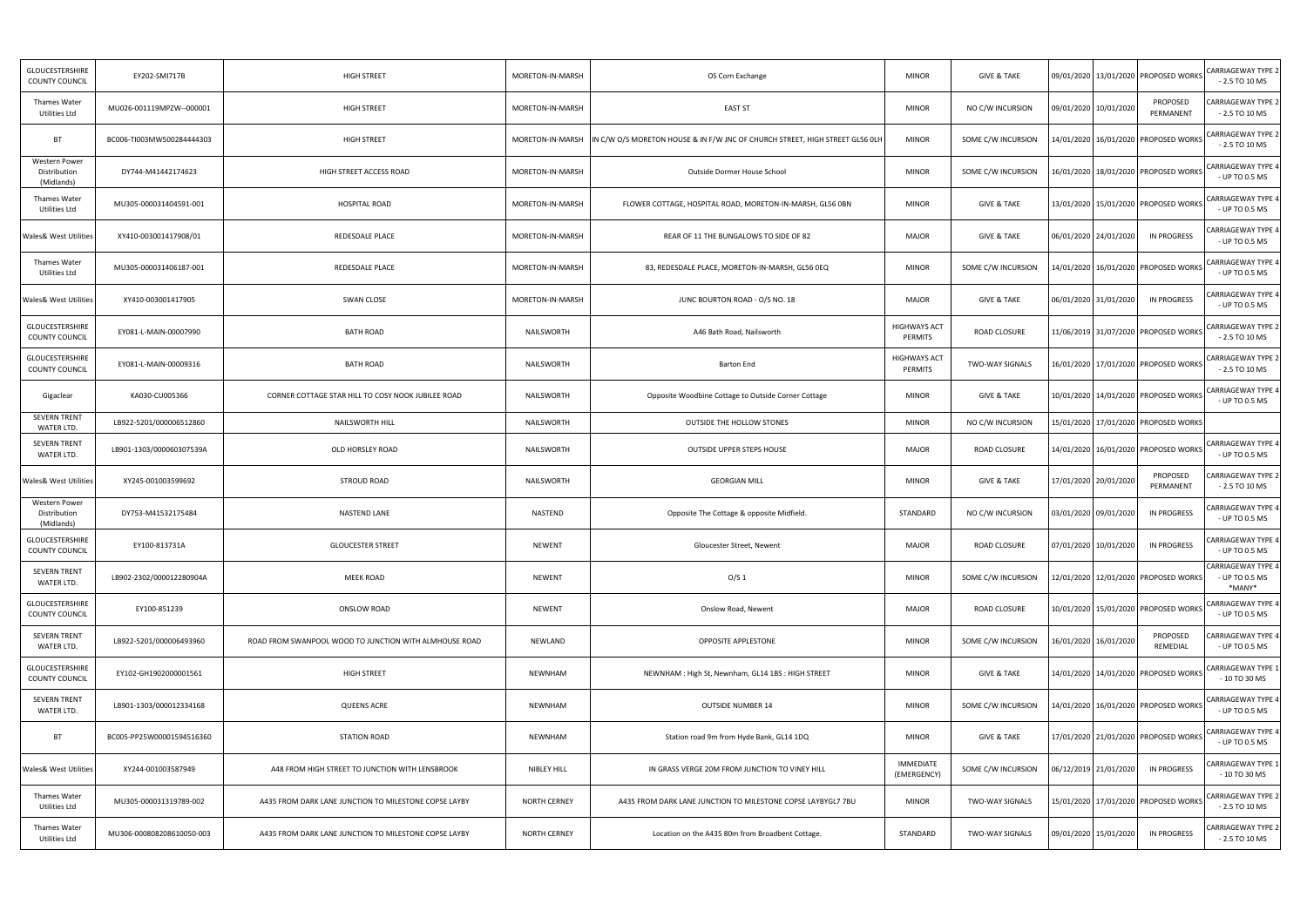| Western Power<br>Distribution<br>(Midlands)     | DY754-M41540632142        | 41647 CROSSROADS TO BASSETT COURT NORTH NIBLEY | <b>NORTH NIBLEY</b>   | 41648 THE STREET TO BUSH STREET FARM JUNCTION                                     | <b>MINOR</b>                   | SOME C/W INCURSION       | 09/01/2020 09/01/2020                    | <b>IN PROGRESS</b>    | CARRIAGEWAY TYPE 4<br>- UP TO 0.5 MS                  |
|-------------------------------------------------|---------------------------|------------------------------------------------|-----------------------|-----------------------------------------------------------------------------------|--------------------------------|--------------------------|------------------------------------------|-----------------------|-------------------------------------------------------|
| Gigaclear                                       | KA030-CU005274            | <b>FROG LANE</b>                               | NORTH NIBLEY          | opposite side of the road to By Keep Clear layby next to small barn               | <b>MAJOR</b>                   | NO C/W INCURSION         | 11/12/2019 31/01/2020                    | <b>IN PROGRESS</b>    | CARRIAGEWAY TYPE 4<br>- UP TO 0.5 MS                  |
| <b>SEVERN TRENT</b><br>WATER LTD.               | LB901-1303/000012332900   | <b>HIGHLANDS DRIVE</b>                         | <b>NORTH NIBLEY</b>   | <b>OUTSIDE NUMBER 4</b>                                                           | <b>IMMEDIATE</b><br>(URGENT)   | SOME C/W INCURSION       | 08/01/2020   10/01/2020                  | IN PROGRESS           | CARRIAGEWAY TYPE 4<br>- UP TO 0.5 MS                  |
| Gigaclear                                       | KA030-CU005155            | <b>WOTTON ROAD</b>                             | <b>NORTH NIBLEY</b>   | Where junction meets main road by bus stop to Start of junction to Stumpwell Lane | <b>MAJOR</b>                   | MULTI-WAY SIGNALS        | !7/11/2019 17/01/2020                    | IN PROGRESS           | CARRIAGEWAY TYPE 3<br>$-0.5$ TO 2.5 MS                |
| <b>SEVERN TRENT</b><br>WATER LTD.               | LB901-1303/000012334472   | ASH ROAD                                       | <b>NORTHWAY</b>       | 33                                                                                | <b>MINOR</b>                   | SOME C/W INCURSION       | 09/01/2020 13/01/2020                    | IN PROGRESS           | CARRIAGEWAY TYPE 4<br>- UP TO 0.5 MS                  |
| <b>GLOUCESTERSHIRE</b><br><b>COUNTY COUNCIL</b> | EY202-50185610            | <b>DAIRY WAY</b>                               | <b>NORTHWAY LANE</b>  | 2nd Col from Northway lane                                                        | <b>MINOR</b>                   | <b>GIVE &amp; TAKE</b>   | 08/01/2020 10/01/2020 PROPOSED WORKS     |                       | <b>CARRIAGEWAY TYPE 4</b><br>- UP TO 0.5 MS<br>*MANY* |
| <b>Wales&amp; West Utilities</b>                | XY244-005000285817        | <b>TEWKESBURY ROAD</b>                         | <b>NORTON</b>         | CONNECTION IN GRASS VERGE OUTSIDE WALNUT FARM                                     | STANDARD                       | TWO-WAY SIGNALS          | 13/01/2020 17/01/2020 PROPOSED WORKS     |                       | <b>CARRIAGEWAY TYPE 2</b><br>$-2.5$ TO 10 MS          |
| GLOUCESTERSHIRE<br>COUNTY COUNCIL               | EY081-L-MAIN-00009168     | B4066 PENNWOOD TO LONG BARROW                  | NYMPSFIELD            | penn & stanley woods                                                              | <b>HIGHWAYS ACT</b><br>PERMITS | TWO-WAY SIGNALS          | 07/01/2020   13/01/2020   PROPOSED WORKS |                       | <b>CARRIAGEWAY TYPE 4</b><br>- UP TO 0.5 MS           |
| GLOUCESTERSHIRE<br>COUNTY COUNCIL               | EY081-L-MAIN-00009146     | HOLLOWAY ROAD BISLEY TO BAKERS MILL            | <b>OAKRIDGE LYNCH</b> | farm lane                                                                         | <b>HIGHWAYS ACT</b><br>PERMITS | <b>ROAD CLOSURE</b>      | 13/01/2020 31/01/2020 PROPOSED WORKS     |                       | <b>CARRIAGEWAY TYPE 4</b><br>- UP TO 0.5 MS           |
| <b>BT</b>                                       | BC006-TI001MW500291519900 | THE CROFT                                      | PAINSWICK             | OUTSIDE 5/6 TO OUTSIDE 7, THE CROFT                                               | <b>MINOR</b>                   | SOME C/W INCURSION       | 07/01/2020 09/01/2020                    | IN PROGRESS           | CARRIAGEWAY TYPE 4<br>- UP TO 0.5 MS                  |
| Western Power<br>Distribution<br>(Midlands)     | DY753-M41532174620        | THE PARK                                       | PAINSWICK             | From outside Beech View to outside 1 Parkfield Cottage                            | STANDARD                       | SOME C/W INCURSION       | 07/01/2020 10/01/2020                    | <b>IN PROGRESS</b>    | CARRIAGEWAY TYPE 4<br>- UP TO 0.5 MS                  |
| <b>Thames Water</b><br>Utilities Ltd            | MU305-000031398596-001    | <b>MAYFIELD PARK</b>                           | PERROTTS BROOK        | MARYFIELD CARAVAN PARK                                                            | <b>MINOR</b>                   | SOME C/W INCURSION       | 4/01/2020 16/01/2020                     | PROPOSED<br>PERMANENT | PRIVATE STREET (NO<br>DESIGN. INFO. HELD)             |
| <b>GLOUCESTERSHIRE</b><br>COUNTY COUNCIL        | EY100-5188690             | A46 PITCHCOMBE JUNCTION TO WADES LANE          | PITCHCOMBE            | A46 Painswick Rd                                                                  | <b>MAJOR</b>                   | MULTI-WAY SIGNALS        | 07/10/2019 04/02/2020                    | <b>IN PROGRESS</b>    | CARRIAGEWAY TYPE 2<br>$-2.5$ TO 10 MS                 |
| GLOUCESTERSHIRE<br>COUNTY COUNCIL               | EY100-5188690D            | A46 PITCHCOMBE JUNCTION TO WADES LANE          | PITCHCOMBE            | A46 Stroud Road                                                                   | <b>MAJOR</b>                   | ROAD CLOSURE             | 07/10/2019 04/02/2020                    | IN PROGRESS           | CARRIAGEWAY TYPE 2<br>$-2.5$ TO 10 MS                 |
| <b>GLOUCESTERSHIRE</b><br>COUNTY COUNCIL        | EY100-5188690A            | <b>CHELTENHAM ROAD</b>                         | PITCHCOMBE            | A46 Cheltenham Rd                                                                 | <b>MAJOR</b>                   | <b>MULTI-WAY SIGNALS</b> | 07/10/2019 04/02/2020                    | <b>IN PROGRESS</b>    | CARRIAGEWAY TYPE 2<br>$-2.5$ TO 10 MS                 |
| GLOUCESTERSHIRE<br>COUNTY COUNCIL               | EY100-5188690E            | CHELTENHAM ROAD                                | PITCHCOMBE            | A46 Cheltenham Rd                                                                 | <b>MAJOR</b>                   | ROAD CLOSURE             | 07/10/2019 04/02/2020                    | IN PROGRESS           | CARRIAGEWAY TYPE 2<br>$-2.5$ TO 10 MS                 |
| GLOUCESTERSHIRE<br>COUNTY COUNCIL               | EY100-5188690B            | <b>GLOUCESTER ROAD</b>                         | PITCHCOMBE            | A4173 Gloucester Rd                                                               | <b>MAJOR</b>                   | <b>MULTI-WAY SIGNALS</b> | 07/10/2019 04/02/2020                    | <b>IN PROGRESS</b>    | CARRIAGEWAY TYPE 2<br>$-2.5$ TO 10 MS                 |
| GLOUCESTERSHIRE<br><b>COUNTY COUNCIL</b>        | EY100-5188690F            | <b>GLOUCESTER ROAD</b>                         | PITCHCOMBE            | A4173 Gloucester Rd                                                               | <b>MAJOR</b>                   | ROAD CLOSURE             | 07/10/2019 04/02/2020                    | IN PROGRESS           | CARRIAGEWAY TYPE 2<br>$-2.5$ TO 10 MS                 |
| GLOUCESTERSHIRE<br>COUNTY COUNCIL               | EY100-5188690H            | GLOUCESTER ROAD TO HALFWAY PITCH               | PITCHCOMBE            | Gloucester Road to Halfway Pitch                                                  | <b>MAJOR</b>                   | LANE CLOSURE             | 07/10/2019 04/02/2020                    | IN PROGRESS           | CARRIAGEWAY TYPE 4<br>- UP TO 0.5 MS                  |
| GLOUCESTERSHIRE<br><b>COUNTY COUNCIL</b>        | EY100-5188690J            | GLOUCESTER ROAD TO HALFWAY PITCH               | PITCHCOMBE            | Gloucester Road to Halfway Pitch                                                  | <b>MAJOR</b>                   | ROAD CLOSURE             | 07/10/2019 04/02/2020                    | <b>IN PROGRESS</b>    | ARRIAGEWAY TYPE 4<br>- UP TO 0.5 MS                   |
| GLOUCESTERSHIRE<br>COUNTY COUNCIL               | EY100-5188690L            | GLOUCESTER ROAD TO HALFWAY PITCH               | PITCHCOMBE            | Gloucester Road to Halfway Pitch                                                  | <b>MAJOR</b>                   | ROAD CLOSURE             | 07/10/2019 04/02/2020                    | IN PROGRESS           | CARRIAGEWAY TYPE 4<br>- UP TO 0.5 MS                  |
| GLOUCESTERSHIRE<br>COUNTY COUNCIL               | EY100-5188690G            | <b>HALFWAY PITCH</b>                           | PITCHCOMBE            | Halfway Pitch                                                                     | <b>MAJOR</b>                   | LANE CLOSURE             | 07/10/2019 04/02/2020                    | <b>IN PROGRESS</b>    | CARRIAGEWAY TYPE 4<br>- UP TO 0.5 MS                  |
| GLOUCESTERSHIRE<br>COUNTY COUNCIL               | EY100-5188690C            | <b>HALFWAY PITCH</b>                           | PITCHCOMBE            | Halfway Pitch                                                                     | MAJOR                          | MULTI-WAY SIGNALS        | 07/10/2019 04/02/2020                    | IN PROGRESS           | CARRIAGEWAY TYPE 4<br>- UP TO 0.5 MS                  |
| GLOUCESTERSHIRE<br>COUNTY COUNCIL               | EY100-5188690I            | <b>HALFWAY PITCH</b>                           | PITCHCOMBE            | Halfway Pitch                                                                     | <b>MAJOR</b>                   | ROAD CLOSURE             | 07/10/2019 04/02/2020                    | <b>IN PROGRESS</b>    | CARRIAGEWAY TYPE 4<br>- UP TO 0.5 MS                  |
| GLOUCESTERSHIRE<br><b>COUNTY COUNCIL</b>        | EY100-5188690K            | <b>HALFWAY PITCH</b>                           | PITCHCOMBE            | Halfway Pitch                                                                     | <b>MAJOR</b>                   | ROAD CLOSURE             | 07/10/2019 04/02/2020                    | <b>IN PROGRESS</b>    | CARRIAGEWAY TYPE 4<br>- UP TO 0.5 MS                  |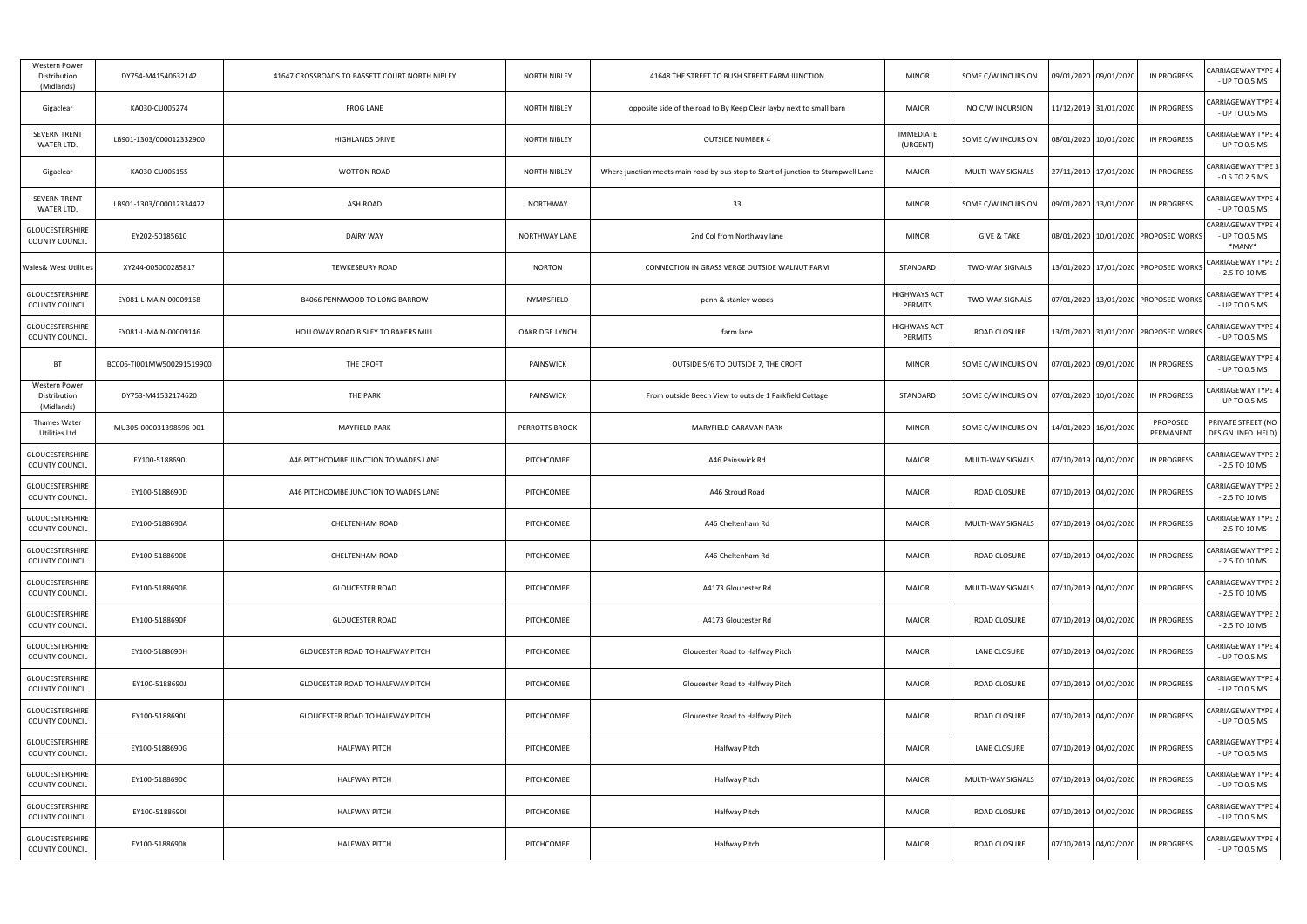| Gigaclear                                          | KA030-CU004981            | THE ROCKS                                 | PLUMP HILL                  | Track leading down past octobers cottage to The back enterance to the bramble cottage                   | STANDARD                     | <b>GIVE &amp; TAKE</b> | 08/01/2020 21/01/2020<br><b>IN PROGRESS</b> | CARRIAGEWAY TYPE 4<br>- UP TO 0.5 MS          |
|----------------------------------------------------|---------------------------|-------------------------------------------|-----------------------------|---------------------------------------------------------------------------------------------------------|------------------------------|------------------------|---------------------------------------------|-----------------------------------------------|
| Thames Water<br>Utilities Ltd                      | MU823-H083/MBIB01/J016    | <b>BELL LANE</b>                          | POULTON                     | FROM JCT OF 3/166 BETTYS GRAVE POULTON TO CIRENCESTER ROAD TO THREEPENNIE<br>PIECE                      | <b>MAJOR</b>                 | ROAD CLOSURE           | 13/01/2020 06/03/2020 PROPOSED WORKS        | <b>CARRIAGEWAY TYPE 4</b><br>- UP TO 0.5 MS   |
| GLOUCESTERSHIRE<br><b>COUNTY COUNCIL</b>           | EY099-TREEWORKS150120     | <b>TATCHLEY LANE</b>                      | PRESTBURY                   | walnut cottage                                                                                          | <b>MINOR</b>                 | <b>TWO-WAY SIGNALS</b> | 15/01/2020   15/01/2020   PROPOSED WORKS    | <b>CARRIAGEWAY TYPE 3</b><br>$-0.5$ TO 2.5 MS |
| <b>SEVERN TRENT</b><br>WATER LTD.                  | LB901-1303/000060318461   | <b>OVERTON LANE</b>                       | PRIDING                     | APPROX 12M SOUTH EAST OF PRIDING HOUSE                                                                  | <b>IMMEDIATE</b><br>(URGENT) | <b>ROAD CLOSURE</b>    | 07/01/2020 09/01/2020<br><b>IN PROGRESS</b> | CARRIAGEWAY TYPE 4<br>- UP TO 0.5 MS          |
| <b>Western Power</b><br>Distribution<br>(Midlands) | DY751-M41512170478        | DESPENSER ROAD                            | PRIORS PARK                 | Outside Crouch Court                                                                                    | STANDARD                     | <b>GIVE &amp; TAKE</b> | 13/01/2020 17/01/2020 PROPOSED WORKS        | <b>CARRIAGEWAY TYPE 4</b><br>- UP TO 0.5 MS   |
| <b>Western Power</b><br>Distribution<br>(Midlands) | DY752-M41522172838        | <b>BRISTOL ROAD</b>                       | QUEDGELEY                   | Adjacent 75                                                                                             | STANDARD                     | SOME C/W INCURSION     | 06/01/2020 10/01/2020<br><b>IN PROGRESS</b> | CARRIAGEWAY TYPE 3<br>$-0.5$ TO 2.5 MS        |
| Western Power<br>Distribution<br>(Midlands)        | DY752-M41522173738        | <b>CHAPEL GARDENS</b>                     | QUEDGELEY                   | Rear of 396 & 398 Bristol Road                                                                          | STANDARD                     | SOME C/W INCURSION     | 10/01/2020   15/01/2020   PROPOSED WORKS    | CARRIAGEWAY TYPE 4<br>- UP TO 0.5 MS          |
| <b>BT</b>                                          | BC005-WP00400500288197700 | <b>NEEDHAM AVENUE</b>                     | QUEDGELEY                   | OPPO 17 TO O/S GLENDALE ON, NEEDHAM AVENUE                                                              | STANDARD                     | SOME C/W INCURSION     | <b>IN PROGRESS</b><br>06/01/2020 17/01/2020 | PRIVATE STREET (NO<br>DESIGN. INFO. HELD)     |
| <b>GLOUCESTERSHIRE</b><br><b>COUNTY COUNCIL</b>    | EY081-L-MAIN-00009060     | <b>SCHOOL LANE</b>                        | QUEDGELEY                   | by school                                                                                               | HIGHWAYS ACT<br>PERMITS      | ROAD CLOSURE           | 19/01/2020 19/01/2020 PROPOSED WORKS        | <b>CARRIAGEWAY TYPE 4</b><br>- UP TO 0.5 MS   |
| CityFibre                                          | KG005-S32264-01           | STEPHENSON DRIVE                          | QUEDGELEY                   | Approx 20m from round about                                                                             | <b>MINOR</b>                 | SOME C/W INCURSION     | 16/01/2020 20/01/2020 PROPOSED WORKS        | <b>CARRIAGEWAY TYPE 4</b><br>- UP TO 0.5 MS   |
| <b>SEVERN TRENT</b><br>WATER LTD.                  | LB525-A6W/12668103A       | PENDOCK ROAD                              | REDMARLEY                   | FROM JUNC OF C2219 PENDOCK TO JUNC OF WYNDBROOK LANE                                                    | <b>MAJOR</b>                 | <b>ROAD CLOSURE</b>    | 06/01/2020 06/03/2020<br><b>IN PROGRESS</b> | CARRIAGEWAY TYPE 4<br>- UP TO 0.5 MS          |
| <b>SEVERN TRENT</b><br>WATER LTD.                  | LB501-A6W/12117140A       | LITTLE LONDON                             | <b>RODBOROUGH</b>           | ACROSS THE TOP OF THE JUNCTION OF BOWL HILL TO THE START OF LITTLE LONDON TO<br>TABERNACLE WALK RODBORO | <b>MAJOR</b>                 | PRIORITY WORKING       | <b>IN PROGRESS</b><br>06/01/2020 31/01/2020 | CARRIAGEWAY TYPE 4<br>- UP TO 0.5 MS          |
| GLOUCESTERSHIRE<br><b>COUNTY COUNCIL</b>           | EY102-GH1902000001417     | LITTLE LONDON TO BEAR HILL RODBOROUGH     | <b>RODBOROUGH</b>           | Bear Hill near to Rodborough Manor Stroud                                                               | <b>MINOR</b>                 | <b>GIVE &amp; TAKE</b> | 13/01/2020 13/01/2020 PROPOSED WORKS        | <b>CARRIAGEWAY TYPE 4</b><br>- UP TO 0.5 MS   |
| <b>Wales&amp; West Utilities</b>                   | XY243-003001488976        | <b>BOWNHAM PARK</b>                       | <b>RODBOROUGH</b><br>COMMON | BETWEEN THE LODGE & 1                                                                                   | STANDARD                     | <b>GIVE &amp; TAKE</b> | 14/01/2020   17/01/2020   PROPOSED WORKS    | PRIVATE STREET (NO<br>DESIGN. INFO. HELD)     |
| Gigaclear                                          | KA030-CU005331            | RODLEY COURT ROAD                         | RODLEY                      | Jnc Upper Rodley Rd to Jnc Bury Court Rd                                                                | STANDARD                     | <b>GIVE &amp; TAKE</b> | 15/01/2020 28/01/2020 PROPOSED WORKS        | CARRIAGEWAY TYPE 4<br>- UP TO 0.5 MS          |
| <b>SEVERN TRENT</b><br>WATER LTD.                  | LB922-5201/000006492245A  | HIGH STREET                               | RUARDEAN                    | APPORX 14M EAST OF JCT WITH CINDERHILL WAY                                                              | <b>MINOR</b>                 | <b>GIVE &amp; TAKE</b> | 15/01/2020 17/01/2020 PROPOSED WORKS        | <b>CARRIAGEWAY TYPE 4</b><br>- UP TO 0.5 MS   |
| BT                                                 | BC005-PP25W00001594542511 | <b>ST JOHNS ROAD</b>                      | RUARDEAN                    | St Johns Road 20.5m from High Street, GL17 9UU                                                          | <b>MINOR</b>                 | <b>GIVE &amp; TAKE</b> | 17/01/2020 21/01/2020 PROPOSED WORKS        | <b>CARRIAGEWAY TYPE 4</b><br>- UP TO 0.5 MS   |
| <b>BT</b>                                          | BC005-KL1W000000068744L2C | THE MALTINGS                              | RUARDEAN                    | BETWEEN OUTSIDE 3 AND OUTSIDE 4                                                                         | <b>MINOR</b>                 | SOME C/W INCURSION     | 10/01/2020   14/01/2020   PROPOSED WORKS    | <b>CARRIAGEWAY TYPE 4</b><br>- UP TO 0.5 MS   |
| BT                                                 | BC006-TI001MW500285690300 | SPOUT LANE                                | RUARDEAN HILL               | OPPO 1 MILL HOUSE ACROSS C/W TO S/O FOREST VIEW ON, SPOUT LANE                                          | <b>MAJOR</b>                 | <b>ROAD CLOSURE</b>    | <b>IN PROGRESS</b><br>08/01/2020 17/01/2020 | <b>CARRIAGEWAY TYPE 4</b><br>- UP TO 0.5 MS   |
| <b>BT</b>                                          | BC006-TI001MW500285690302 | THE HOLLOW                                | RUARDEAN HILL               | S/O FOREST VIEW 60M'S NORTH TO OPPO BYRON HOUSE ON, THE HOLLOW                                          | STANDARD                     | MULTI-WAY SIGNALS      | <b>IN PROGRESS</b><br>08/01/2020 21/01/2020 | CARRIAGEWAY TYPE 4<br>- UP TO 0.5 MS          |
| GLOUCESTERSHIRE<br><b>COUNTY COUNCIL</b>           | EY102-GH1902000001566     | A48 FROM HIGH STREET TO RUDDLE COURT FARM | RUDDLE                      | NEWNHAM: A48 Either side of Newnham church: A48 FROM HIGH STREET TO RUDDLE<br><b>COURT FARM</b>         | <b>MINOR</b>                 | <b>GIVE &amp; TAKE</b> | 16/01/2020 16/01/2020 PROPOSED WORKS        | <b>CARRIAGEWAY TYPE 1</b><br>- 10 TO 30 MS    |
| GLOUCESTERSHIRE<br><b>COUNTY COUNCIL</b>           | EY102-GH1902000001562     | <b>BUTTERMILK LANE</b>                    | <b>RUDFORD</b>              | B buttermilk Lane, Tibberton: BUTTERMILK LANE                                                           | <b>MINOR</b>                 | <b>GIVE &amp; TAKE</b> | 15/01/2020 15/01/2020 PROPOSED WORKS        | CARRIAGEWAY TYPE 4<br>- UP TO 0.5 MS          |
| <b>SEVERN TRENT</b><br>WATER LTD.                  | LB501-A6W/12372132A       | <b>MAIN ROAD</b>                          | <b>RUDFORD</b>              | B4215 OS Woodside Cottages                                                                              | <b>MINOR</b>                 | TWO-WAY SIGNALS        | 13/01/2020 15/01/2020 PROPOSED WORKS        | <b>CARRIAGEWAY TYPE 3</b><br>$-0.5$ TO 2.5 MS |
| <b>SEVERN TRENT</b><br>WATER LTD.                  | LB501-A6W/12372130A       | <b>MAIN ROAD</b>                          | RUDFORD                     | Junction Main Road and Church Lane                                                                      | STANDARD                     | MULTI-WAY SIGNALS      | 16/01/2020   22/01/2020   PROPOSED WORKS    | <b>CARRIAGEWAY TYPE 3</b><br>$-0.5$ TO 2.5 MS |
| Wales& West Utilities                              | XY243-004000155709        | <b>LOWER STREET</b>                       | RUSCOMBE                    | O/S OLD CO-OP                                                                                           | <b>MAJOR</b>                 | ROAD CLOSURE           | 13/01/2020   16/01/2020   PROPOSED WORKS    | <b>CARRIAGEWAY TYPE 4</b><br>- UP TO 0.5 MS   |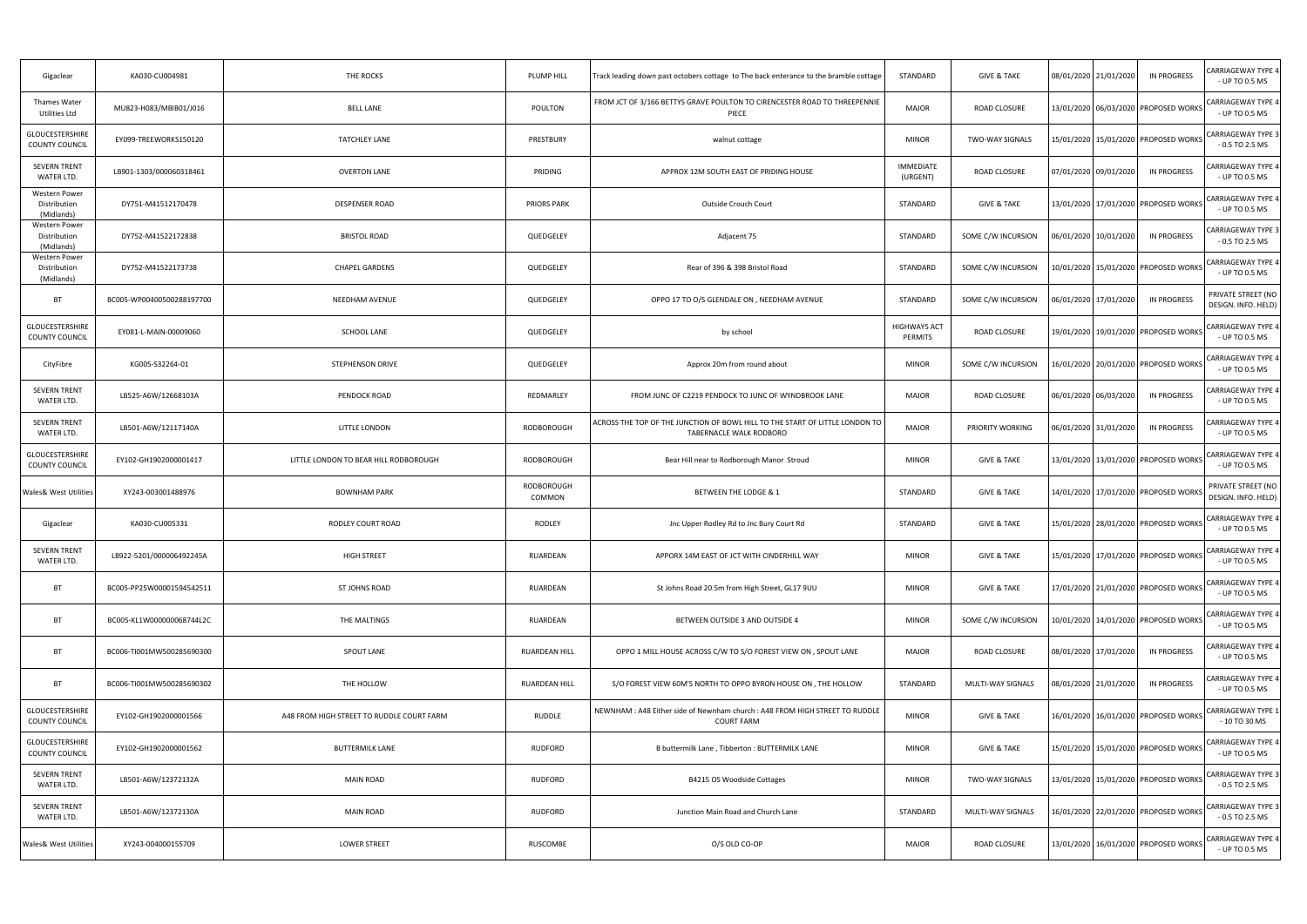| <b>BT</b>                                          | BC005-KL1W000000071281L2C | <b>ABBOTS VIEW</b>                                                                        | RUSPIDGE         | f/w outside 5                                                                               | <b>MINOR</b>                    | NO C/W INCURSION       | 10/01/2020 14/01/2020 PROPOSED WORKS     |                       | <b>CARRIAGEWAY TYPE 4</b><br>- UP TO 0.5 MS |
|----------------------------------------------------|---------------------------|-------------------------------------------------------------------------------------------|------------------|---------------------------------------------------------------------------------------------|---------------------------------|------------------------|------------------------------------------|-----------------------|---------------------------------------------|
| <b>Wales&amp; West Utilities</b>                   | XY245-001003584314        | <b>BELLS PLACE</b>                                                                        | <b>RUSPIDGE</b>  | O/S 11                                                                                      | <b>IMMEDIATE</b><br>(EMERGENCY) | <b>GIVE &amp; TAKE</b> | 04/12/2019 10/01/2020                    | IN PROGRESS           | CARRIAGEWAY TYPE 4<br>- UP TO 0.5 MS        |
| <b>Wales&amp; West Utilities</b>                   | XY244-004000156590        | <b>RUSPIDGE ROAD</b>                                                                      | RUSPIDGE         | O/S <sub>6</sub>                                                                            | STANDARD                        | <b>TWO-WAY SIGNALS</b> | 07/01/2020 15/01/2020                    | IN PROGRESS           | CARRIAGEWAY TYPE 4<br>- UP TO 0.5 MS        |
| Gigaclear                                          | KA030-CU005242            | A46 BATH ROAD LEIGHTERTON TO WHITEWELL WOOD                                               | SADDLEWOOD       | Beginning Of Drive To Saddlewood Manor to Beginning Of Lane Signposted Towards<br>Hillesley | STANDARD                        | MULTI-WAY SIGNALS      | 31/12/2019 14/01/2020                    | IN PROGRESS           | CARRIAGEWAY TYPE 2<br>$-2.5$ TO 10 MS       |
| Gigaclear                                          | KA030-CU005359            | 3/190 CHAPMANS CROSS TO MAIN STREET CHERINGTON                                            | SAPPERTON        | Junction Opposite Cranatt Construction to Outside Lowesmoor Farm Cottages                   | <b>MINOR</b>                    | <b>GIVE &amp; TAKE</b> | 07/01/2020 09/01/2020                    | IN PROGRESS           | CARRIAGEWAY TYPE 4<br>- UP TO 0.5 MS        |
| GLOUCESTERSHIRE<br><b>COUNTY COUNCIL</b>           | EY100-816873              | <b>BEACHLEY ROAD</b>                                                                      | SEDBURY          | Beachley Road, Sedbury                                                                      | <b>MAJOR</b>                    | ROAD CLOSURE           | 10/01/2020 14/01/2020 PROPOSED WORKS     |                       | CARRIAGEWAY TYPE 4<br>- UP TO 0.5 MS        |
| <b>DCWW</b>                                        | PE137-94992162            | <b>BEACHLEY ROAD</b>                                                                      | SEDBURY          | S/O 1 BEACHLEY ROAD, SEDBURY, GLOUSTERSHIRE                                                 | STANDARD                        | LANE CLOSURE           | 13/01/2020 24/01/2020 PROPOSED WORKS     |                       | CARRIAGEWAY TYPE 4<br>- UP TO 0.5 MS        |
| <b>DCWW</b>                                        | PE137-95145507            | <b>BUTTINGTON ROAD</b>                                                                    | SEDBURY          | 1-6 WYTOUR HOUSE, BUTTINGTON ROAD SEDBURY GLOUCESTERSHIRE                                   | <b>IMMEDIATE</b><br>(URGENT)    | SOME C/W INCURSION     | 08/01/2020 13/01/2020                    | IN PROGRESS           | <b>CARRIAGEWAY TYPE 4</b><br>- UP TO 0.5 MS |
| BT                                                 | BC006-TI003MW500291307901 | ORMEROD ROAD                                                                              | SEDBURY          | 337545, OPPOSITE 44, ORMEROD ROAD                                                           | <b>MINOR</b>                    | <b>GIVE &amp; TAKE</b> | 10/01/2020 14/01/2020 PROPOSED WORKS     |                       | <b>CARRIAGEWAY TYPE 4</b><br>- UP TO 0.5 MS |
| GLOUCESTERSHIRE<br><b>COUNTY COUNCIL</b>           | EY100-816873A             | ROAD FROM BARNES COTTAGE TO BUTTINGTON TERRACE                                            | SEDBURY          | Road from Barnes Cottage to Buttington Terrace                                              | <b>MAJOR</b>                    | ROAD CLOSURE           | 10/01/2020 14/01/2020 PROPOSED WORKS     |                       | <b>CARRIAGEWAY TYPE 4</b><br>- UP TO 0.5 MS |
| Gigaclear                                          | KA030-CU005302            | ROAD FROM BARNES COTTAGE TO BUTTINGTON TERRACE                                            | SEDBURY          | Barnes cottage to Buttington Terrace                                                        | STANDARD                        | <b>TWO-WAY SIGNALS</b> | 03/01/2020 09/01/2020                    | <b>IN PROGRESS</b>    | <b>CARRIAGEWAY TYPE 4</b><br>- UP TO 0.5 MS |
| <b>Western Power</b><br>Distribution<br>(Midlands) | DY744-M41442173419        | ROAD FROM TUCKWELL LODGE TO GANBOROUGH ROAD                                               | SEZINCOTE        | Outside Sussex Lodge                                                                        | <b>MINOR</b>                    | SOME C/W INCURSION     | 13/01/2020   14/01/2020   PROPOSED WORKS |                       | CARRIAGEWAY TYPE 4<br>- UP TO 0.5 MS        |
| Western Power<br>Distribution<br>(Midlands)        | DY751-M41512165568        | TRACK FROM NORTHEAST OF BIRDLIP RADIO STATION TO SOUTH OF BARROW WAKE<br><b>VIEWPOINT</b> | <b>SHAB HILL</b> | adjacent Acorn House                                                                        | STANDARD                        | SOME C/W INCURSION     | 15/01/2020 21/01/2020 PROPOSED WORKS     |                       | <b>CARRIAGEWAY TYPE 4</b><br>- UP TO 0.5 MS |
| Gigaclear                                          | KA080-GC/C142465/S095487  | <b>HAYCROFT ROAD</b>                                                                      | SHERBORNE        | GC/C142465/S095487                                                                          | <b>MINOR</b>                    | SOME C/W INCURSION     | 17/01/2020   21/01/2020   PROPOSED WORKS |                       | CARRIAGEWAY TYPE 4<br>- UP TO 0.5 MS        |
| Thames Water<br>Utilities Ltd                      | MU305-000031358846-001    | ROAD FROM ASH HOLE ROAD TO WAR MEMORIAL                                                   | SHERBORNE        | SHERBOURNE NATIONAL TRUST                                                                   | <b>MINOR</b>                    | <b>GIVE &amp; TAKE</b> | 10/01/2020 14/01/2020 PROPOSED WORKS     |                       | <b>CARRIAGEWAY TYPE 4</b><br>- UP TO 0.5 MS |
| Gigaclear                                          | KA030-CU005127            | <b>CLAY FIELDS</b>                                                                        | SHIPTON MOYNE    | Entrance To Madam Tynings to End Of The Road                                                | STANDARD                        | <b>GIVE &amp; TAKE</b> | 31/12/2019 14/01/2020                    | <b>IN PROGRESS</b>    | CARRIAGEWAY TYPE 4<br>- UP TO 0.5 MS        |
| Gigaclear                                          | KA030-CU005133            | <b>EASTON GREY ROAD</b>                                                                   | SHIPTON MOYNE    | Outside East Lodge to 5m Before Second Driveway To Woodlands House                          | STANDARD                        | <b>GIVE &amp; TAKE</b> | 31/12/2019 14/01/2020                    | <b>IN PROGRESS</b>    | CARRIAGEWAY TYPE 4<br>- UP TO 0.5 MS        |
| Gigaclear                                          | KA030-CU005128            | HEDGEDITCH LANE                                                                           | SHIPTON MOYNE    | Small Triangle Junction On Corner With The Ridings House On It to End Of The Road           | STANDARD                        | <b>GIVE &amp; TAKE</b> | 31/12/2019 14/01/2020                    | <b>IN PROGRESS</b>    | CARRIAGEWAY TYPE 4<br>- UP TO 0.5 MS        |
| Gigaclear                                          | KA030-CU005135            | <b>WHITEHOUSE LANE</b>                                                                    | SHIPTON MOYNE    | Outside Blade House to End Of The Road                                                      | STANDARD                        | <b>GIVE &amp; TAKE</b> | 31/12/2019 14/01/2020                    | IN PROGRESS           | CARRIAGEWAY TYPE 4<br>- UP TO 0.5 MS        |
| Western Power<br>Distribution<br>(Midlands)        | DY751-M41512175317        | <b>MAIN ROAD</b>                                                                          | SHURDINGTON      | Outside Lowther House                                                                       | <b>MINOR</b>                    | TWO-WAY SIGNALS        | 13/01/2020   15/01/2020   PROPOSED WORKS |                       | CARRIAGEWAY TYPE 2<br>$-2.5$ TO 10 MS       |
| Thames Water<br>Utilities Ltd                      | MU306-000807444490030-001 | <b>NURSERY VIEW</b>                                                                       | SIDDINGTON       | Ophrys Barn Nursery View Cirencester GL7 6HN                                                | STANDARD                        | SOME C/W INCURSION     | 15/01/2020 21/01/2020 PROPOSED WORKS     |                       | <b>CARRIAGEWAY TYPE 4</b><br>- UP TO 0.5 MS |
| Gigaclear                                          | KA010-GCM003904           | PARKWAY                                                                                   | SIDDINGTON       | BT chamber o/s Secret Cottage                                                               | <b>MINOR</b>                    | TWO-WAY SIGNALS        | 10/01/2020 14/01/2020                    | PROPOSED<br>PERMANENT | CARRIAGEWAY TYPE 4<br>- UP TO 0.5 MS        |
| Gigaclear                                          | KA080-GC/C131152/S526986  | POST OFFICE SQUARE                                                                        | SIDDINGTON       | FW, CW, VERGE 9/10 POST OFICE SQUARE, SIDDINGTON                                            | <b>MINOR</b>                    | SOME C/W INCURSION     | 17/01/2020   21/01/2020   PROPOSED WORKS |                       | <b>CARRIAGEWAY TYPE 4</b><br>- UP TO 0.5 MS |
| <b>GLOUCESTERSHIRE</b><br><b>COUNTY COUNCIL</b>    | EY030-0961/ASTAR          | ROAD FROM SWINDON ROAD TO SOUTH CERNEY ROAD                                               | SIDDINGTON       | Preston Mill                                                                                | STANDARD                        | <b>TWO-WAY SIGNALS</b> | 06/01/2020 10/01/2020                    | <b>IN PROGRESS</b>    | CARRIAGEWAY TYPE 4<br>- UP TO 0.5 MS        |
| Wales& West Utilities                              | XY410-003001403220        | MOOREND LANE                                                                              | SLIMBRIDGE       | JUNCTION OF ST. JOHNS ROAD TO O/S LITTLE KINGSTON                                           | <b>MAJOR</b>                    | SOME C/W INCURSION     | 05/12/2019 17/01/2020                    | <b>IN PROGRESS</b>    | CARRIAGEWAY TYPE 4<br>- UP TO 0.5 MS        |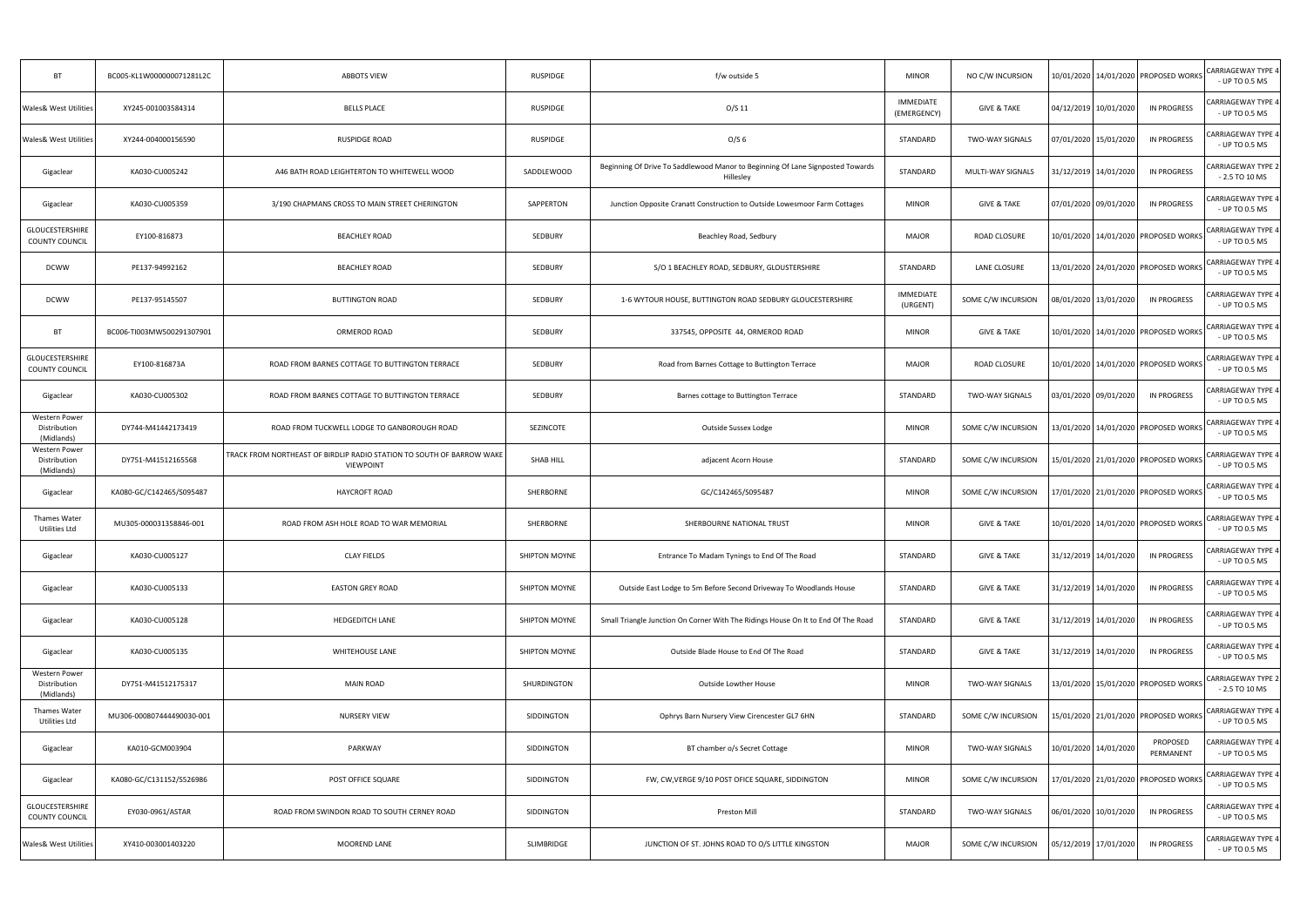| Wales& West Utilities                               | XY410-003001403218        | TYNING CRESCENT                                   | SLIMBRIDGE         | O/S LORDS RAKE & NO.4MOOREND LANE TO JUNCTION OF ST. JOHNS ROAD                   | MAJOR                           | <b>GIVE &amp; TAKE</b> | 14/11/2019 17/01/2020                    | IN PROGRESS           | <b>CARRIAGEWAY TYPE 4</b><br>- UP TO 0.5 MS<br>*MANY* |
|-----------------------------------------------------|---------------------------|---------------------------------------------------|--------------------|-----------------------------------------------------------------------------------|---------------------------------|------------------------|------------------------------------------|-----------------------|-------------------------------------------------------|
| BT                                                  | BC006-TI001MW500290850600 | 300104 COUNTY BOUNDARY AT SNOWSHILL TO CROSSROADS | SNOWSHILL          | OPP HILL BARN, 300104 COUNTY BOUNDARY AT SNOWSHILL TO CROSSROADS                  | <b>MINOR</b>                    | SOME C/W INCURSION     | 07/01/2020 09/01/2020                    | <b>IN PROGRESS</b>    | <b>CARRIAGEWAY TYPE 4</b><br>- UP TO 0.5 MS           |
| BT                                                  | BC006-TI003SW500289299300 | NEIGHBRIDGE                                       | SOMERFORD KEYNES   | From 45m North East of car park entrance to junction of Mill Lane on, NEIGHBRIDGE | <b>MINOR</b>                    | <b>TWO-WAY SIGNALS</b> | 08/01/2020 10/01/2020                    | IN PROGRESS           | CARRIAGEWAY TYPE 4<br>- UP TO 0.5 MS                  |
| Thames Water<br>Utilities Ltd                       | MU305-000031381745-002    | <b>CIRENCESTER ROAD</b>                           | SOUTH CERNEY       | CLAY MEADOW, CIRENCESTER ROAD, SOUTH CERNEY, GL7 6HU                              | <b>MINOR</b>                    | <b>TWO-WAY SIGNALS</b> | 15/01/2020 17/01/2020 PROPOSED WORKS     |                       | <b>CARRIAGEWAY TYPE 4</b><br>- UP TO 0.5 MS           |
| BT                                                  | BC005-DL1W00000WAQR7U6R01 | THE LENNARDS                                      | SOUTH CERNEY       | 10 THE LENNARDS SOUTH CERNEY CIRENCESTER GL7 5UX                                  | <b>IMMEDIATE</b><br>(URGENT)    | SOME C/W INCURSION     | 09/01/2020 13/01/2020                    | IN PROGRESS           | CARRIAGEWAY TYPE 4<br>- UP TO 0.5 MS                  |
| Thames Water<br>Utilities Ltd                       | MU026-001119MFGB--001001  | THE LIMES                                         | SOUTH CERNEY       | $\overline{4}$                                                                    | <b>IMMEDIATE</b><br>(EMERGENCY) | SOME C/W INCURSION     | 15/11/2019 28/02/2020                    | IN PROGRESS           | CARRIAGEWAY TYPE 4<br>- UP TO 0.5 MS                  |
| <b>Wales&amp; West Utilities</b>                    | XY245-001003591893        | SOUTHAM LANE                                      | SOUTHAM            | O/S ASHRIDGE                                                                      | <b>MINOR</b>                    | <b>GIVE &amp; TAKE</b> | 10/01/2020 13/01/2020                    | PROPOSED<br>PERMANENT | CARRIAGEWAY TYPE 4<br>- UP TO 0.5 MS                  |
| Gigaclear                                           | KA030-CU005373            | B4060 STUMPWELL LANE TO GREENFIELD                | SOUTHEND           | Start of junction to Stumpwell Lane to Outside Greenfield                         | STANDARD                        | MULTI-WAY SIGNALS      | 09/01/2020 22/01/2020                    | IN PROGRESS           | CARRIAGEWAY TYPE 4<br>- UP TO 0.5 MS                  |
| Gigaclear                                           | KA030-CU005348            | STUMPWELL LANE                                    | SOUTHEND           | Start of junction to Stumpwell Lane to Triangular junction on bend                | <b>MINOR</b>                    | MULTI-WAY SIGNALS      | 07/01/2020 09/01/2020                    | <b>IN PROGRESS</b>    | ARRIAGEWAY TYPE 4<br>- UP TO 0.5 MS                   |
| <b>SEVERN TRENT</b><br>WATER LTD.                   | LB901-1303/000060318446   | FOOTWAY FROM SMITHVILLE CLOSE TO COLEFORD ROAD    | ST BRIAVELS        | <b>OUTSIDE NUMBER 26</b>                                                          | <b>MINOR</b>                    | SOME C/W INCURSION     | 14/01/2020 16/01/2020 PROPOSED WORKS     |                       |                                                       |
| <b>SEVERN TRENT</b><br>WATER LTD.                   | LB901-1303/000060317351   | <b>LOWER ROAD</b>                                 | <b>ST BRIAVELS</b> | <b>OUTSIDE THE BREEZES</b>                                                        | <b>MINOR</b>                    | SOME C/W INCURSION     | 14/01/2020 16/01/2020 PROPOSED WORKS     |                       | <b>CARRIAGEWAY TYPE 4</b><br>- UP TO 0.5 MS           |
| BT                                                  | BC006-TI001MW500291492400 | B4008 STANDISH TO GLOUCESTER ROAD STONEHOUSE      | <b>STANDISH</b>    | APPROX 73M EAST FROM PIKE HOUSE, B4008 STANDISH TO GLOUCESTER ROAD<br>STONEHOUSE  | <b>MINOR</b>                    | SOME C/W INCURSION     | 11/01/2020   15/01/2020   PROPOSED WORKS |                       | <b>CARRIAGEWAY TYPE 3</b><br>$-0.5$ TO 2.5 MS         |
| <b>NETWORK RAIL</b><br><b>PROMOTERS</b><br>NATIONAL | KL237-726BBE231019        | B4008 STANDISH TO GLOUCESTER ROAD STONEHOUSE      | <b>STANDISH</b>    | B4008, Standish, Stroud,                                                          | STANDARD                        | <b>TWO-WAY SIGNALS</b> | 13/01/2020 17/01/2020 PROPOSED WORKS     |                       | CARRIAGEWAY TYPE 3<br>$-0.5$ TO 2.5 MS                |
| GLOUCESTERSHIRE<br>COUNTY COUNCIL                   | EY099-FO                  | A4136 STAUNTON VILLAGE TO COUNTY BOUNDARY         | <b>STAUNTON</b>    | County Boudary to Staunton                                                        | STANDARD                        | <b>TWO-WAY SIGNALS</b> | 18/12/2019 21/01/2020 PROPOSED WORKS     |                       | <b>CARRIAGEWAY TYPE 2</b><br>$-2.5$ TO 10 MS          |
| <b>SEVERN TRENT</b><br>WATER LTD.                   | LB901-1303/000060307933   | <b>MOAT LANE</b>                                  | STAUNTON           | APPROX 88M ESE OF GARDEN COTTAGE                                                  | <b>MAJOR</b>                    | ROAD CLOSURE           | 13/01/2020 15/01/2020 PROPOSED WORKS     |                       | <b>CARRIAGEWAY TYPE 4</b><br>- UP TO 0.5 MS           |
| Wales& West Utilities                               | XY244-003001386190        | 300082 STAVERTON TO B4063 JUNCTION                | STAVERTON          | O/S WENDOVER - OLD GLOUCESTER ROAD                                                | <b>MAJOR</b>                    | TWO-WAY SIGNALS        | 06/01/2020 14/02/2020 IN PROGRESS        |                       | <b>CARRIAGEWAY TYPE 4</b><br>- UP TO 0.5 MS           |
| <b>Wales&amp; West Utilities</b>                    | XY244-004000156673        | <b>NEWTOWN</b>                                    | <b>STEAM MILLS</b> | CONNECTING O/S 15 TO 19                                                           | STANDARD                        | SOME C/W INCURSION     | 06/01/2020 10/01/2020                    | <b>IN PROGRESS</b>    | CARRIAGEWAY TYPE 4<br>- UP TO 0.5 MS                  |
| <b>VIRGIN MEDIA</b>                                 | NK100-/SSWGPL/203727      | <b>COURT MEADOW</b>                               | STONE              | FW CW VERGE FROM 34 TO 86 COURT MEADOW                                            | <b>MAJOR</b>                    | SOME C/W INCURSION     | 11/11/2019 10/02/2020                    | <b>IN PROGRESS</b>    | CARRIAGEWAY TYPE 4<br>- UP TO 0.5 MS                  |
| GLOUCESTERSHIRE<br>COUNTY COUNCIL                   | EY102-43054407N           | A419 OLDENDS LANE TO NASTEND                      | STONEHOUSE         | A419 Oldends Lane                                                                 | <b>MAJOR</b>                    | LANE CLOSURE           | 01/07/2019 31/01/2020                    | <b>IN PROGRESS</b>    | CARRIAGEWAY TYPE 2<br>$-2.5$ TO 10 MS                 |
| GLOUCESTERSHIRE<br><b>COUNTY COUNCIL</b>            | EY102-43054407AA          | A419 OLDENDS LANE TO NASTEND                      | STONEHOUSE         | Oldends Lane to Nastend Stonehoiuse                                               | STANDARD                        | MULTI-WAY SIGNALS      | 26/08/2019 31/01/2020                    | IN PROGRESS           | CARRIAGEWAY TYPE 2<br>$-2.5$ TO 10 MS                 |
| Gigaclear                                           | KA030-CU005315            | AVENUE TERRACE                                    | STONEHOUSE         | Off Oldends Lane to Bristol Road                                                  | STANDARD                        | <b>GIVE &amp; TAKE</b> | 09/01/2020 22/01/2020                    | <b>IN PROGRESS</b>    | CARRIAGEWAY TYPE 4<br>- UP TO 0.5 MS                  |
| GLOUCESTERSHIRE<br>COUNTY COUNCIL                   | EY102-43054407AP          | <b>BATH ROAD</b>                                  | STONEHOUSE         | Bath Road Stonehouse                                                              | <b>MAJOR</b>                    | LANE CLOSURE           | 16/09/2019 16/04/2020 PROPOSED WORKS     |                       | CARRIAGEWAY TYPE 3<br>$-0.5$ TO 2.5 MS                |
| GLOUCESTERSHIRE<br>COUNTY COUNCIL                   | EY102-43054407AG          | <b>BATH ROAD</b>                                  | STONEHOUSE         | <b>Bath Road Stonehouse</b>                                                       | <b>MAJOR</b>                    | ROAD CLOSURE           | 16/09/2019 16/04/2020                    | IN PROGRESS           | CARRIAGEWAY TYPE 3<br>$-0.5$ TO 2.5 MS                |
| GLOUCESTERSHIRE<br>COUNTY COUNCIL                   | EY102-43054407AV          | <b>BATH ROAD</b>                                  | STONEHOUSE         | <b>Bath Road Stonehouse</b>                                                       | <b>MAJOR</b>                    | ROAD CLOSURE           | 16/09/2019 16/04/2020                    | <b>IN PROGRESS</b>    | CARRIAGEWAY TYPE 3<br>$-0.5$ TO 2.5 MS                |
| <b>Energetics Electricity</b><br>Limited            | XV004-11577-11            | <b>BRISTOL ROAD</b>                               | STONEHOUSE         | bellmouth Church Lane towards Bristol Road passed Boakes Dive                     | <b>MAJOR</b>                    | MULTI-WAY SIGNALS      | 02/12/2019 17/01/2020                    | <b>IN PROGRESS</b>    | CARRIAGEWAY TYPE 2<br>$-2.5$ TO 10 MS                 |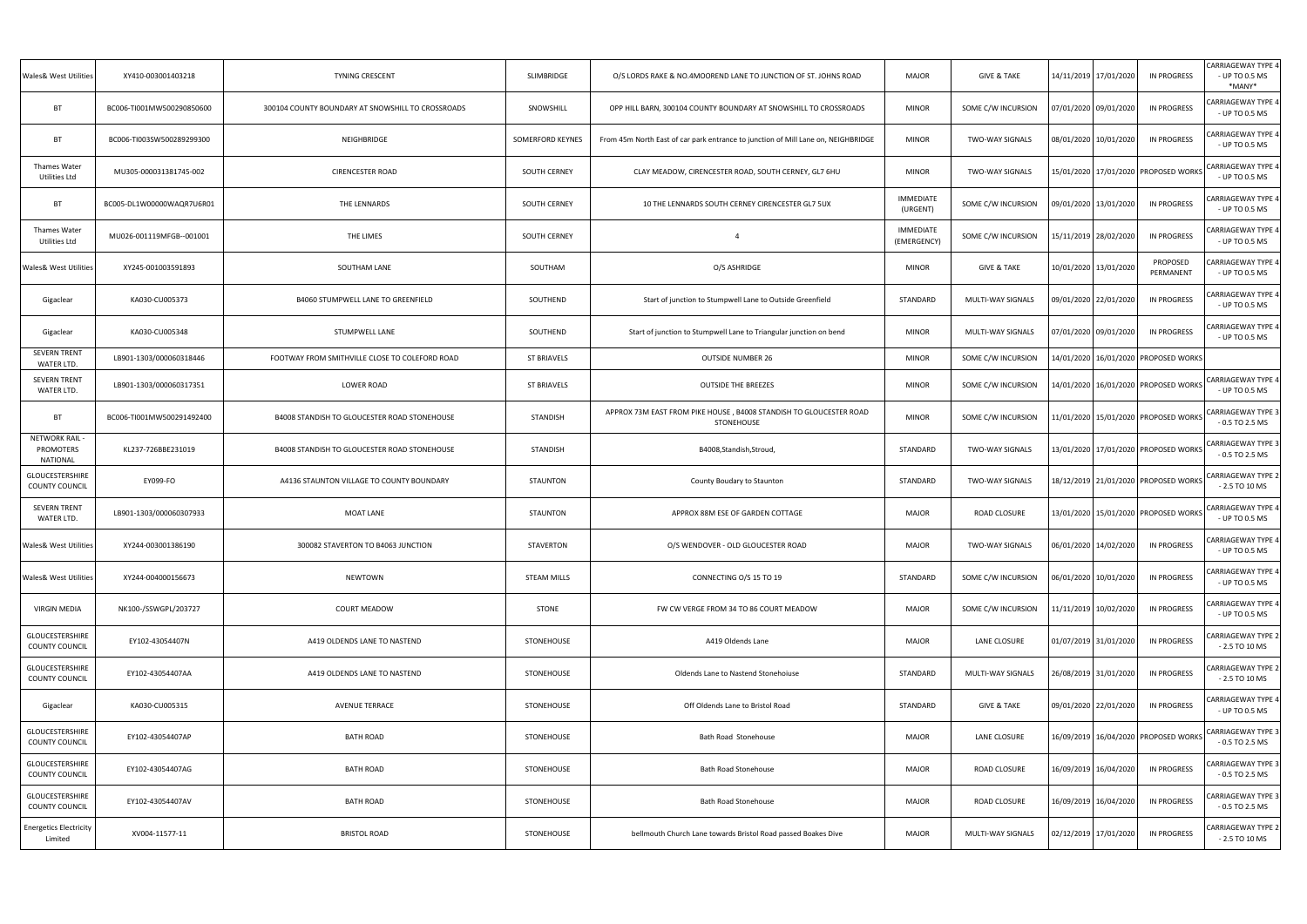| GLOUCESTERSHIRE<br><b>COUNTY COUNCIL</b>    | EY102-43054407O           | <b>BRISTOL ROAD</b>         | STONEHOUSE       | A419 Bristol Road Stonehouse                                                  | <b>MAJOR</b> | LANE CLOSURE           | 01/07/2019 31/01/2020 |                       | IN PROGRESS                              | CARRIAGEWAY TYPE 2<br>$-2.5$ TO 10 MS        |
|---------------------------------------------|---------------------------|-----------------------------|------------------|-------------------------------------------------------------------------------|--------------|------------------------|-----------------------|-----------------------|------------------------------------------|----------------------------------------------|
| GLOUCESTERSHIRE<br><b>COUNTY COUNCIL</b>    | EY102-43054407AL          | <b>BRISTOL ROAD</b>         | STONEHOUSE       | <b>Bristol Road Stonehouse</b>                                                | <b>MAJOR</b> | LANE CLOSURE           | 16/09/2019 16/04/2020 |                       | <b>IN PROGRESS</b>                       | <b>CARRIAGEWAY TYPE 2</b><br>$-2.5$ TO 10 MS |
| GLOUCESTERSHIRE<br>COUNTY COUNCIL           | EY102-43054407AI          | <b>BRISTOL ROAD</b>         | STONEHOUSE       | <b>Bristol Road Stonehouse</b>                                                | <b>MAJOR</b> | <b>TWO-WAY SIGNALS</b> |                       | 16/09/2019 16/04/2020 | <b>IN PROGRESS</b>                       | <b>CARRIAGEWAY TYPE 2</b><br>$-2.5$ TO 10 MS |
| GLOUCESTERSHIRE<br>COUNTY COUNCIL           | EY102-43054407AQ          | <b>BRISTOL ROAD</b>         | STONEHOUSE       | <b>Bristol Road Stonehouse</b>                                                | <b>MAJOR</b> | <b>TWO-WAY SIGNALS</b> |                       | 16/09/2019 16/04/2020 | <b>IN PROGRESS</b>                       | <b>CARRIAGEWAY TYPE 2</b><br>$-2.5$ TO 10 MS |
| Vodafone                                    | NX292-8694417012020       | <b>BRISTOL ROAD</b>         | STONEHOUSE       | situated on the right hand side of the upper meads industrial estate junction | <b>MINOR</b> | NO C/W INCURSION       |                       |                       | 17/01/2020 17/01/2020 PROPOSED WORKS     | CARRIAGEWAY TYPE 2<br>$-2.5$ TO 10 MS        |
| <b>GLOUCESTERSHIRE</b><br>COUNTY COUNCIL    | EY102-43054407AB          | <b>BRISTOL ROAD</b>         | STONEHOUSE       | <b>Bristol Road Stonehoiuse</b>                                               | STANDARD     | MULTI-WAY SIGNALS      |                       | 26/08/2019 31/01/2020 | <b>IN PROGRESS</b>                       | <b>CARRIAGEWAY TYPE 2</b><br>$-2.5$ TO 10 MS |
| <b>BT</b>                                   | BC006-TI001MW500291489900 | CHESTNUT AVENUE             | STONEHOUSE       | OUTSIDE 12, CHESTNUT AVENUE                                                   | <b>MINOR</b> | SOME C/W INCURSION     |                       |                       | 10/01/2020 14/01/2020 PROPOSED WORKS     | CARRIAGEWAY TYPE 4<br>- UP TO 0.5 MS         |
| <b>GLOUCESTERSHIRE</b><br>COUNTY COUNCIL    | EY102-43054407AH          | <b>EBLEY ROAD</b>           | STONEHOUSE       | Ebley Road Stonehouse                                                         | <b>MAJOR</b> | ROAD CLOSURE           |                       | 16/09/2019 16/04/2020 | IN PROGRESS                              | CARRIAGEWAY TYPE 2<br>$-2.5$ TO 10 MS        |
| GLOUCESTERSHIRE<br>COUNTY COUNCIL           | EY102-43054407AW          | <b>EBLEY ROAD</b>           | STONEHOUSE       | <b>Ebley Road Stonehouse</b>                                                  | <b>MAJOR</b> | ROAD CLOSURE           |                       | 16/09/2019 16/04/2020 | <b>IN PROGRESS</b>                       | <b>CARRIAGEWAY TYPE 2</b><br>$-2.5$ TO 10 MS |
| GLOUCESTERSHIRE<br>COUNTY COUNCIL           | EY102-GH1902000001421     | <b>HIGH STREET</b>          | STONEHOUSE       | STONEHOUSE : on large area o/s Pizza planet : HIGH STREET                     | <b>MINOR</b> | <b>GIVE &amp; TAKE</b> |                       |                       | 14/01/2020   15/01/2020   PROPOSED WORKS | CARRIAGEWAY TYPE 3<br>$-0.5$ TO 2.5 MS       |
| GLOUCESTERSHIRE<br>COUNTY COUNCIL           | EY102-43054407AO          | HORSETROUGH ROUNDABOUT      | STONEHOUSE       | Horsetrough Roundabout Stonehouse                                             | <b>MAJOR</b> | LANE CLOSURE           |                       | 16/09/2019 16/04/2020 | <b>IN PROGRESS</b>                       | <b>CARRIAGEWAY TYPE 2</b><br>$-2.5$ TO 10 MS |
| GLOUCESTERSHIRE<br>COUNTY COUNCIL           | EY102-43054407AJ          | HORSETROUGH ROUNDABOUT      | STONEHOUSE       | Horsetrough Stonehouse                                                        | STANDARD     | TWO-WAY SIGNALS        |                       | 16/09/2019 16/04/2020 | <b>IN PROGRESS</b>                       | <b>CARRIAGEWAY TYPE 2</b><br>$-2.5$ TO 10 MS |
| <b>GLOUCESTERSHIRE</b><br>COUNTY COUNCIL    | EY102-43054407AR          | HORSETROUGH ROUNDABOUT      | STONEHOUSE       | Horsetrough Roundabout Stonehouse                                             | STANDARD     | <b>TWO-WAY SIGNALS</b> |                       | 16/09/2019 16/04/2020 | <b>IN PROGRESS</b>                       | ARRIAGEWAY TYPE 2<br>$-2.5$ TO 10 MS         |
| GLOUCESTERSHIRE<br>COUNTY COUNCIL           | EY102-43054407R           | OFF OLDENDS ROAD STONEHOUSE | STONEHOUSE       | Off Oldends Road Stonehouse                                                   | <b>MAJOR</b> | LANE CLOSURE           | 01/07/2019 31/01/2020 |                       | <b>IN PROGRESS</b>                       | <b>CARRIAGEWAY TYPE 4</b><br>- UP TO 0.5 MS  |
| <b>GLOUCESTERSHIRE</b><br>COUNTY COUNCIL    | EY102-1109451             | OFF OLDENDS ROAD STONEHOUSE | STONEHOUSE       | Off Oldends Road Stonehouse                                                   | <b>MAJOR</b> | ROAD CLOSURE           |                       | 26/08/2019 31/01/2020 | <b>IN PROGRESS</b>                       | CARRIAGEWAY TYPE 4<br>- UP TO 0.5 MS         |
| Gigaclear                                   | KA030-CU005314            | OFF OLDENDS ROAD STONEHOUSE | STONEHOUSE       | SkF to Avenue Terrace                                                         | STANDARD     | <b>GIVE &amp; TAKE</b> | 07/01/2020 20/01/2020 |                       | <b>IN PROGRESS</b>                       | CARRIAGEWAY TYPE 4<br>- UP TO 0.5 MS         |
| GLOUCESTERSHIRE<br><b>COUNTY COUNCIL</b>    | EY102-43054407P           | <b>OLDENDS LANE</b>         | STONEHOUSE       | Oldends Lane Stonehouse                                                       | <b>MAJOR</b> | LANE CLOSURE           | 01/07/2019 31/01/2020 |                       | <b>IN PROGRESS</b>                       | <b>CARRIAGEWAY TYPE 4</b><br>- UP TO 0.5 MS  |
| GLOUCESTERSHIRE<br>COUNTY COUNCIL           | EY102-43054407AD          | <b>OLDENDS LANE</b>         | STONEHOUSE       | Oldends Lane Stonehoiuse                                                      | STANDARD     | MULTI-WAY SIGNALS      |                       | 26/08/2019 31/01/2020 | <b>IN PROGRESS</b>                       | CARRIAGEWAY TYPE 4<br>- UP TO 0.5 MS         |
| GLOUCESTERSHIRE<br>COUNTY COUNCIL           | EY102-43054407AC          | OLDENDS LANE ROUNDABOUT     | STONEHOUSE       | Oldends Lane Roundabout Stonehoiuse                                           | STANDARD     | MULTI-WAY SIGNALS      |                       | 26/08/2019 31/01/2020 | <b>IN PROGRESS</b>                       | <b>CARRIAGEWAY TYPE 2</b><br>- 2.5 TO 10 MS  |
| <b>Wales&amp; West Utilities</b>            | XY243-004000154486        | RYELANDS ROAD               | STONEHOUSE       | O/S <sub>4</sub>                                                              | STANDARD     | <b>GIVE &amp; TAKE</b> |                       |                       | 16/01/2020 21/01/2020 PROPOSED WORKS     | CARRIAGEWAY TYPE 4<br>- UP TO 0.5 MS         |
| GLOUCESTERSHIRE<br>COUNTY COUNCIL           | EY102-43054407Q           | SPERRY WAY                  | STONEHOUSE       | Sperry Way Stonehouse                                                         | <b>MAJOR</b> | LANE CLOSURE           | 01/07/2019 31/01/2020 |                       | <b>IN PROGRESS</b>                       | PRIVATE STREET (NO<br>DESIGN. INFO. HELD)    |
| GLOUCESTERSHIRE<br><b>COUNTY COUNCIL</b>    | EY102-43054407Z           | SPERRY WAY                  | STONEHOUSE       | Sperry Way                                                                    | <b>MAJOR</b> | ROAD CLOSURE           |                       | 26/08/2019 31/01/2020 | <b>IN PROGRESS</b>                       | PRIVATE STREET (NO<br>DESIGN. INFO. HELD)    |
| <b>Thames Water</b><br>Utilities Ltd        | MU305-000031403728-002    | KING GEORGES FIELD          | STOW-ON-THE-WOLD | 89                                                                            | <b>MINOR</b> | SOME C/W INCURSION     |                       |                       | 14/01/2020 16/01/2020 PROPOSED WORKS     | <b>CARRIAGEWAY TYPE 4</b><br>- UP TO 0.5 MS  |
| Western Power<br>Distribution<br>(Midlands) | DY744-M41442174888        | KING GEORGES FIELD          | STOW-ON-THE-WOLD | Outside 92                                                                    | STANDARD     | NO C/W INCURSION       |                       |                       | 10/01/2020 16/01/2020 PROPOSED WORKS     | CARRIAGEWAY TYPE 4<br>- UP TO 0.5 MS         |
| Wales& West Utilities                       | XY245-004000150963        | LOWER SWELL ROAD            | STOW-ON-THE-WOLD | O/S PLOT 1-7 ADJ TELEPHONE EX                                                 | STANDARD     | PRIORITY WORKING       |                       |                       | 06/01/2020 10/01/2020 PROPOSED WORKS     | CARRIAGEWAY TYPE 3<br>- 0.5 TO 2.5 MS        |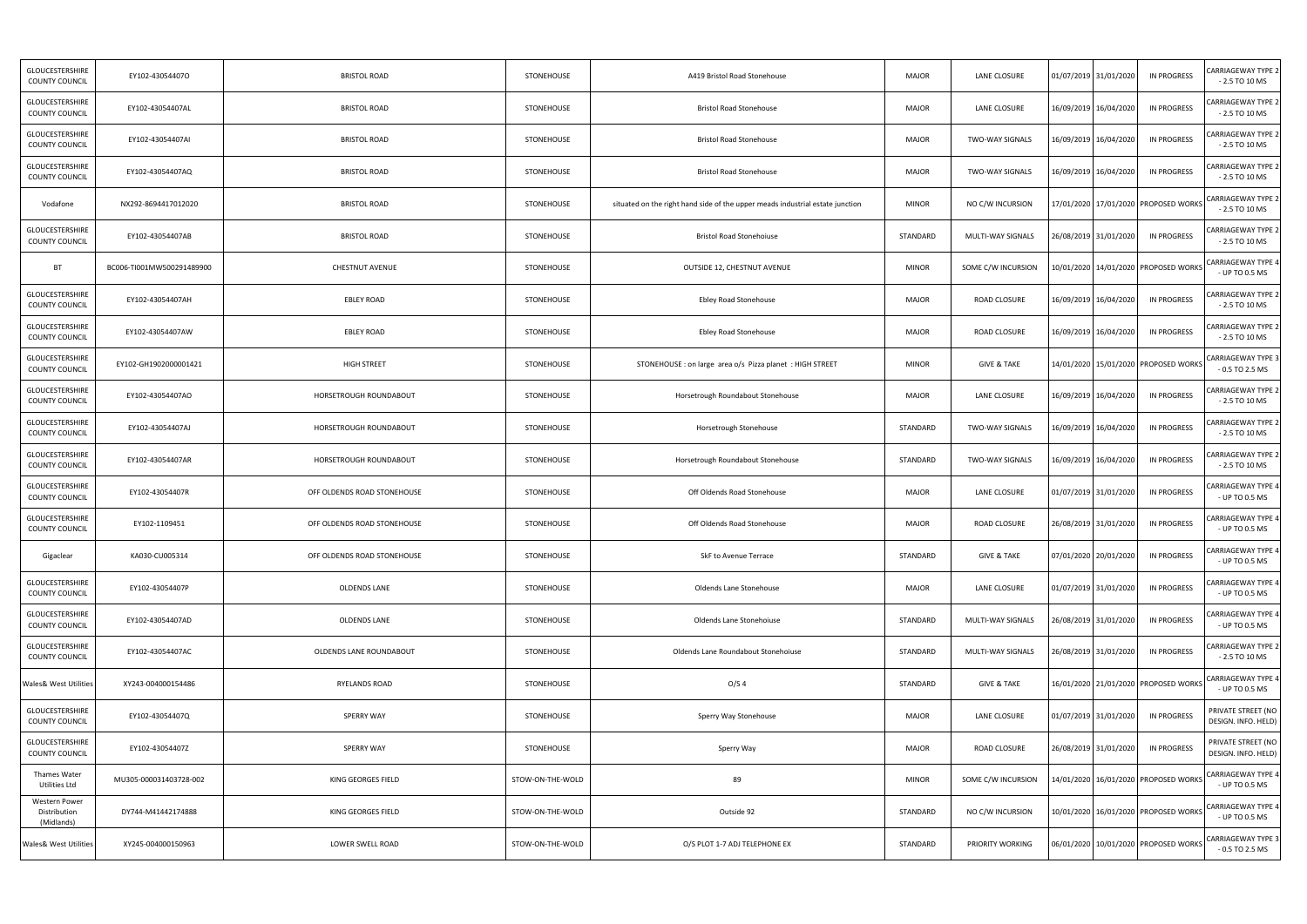| Thames Water<br>Utilities Ltd                                  | MU305-000031400512-001     | ST EDWARDS DRIVE        | STOW-ON-THE-WOLD | <b>ROSEWOOD</b>                                                   | <b>MINOR</b>          | SOME C/W INCURSION     | 14/01/2020 16/01/2020   | PROPOSED<br>PERMANENT                    | <b>CARRIAGEWAY TYPE 4</b><br>- UP TO 0.5 MS   |
|----------------------------------------------------------------|----------------------------|-------------------------|------------------|-------------------------------------------------------------------|-----------------------|------------------------|-------------------------|------------------------------------------|-----------------------------------------------|
| Thames Water<br>Utilities Ltd                                  | MU305-000031398988-001     | ST JOHNS CLOSE          | STRATTON         | 11 st johns close, GL7 2JA                                        | <b>MINOR</b>          | SOME C/W INCURSION     | 09/01/2020 13/01/2020   | IN PROGRESS                              | CARRIAGEWAY TYPE 4<br>- UP TO 0.5 MS          |
| Thames Water<br>Utilities Ltd                                  | MU358-001119MMXK--000001   | <b>VAISEY ROAD</b>      | STRATTON         | 73                                                                | <b>MINOR</b>          | SOME C/W INCURSION     |                         | 13/01/2020 15/01/2020 PROPOSED WORKS     | <b>CARRIAGEWAY TYPE 4</b><br>- UP TO 0.5 MS   |
| <b>SEVERN TRENT</b><br>WATER LTD.                              | LB906-0000/00009175593     | <b>BIRCHES DRIVE</b>    | STROUD           | ROAD OPENING AND DIG IS TAKING PLACE IN FOOTWAY OUTSIDE CHEVENING | <b>MINOR</b>          | SOME C/W INCURSION     |                         | 09/01/2020   13/01/2020   PROPOSED WORKS | <b>CARRIAGEWAY TYPE 4</b><br>- UP TO 0.5 MS   |
| <b>Wales&amp; West Utilities</b>                               | XY241-001003579949         | <b>BISLEY ROAD</b>      | STROUD           | 85                                                                | <b>MINOR</b>          | <b>GIVE &amp; TAKE</b> | 14/01/2020 14/01/2020   | PROPOSED<br>PERMANENT                    | CARRIAGEWAY TYPE 4<br>- UP TO 0.5 MS          |
| <b>SEVERN TRENT</b><br>WATER LTD.                              | LB901-1303/000012333650    | <b>CATHERINES CLOSE</b> | STROUD           | <b>OUTSIDE NUMBER 2</b>                                           | <b>MINOR</b>          | SOME C/W INCURSION     |                         | 10/01/2020   14/01/2020   PROPOSED WORKS | <b>CARRIAGEWAY TYPE 4</b><br>- UP TO 0.5 MS   |
| <b>SEVERN TRENT</b><br>WATER LTD.                              | LB901-1303/000012342511    | CATSWOOD LANE           | STROUD           | APPROX 12M NORTH FROM SLAD LANE                                   | IMMEDIATE<br>(URGENT) | ROAD CLOSURE           | 07/01/2020 09/01/2020   | <b>IN PROGRESS</b>                       | CARRIAGEWAY TYPE 4<br>- UP TO 0.5 MS          |
| GLOUCESTERSHIRE<br>COUNTY COUNCIL                              | EY102-43054407AK           | <b>EBLEY BYPASS</b>     | STROUD           | Ebley Bypass Stonehouse                                           | MAJOR                 | <b>TWO-WAY SIGNALS</b> | 16/09/2019 16/04/2020   | IN PROGRESS                              | CARRIAGEWAY TYPE 2<br>$-2.5$ TO 10 MS         |
| GLOUCESTERSHIRE<br><b>COUNTY COUNCIL</b>                       | EY102-43054407AS           | <b>EBLEY BYPASS</b>     | STROUD           | Ebley Bypass Stonehouse                                           | STANDARD              | <b>TWO-WAY SIGNALS</b> | 16/09/2019 16/04/2020   | <b>IN PROGRESS</b>                       | CARRIAGEWAY TYPE 2<br>$-2.5$ TO 10 MS         |
| <b>SEVERN TRENT</b><br>WATER LTD.                              | LB901-1303/000060317886    | <b>FOLLY LANE</b>       | STROUD           | <b>OUTSIDE BIRCHES BYRE</b>                                       | <b>MINOR</b>          | SOME C/W INCURSION     |                         | 13/01/2020   15/01/2020   PROPOSED WORKS | <b>CARRIAGEWAY TYPE 4</b><br>- UP TO 0.5 MS   |
| GLOUCESTERSHIRE<br><b>COUNTY COUNCIL</b>                       | EY102-GH1902000001671      | <b>HORNS ROAD</b>       | STROUD           | STROUD: Horns Road, Stroud: HORNS ROAD                            | <b>MINOR</b>          | <b>GIVE &amp; TAKE</b> |                         | 14/01/2020 15/01/2020 PROPOSED WORKS     | <b>CARRIAGEWAY TYPE 4</b><br>- UP TO 0.5 MS   |
| <b>BT</b>                                                      | BC005-CB1W00000000SS0WXY37 | <b>SLAD ROAD</b>        | STROUD           | Opposite Hazel Mill Slad Road Stroud GL6 7JU                      | <b>MINOR</b>          | TWO-WAY SIGNALS        |                         | 10/01/2020   10/01/2020   PROPOSED WORKS | CARRIAGEWAY TYPE 3<br>$-0.5$ TO 2.5 MS        |
| Western Power<br>Distribution<br>(Midlands)                    | DY753-M41532176495         | <b>SLAD ROAD</b>        | STROUD           | Outside 172                                                       | STANDARD              | <b>TWO-WAY SIGNALS</b> |                         | 16/01/2020 21/01/2020 PROPOSED WORKS     | <b>CARRIAGEWAY TYPE 3</b><br>$-0.5$ TO 2.5 MS |
| <b>SEVERN TRENT</b><br>WATER LTD.                              | LB901-1303/000012333636    | <b>TARGET CLOSE</b>     | STROUD           | OUTSIDE NUMBER 16                                                 | <b>MINOR</b>          | SOME C/W INCURSION     |                         | 10/01/2020 14/01/2020 PROPOSED WORKS     | <b>CARRIAGEWAY TYPE 4</b><br>- UP TO 0.5 MS   |
| <b>SEVERN TRENT</b><br>WATER LTD.                              | LB511-A5S/01786005A        | <b>KENTS GREEN ROAD</b> | <b>TAYNTON</b>   | From Kents Green Fruit Farm to Tibberton STW                      | <b>MAJOR</b>          | ROAD CLOSURE           | 06/01/2020 15/06/2020   | <b>IN PROGRESS</b>                       | CARRIAGEWAY TYPE 4<br>- UP TO 0.5 MS          |
| GLOUCESTERSHIRE<br><b>COUNTY COUNCIL</b>                       | EY030-0660/LIONCOURTA      | <b>CIRENCESTER ROAD</b> | TETBURY          | Lioncourt Homes Site                                              | <b>MAJOR</b>          | MULTI-WAY SIGNALS      | 06/01/2020 29/02/2020   | <b>IN PROGRESS</b>                       | <b>CARRIAGEWAY TYPE 3</b><br>$-0.5$ TO 2.5 MS |
| <b>BT</b>                                                      | BC005-DL1W00000WAQR232W01  | <b>CLOSE GARDENS</b>    | TETBURY          | os library CLOSE GARDEN TETBURY GL88DU,,,,                        | <b>MINOR</b>          | SOME C/W INCURSION     | 09/01/2020 13/01/2020   | <b>IN PROGRESS</b>                       | <b>CARRIAGEWAY TYPE 4</b><br>- UP TO 0.5 MS   |
| SCOTTISH&<br>SOUTHERN<br><b>ELECTRICITY</b><br><b>NETWORKS</b> | LP151-S30003450            | <b>HAMPTON STREET</b>   | TETBURY          | O/S & OPP 45                                                      | STANDARD              | <b>GIVE &amp; TAKE</b> |                         | 13/01/2020 22/01/2020 PROPOSED WORKS     | <b>CARRIAGEWAY TYPE 3</b><br>$-0.5$ TO 2.5 MS |
| <b>Bristol Water</b>                                           | AY009-2533242              | <b>MARKET PLACE</b>     | TETBURY          | $o/s$ 23                                                          | <b>MINOR</b>          | SOME C/W INCURSION     |                         | 14/01/2020 16/01/2020 PROPOSED WORKS     | <b>CARRIAGEWAY TYPE 3</b><br>$-0.5$ TO 2.5 MS |
| <b>Bristol Water</b>                                           | AY009-2549727-01           | <b>MERCER WAY</b>       | TETBURY          | 49 meters from quercus road                                       | <b>MINOR</b>          | <b>GIVE &amp; TAKE</b> |                         | 09/01/2020 13/01/2020 PROPOSED WORK      | PRIVATE STREET (NO<br>DESIGN. INFO. HELD)     |
| <b>Bristol Water</b>                                           | AY009-2532849              | SILVER STREET           | TETBURY          | <b>OUTSIDE 8A</b>                                                 | <b>MINOR</b>          | STOP/GO BOARDS         | 12/01/2020 13/01/2020   | PROPOSED<br>REMEDIAL                     | <b>CARRIAGEWAY TYPE 3</b><br>$-0.5$ TO 2.5 MS |
| GLOUCESTERSHIRE<br>COUNTY COUNCIL                              | EY202-SMI682A              | <b>BARTON STREET</b>    | TEWKESBURY       | OS 76                                                             | <b>MINOR</b>          | <b>GIVE &amp; TAKE</b> |                         | 08/01/2020 10/01/2020 PROPOSED WORKS     | <b>CARRIAGEWAY TYPE 2</b><br>$-2.5$ TO 10 MS  |
| Western Power<br>Distribution<br>(Midlands)                    | DY751-M41512167998         | <b>BREDON ROAD</b>      | TEWKESBURY       | opposite the white bear                                           | STANDARD              | <b>TWO-WAY SIGNALS</b> | 09/01/2020   15/01/2020 | <b>IN PROGRESS</b>                       | CARRIAGEWAY TYPE 3<br>$-0.5$ TO 2.5 MS        |
| <b>SEVERN TRENT</b><br>WATER LTD.                              | LB901-1303/000012320954    | <b>GLOUCESTER ROAD</b>  | TEWKESBURY       | 29                                                                | <b>MINOR</b>          | TWO-WAY SIGNALS        |                         | 15/01/2020 17/01/2020 PROPOSED WORKS     | <b>CARRIAGEWAY TYPE 2</b><br>$-2.5$ TO 10 MS  |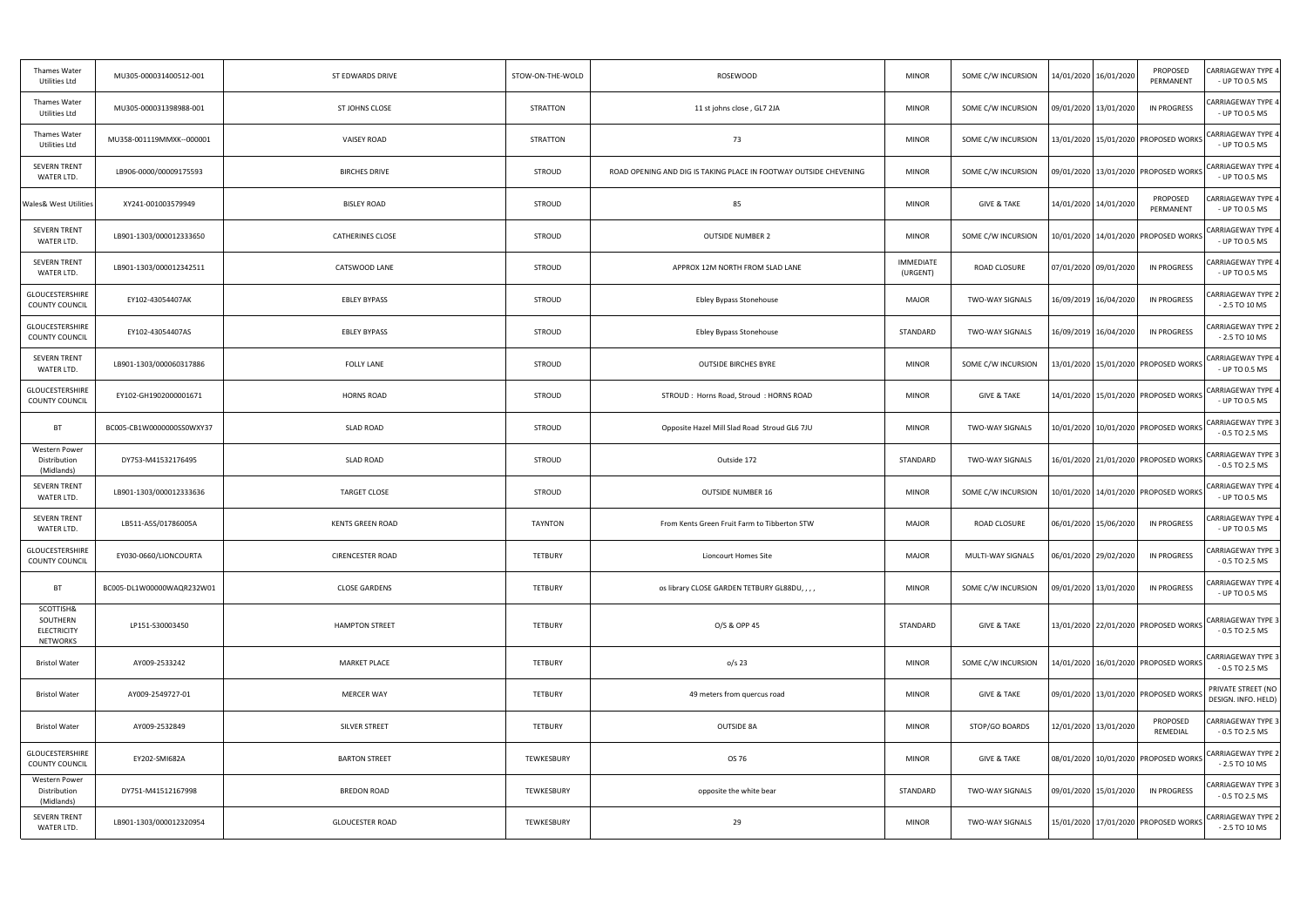| Gigaclear                                       | KA030-CU005281            | <b>GLOUCESTER ROAD</b>                                             | TEWKESBURY        | Gupshill Manor, Gloucester Road, Tewkesbury to 101 Gloucester Road, Tewkesbury                        | STANDARD                       | <b>TWO-WAY SIGNALS</b> | 06/01/2020 14/01/2020                    | IN PROGRESS           | <b>CARRIAGEWAY TYPE 2</b><br>$-2.5$ TO 10 MS |
|-------------------------------------------------|---------------------------|--------------------------------------------------------------------|-------------------|-------------------------------------------------------------------------------------------------------|--------------------------------|------------------------|------------------------------------------|-----------------------|----------------------------------------------|
| GLOUCESTERSHIRE<br><b>COUNTY COUNCIL</b>        | EY202-50186473            | GREEN LANE BUSINESS PARK                                           | TEWKESBURY        | on Estate                                                                                             | <b>MINOR</b>                   | <b>GIVE &amp; TAKE</b> | 08/01/2020 10/01/2020 PROPOSED WORKS     |                       | <b>CARRIAGEWAY TYPE 4</b><br>- UP TO 0.5 MS  |
| <b>SEVERN TRENT</b><br>WATER LTD.               | LB901-1303/000012346037   | MARGARET ROAD                                                      | TEWKESBURY        | <b>OUTSIDE NUMBER 17</b>                                                                              | <b>IMMEDIATE</b><br>(URGENT)   | <b>GIVE &amp; TAKE</b> | 09/01/2020 13/01/2020                    | IN PROGRESS           | <b>CARRIAGEWAY TYPE 4</b><br>- UP TO 0.5 MS  |
| <b>BT</b>                                       | BC006-TI001MW500291647300 | <b>NEVILLE ROAD</b>                                                | TEWKESBURY        | JUNCTION OF QUEENS ROAD ON, NEVILLE ROAD                                                              | <b>MINOR</b>                   | SOME C/W INCURSION     | 13/01/2020   15/01/2020   PROPOSED WORKS |                       | <b>CARRIAGEWAY TYPE 4</b><br>- UP TO 0.5 MS  |
| <b>Wales&amp; West Utilities</b>                | XY410-003001437448        | <b>QUEENS ROAD</b>                                                 | TEWKESBURY        | O/S NO.2 QUEENS ROAD TO JUNCTION OF YORK ROAD                                                         | <b>MAJOR</b>                   | <b>GIVE &amp; TAKE</b> | 08/11/2019 06/03/2020                    | IN PROGRESS           | CARRIAGEWAY TYPE 4<br>- UP TO 0.5 MS         |
| Gigaclear                                       | KA030-CU004469            | <b>QUEENS ROAD</b>                                                 | TEWKESBURY        | Opposite Neville Road                                                                                 | <b>MAJOR</b>                   | NO C/W INCURSION       | 05/09/2019 24/01/2020                    | <b>IN PROGRESS</b>    | CARRIAGEWAY TYPE 4<br>- UP TO 0.5 MS         |
| GLOUCESTERSHIRE<br><b>COUNTY COUNCIL</b>        | EY102-GH1902000001501     | <b>SMITHS LANE</b>                                                 | TEWKESBURY        | TEWKESBURY Smith Lane off the back of Avon road.: SMITHS LANE                                         | STANDARD                       | <b>GIVE &amp; TAKE</b> | 06/01/2020 14/01/2020                    | <b>IN PROGRESS</b>    | CARRIAGEWAY TYPE 4<br>- UP TO 0.5 MS         |
| <b>GLOUCESTERSHIRE</b><br><b>COUNTY COUNCIL</b> | EY102-RW815741            | <b>TEWKESBURY BYPASS</b>                                           | TEWKESBURY        | A38 Tewkesbury Bypass                                                                                 | <b>MAJOR</b>                   | ROAD CLOSURE           | 16/01/2020 17/01/2020 PROPOSED WORKS     |                       | <b>CARRIAGEWAY TYPE 2</b><br>$-2.5$ TO 10 MS |
| GLOUCESTERSHIRE<br><b>COUNTY COUNCIL</b>        | EY202-50186121            | <b>WENLOCK ROAD</b>                                                | TEWKESBURY        | OP <sub>9</sub>                                                                                       | <b>MINOR</b>                   | <b>GIVE &amp; TAKE</b> | 08/01/2020 10/01/2020 PROPOSED WORKS     |                       | <b>CARRIAGEWAY TYPE 4</b><br>- UP TO 0.5 MS  |
| <b>BT</b>                                       | BC005-DL1WSW1WWV8907JAN20 | ROAD FROM BIRCH HILL ROAD TO JUNCTION WITH HILGAY ROAD             | THE COMMON        | ROAD FROM BIRCH HILL ROAD TO JUNCTION WITH HILGAY ROAD                                                | <b>IMMEDIATE</b><br>(URGENT)   | NO C/W INCURSION       | 07/01/2020 09/01/2020                    | IN PROGRESS           | CARRIAGEWAY TYPE 4<br>- UP TO 0.5 MS         |
| <b>SEVERN TRENT</b><br>WATER LTD.               | LB901-1303/000060187159   | A48 FROM DENNY BRIDGE TO THE COTTAGE                               | THE FLATT         | OUTSIDE LYES WHOLESALE                                                                                | <b>MINOR</b>                   | <b>TWO-WAY SIGNALS</b> | 14/01/2020   14/01/2020                  | PROPOSED<br>PERMANENT | CARRIAGEWAY TYPE 1<br>$-10$ TO 30 MS         |
| GLOUCESTERSHIRE<br>COUNTY COUNCIL               | EY100-808132              | <b>PANCAKE LANE</b>                                                | THE LEIGH         | Pancake Lane, The Leigh                                                                               | <b>MAJOR</b>                   | ROAD CLOSURE           | 17/01/2020 20/01/2020 PROPOSED WORKS     |                       | CARRIAGEWAY TYPE 4<br>- UP TO 0.5 MS         |
| Gigaclear                                       | KA030-CU005335            | <b>PANCAKE LANE</b>                                                | THE LEIGH         | Jnc A38 to O/S Redcot                                                                                 | STANDARD                       | <b>GIVE &amp; TAKE</b> | 06/01/2020 16/01/2020                    | <b>IN PROGRESS</b>    | CARRIAGEWAY TYPE 4<br>- UP TO 0.5 MS         |
| Western Power<br>Distribution<br>(Midlands)     | DY751-M41512169191A       | <b>LEYSON ROAD</b>                                                 | THE REDDINGS      | Outside 16                                                                                            | STANDARD                       | SOME C/W INCURSION     | 06/01/2020 13/01/2020                    | IN PROGRESS           | CARRIAGEWAY TYPE 4<br>- UP TO 0.5 MS         |
| <b>GLOUCESTERSHIRE</b><br><b>COUNTY COUNCIL</b> | EY081-L-MAIN-00008913     | <b>NORTH ROAD EAST</b>                                             | THE REDDINGS      | Linda Franks Run 2020                                                                                 | <b>HIGHWAYS ACT</b><br>PERMITS | ROAD CLOSURE           | 19/01/2020 19/01/2020 PROPOSED WORKS     |                       | CARRIAGEWAY TYPE 4<br>- UP TO 0.5 MS         |
| Gigaclear                                       | KA030-CU005353            | ROAD FROM JUNCTION WITH GREENWAY TO HALLS PATCH                    | THE SLAD          | Outside 2 Lagger Cottages to Outside Dentons Corner                                                   | STANDARD                       | <b>GIVE &amp; TAKE</b> | 13/01/2020 24/01/2020 PROPOSED WORKS     |                       | CARRIAGEWAY TYPE 4<br>- UP TO 0.5 MS         |
| GLOUCESTERSHIRE<br>COUNTY COUNCIL               | EY100-853115              | ROAD FROM BEECH WALK TO STENDERS ROAD                              | THE STENDERS      | Road from Beech Walk to The Stenders, Mitcheldean                                                     | IMMEDIATE<br>(EMERGENCY)       | ROAD CLOSURE           | 07/01/2020 13/01/2020                    | <b>IN PROGRESS</b>    | CARRIAGEWAY TYPE 4<br>- UP TO 0.5 MS         |
| Gigaclear                                       | KA030-CU005267            | ROAD FROM BEECH WALK TO STENDERS ROAD                              | THE STENDERS      | corner of St Michaels close on to Stenders Road to front of Rose Cottage, The Stenders<br>Mitcheldean | STANDARD                       | MULTI-WAY SIGNALS      | 16/01/2020 24/01/2020 PROPOSED WORKS     |                       | CARRIAGEWAY TYPE 4<br>- UP TO 0.5 MS         |
| Gigaclear                                       | KA030-CU005334            | A48 FROM JUNCTION WITH ADSETT LANE TO JUNCTION WITH BLAISDON ROAD  | THE VILLAGE       | Opp the Lyon PH to Opp The Firs                                                                       | STANDARD                       | MULTI-WAY SIGNALS      | 17/01/2020 30/01/2020 PROPOSED WORKS     |                       | <b>CARRIAGEWAY TYPE:</b><br>- 10 TO 30 MS    |
| Gigaclear                                       | KA080-GC/C144344/S412580  | THRUPP LANE                                                        | THRUPP            | F/W C/W VERGE O/S 165 THRUPP LANE                                                                     | <b>MINOR</b>                   | SOME C/W INCURSION     | 13/01/2020   15/01/2020   PROPOSED WORKS |                       | CARRIAGEWAY TYPE 4<br>- UP TO 0.5 MS         |
| <b>GLOUCESTERSHIRE</b><br>COUNTY COUNCIL        | EY102-GH1902000001396     | B4228 FROM JUNCTION WITH MISS GRACES LANE TO BOUGHCLIFF HOUSE      | TIDENHAM CHASE    | B4228 FROM JUNCTION WITH MISS GRACES LANE TO BOUGHCLIFF HOUSE CHEPSTOW                                | <b>MINOR</b>                   | <b>TWO-WAY SIGNALS</b> | 06/01/2020 10/01/2020                    | IN PROGRESS           | CARRIAGEWAY TYPE 3<br>$-0.5$ TO 2.5 MS       |
| <b>Bristol Water</b>                            | AY002-2511423             | THE FURLONGS TO BURDEN COURT FARM                                  | TRESHAM           | 71M FROM BURDEN COURT                                                                                 | <b>MINOR</b>                   | <b>GIVE &amp; TAKE</b> | 14/01/2020 14/01/2020 PROPOSED WORKS     |                       | <b>CARRIAGEWAY TYPE 4</b><br>- UP TO 0.5 MS  |
| <b>GLOUCESTERSHIRE</b><br><b>COUNTY COUNCIL</b> | EY102-GH1901000001670     | B4231 FROM JUNCTION AT BREAMS CROSS FARM TO JUNCTION AT PIKE HOUSE | <b>TROW GREEN</b> | ST BRIAVELS : B4231 FROM JUNCTION AT BREAMS CROSS FARM TO JUNCTION AT PIKE<br>HOUSE                   | <b>IMMEDIATE</b><br>(URGENT)   | SOME C/W INCURSION     | 09/01/2020 09/01/2020                    | IN PROGRESS           | CARRIAGEWAY TYPE 3<br>$-0.5$ TO 2.5 MS       |
| Gigaclear                                       | KA030-CU005397            | 401511 TRULL COTTAGES TO INLANDS PLANTATION                        | TRULL             | 85m from A433 junction                                                                                | <b>MAJOR</b>                   | NO C/W INCURSION       | 08/01/2020 08/02/2020                    | <b>IN PROGRESS</b>    | CARRIAGEWAY TYPE 4<br>- UP TO 0.5 MS         |
| Gigaclear                                       | KA030-CU004856            | 401511 TRULL COTTAGES TO INLANDS PLANTATION                        | <b>TRULL</b>      | Junction Off A433 With Trull Cottages On It to Beginning Of Driveway Called Trull Farm                | STANDARD                       | <b>GIVE &amp; TAKE</b> | 08/01/2020 21/01/2020                    | IN PROGRESS           | CARRIAGEWAY TYPE 4<br>- UP TO 0.5 MS         |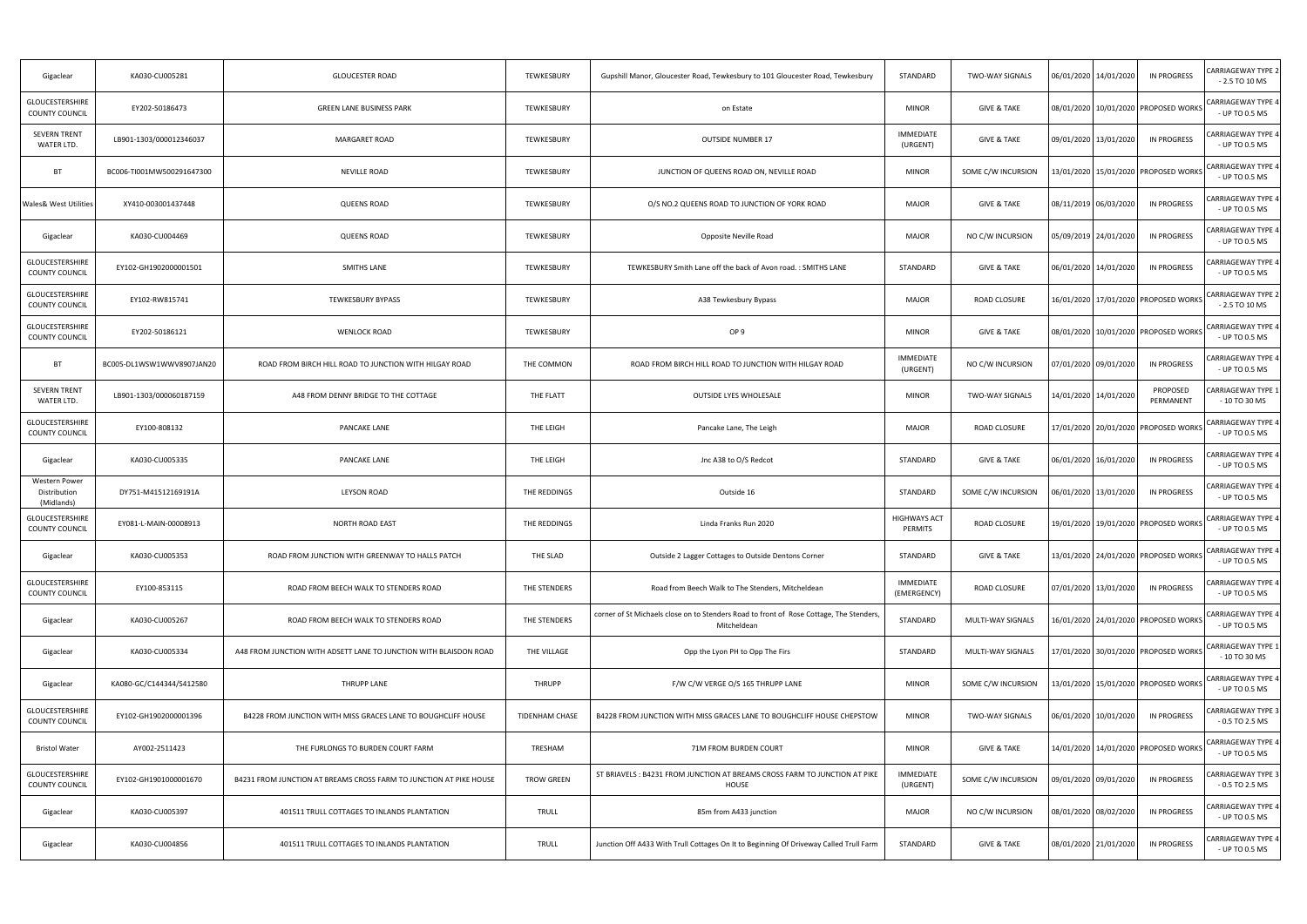| BT                                                             | BC005-DL1WSW1ABC1108JAN20 | <b>BIGSTONE MEADOW</b>                 | TUTSHILL                  | OS 45 BIGSTONE MEADOW TUTSHILL CHEPSTOW NP16 7JU                                                     | <b>IMMEDIATE</b><br>(URGENT) | NO C/W INCURSION       | 08/01/2020 10/01/2020 | <b>IN PROGRESS</b>                       | CARRIAGEWAY TYPE 4<br>- UP TO 0.5 MS         |
|----------------------------------------------------------------|---------------------------|----------------------------------------|---------------------------|------------------------------------------------------------------------------------------------------|------------------------------|------------------------|-----------------------|------------------------------------------|----------------------------------------------|
| SEVERN TRENT<br>WATER LTD.                                     | LB901-1303/000012331658   | <b>TEWKESBURY ROAD</b>                 | <b>TWIGWORTH</b>          | APPROX 20M NE OF TIVERTON HOUSE                                                                      | <b>MINOR</b>                 | SOME C/W INCURSION     | 09/01/2020 13/01/2020 | IN PROGRESS                              | CARRIAGEWAY TYPE 2<br>$-2.5$ TO 10 MS        |
| <b>SEVERN TRENT</b><br>WATER LTD.                              | LB901-1303/000012333338   | THE STREET                             | <b>ULEY</b>               | <b>OUTSIDE NUMBER 21</b>                                                                             | <b>MINOR</b>                 | SOME C/W INCURSION     | 08/01/2020 10/01/2020 | IN PROGRESS                              | CARRIAGEWAY TYPE 3<br>$-0.5$ TO 2.5 MS       |
| GLOUCESTERSHIRE<br>COUNTY COUNCIL                              | EY102-GH1902000001376     | THE STREET                             | ULEY                      | ULEY: The Street, Uley. Opposite bus stop jct with Fop Street.: THE STREET                           | <b>MINOR</b>                 | <b>GIVE &amp; TAKE</b> |                       | 10/01/2020 10/01/2020 PROPOSED WORKS     | CARRIAGEWAY TYPE 3<br>$-0.5$ TO 2.5 MS       |
| SEVERN TRENT<br>WATER LTD.                                     | LB901-1303/000060317959   | MIDDLE STREET                          | <b>UPLANDS</b>            | OUTSIDE PROPERTY KNOWN AS SACKVILLE                                                                  | IMMEDIATE<br>(URGENT)        | ROAD CLOSURE           | 08/01/2020 10/01/2020 | IN PROGRESS                              | CARRIAGEWAY TYPE 4<br>- UP TO 0.5 MS         |
| GLOUCESTERSHIRE<br><b>COUNTY COUNCIL</b>                       | EY102-GH1902000001563     | <b>EDENS HILL</b>                      | UPLEADON                  | UPLEADON : Upleadon. GL18 1ED : EDENS HILL                                                           | <b>MINOR</b>                 | <b>GIVE &amp; TAKE</b> |                       | 15/01/2020   15/01/2020   PROPOSED WORKS | <b>CARRIAGEWAY TYPE 4</b><br>- UP TO 0.5 MS  |
| Thames Water<br>Utilities Ltd                                  | MU305-000030997545-002    | <b>KEYNSTONS HAY LANE</b>              | UPPER SLAUGHTER           | KEYNSTONS                                                                                            | <b>MINOR</b>                 | SOME C/W INCURSION     | 16/01/2020 17/01/2020 | PROPOSED<br>REMEDIAL                     | CARRIAGEWAY TYPE 4<br>- UP TO 0.5 MS         |
| Wales& West Utilities                                          | XY243-001003596285        | WOODLAND GREEN                         | UPTON ST LEONARDS         | KYAM                                                                                                 | <b>MINOR</b>                 | <b>GIVE &amp; TAKE</b> | 10/01/2020 13/01/2020 | PROPOSED<br>PERMANENT                    | CARRIAGEWAY TYPE 4<br>- UP TO 0.5 MS         |
| Gigaclear                                                      | KA030-CU004985            | <b>HUNTHILL ROAD</b>                   | <b>WESTBURY ON SEVERN</b> | By the right hand sign post to Outside Chapel Cottage                                                | STANDARD                     | <b>GIVE &amp; TAKE</b> |                       | 13/01/2020 24/01/2020 PROPOSED WORKS     | CARRIAGEWAY TYPE 4<br>- UP TO 0.5 MS         |
| GLOUCESTERSHIRE<br><b>COUNTY COUNCIL</b>                       | EY102-43054407C           | <b>GROVE LANE</b>                      | WESTEND                   | A419 Gtrove Lane Stonehouse                                                                          | <b>MAJOR</b>                 | LANE CLOSURE           | 11/03/2019 31/01/2020 | IN PROGRESS                              | <b>CARRIAGEWAY TYPE 4</b><br>- UP TO 0.5 MS  |
| GLOUCESTERSHIRE<br>COUNTY COUNCIL                              | EY102-43054407L           | <b>GROVE LANE</b>                      | WESTEND                   | Grove Lane Stonehouse                                                                                | <b>MAJOR</b>                 | ROAD CLOSURE           | 18/03/2019 31/01/2020 | IN PROGRESS                              | CARRIAGEWAY TYPE 4<br>- UP TO 0.5 MS         |
| Gigaclear                                                      | KA030-CU005362            | <b>BATH ROAD</b>                       | WESTONBIRT                | Outside Hare & Hounds Hotel to Outside Morley House                                                  | <b>MINOR</b>                 | MULTI-WAY SIGNALS      | 09/01/2020 13/01/2020 | <b>IN PROGRESS</b>                       | CARRIAGEWAY TYPE 2<br>$-2.5$ TO 10 MS        |
| Gigaclear                                                      | KA030-CU005132            | <b>EASTON GREY ROAD</b>                | WESTONBIRT                | 5m Before Second Driveway To Woodlands House to The Crossroads                                       | STANDARD                     | MULTI-WAY SIGNALS      | 02/01/2020 15/01/2020 | <b>IN PROGRESS</b>                       | CARRIAGEWAY TYPE 4<br>- UP TO 0.5 MS         |
| Gigaclear                                                      | KA030-CU005134            | <b>EASTON GREY ROAD</b>                | WESTONBIRT                | Junction 100m Before Pike House to Outside East Lodge                                                | STANDARD                     | <b>GIVE &amp; TAKE</b> |                       | 30/12/2019 13/01/2020 PROPOSED WORKS     | CARRIAGEWAY TYPE 4<br>- UP TO 0.5 MS         |
| GLOUCESTERSHIRE<br><b>COUNTY COUNCIL</b>                       | EY102-GH1902000001672     | REDHOUSE LANE                          | WESTRIP                   | STROUD : Redhouse Lane, REDHOUSE LANE                                                                | <b>MINOR</b>                 | <b>GIVE &amp; TAKE</b> |                       | 15/01/2020 16/01/2020 PROPOSED WORKS     | <b>CARRIAGEWAY TYPE 4</b><br>- UP TO 0.5 MS  |
| <b>SEVERN TRENT</b><br>WATER LTD.                              | LB501-A6W/11684012A       | STROUD ROAD                            | <b>WHADDON</b>            | WORKING OUTSIDE SEVERN TRENT WATER VALVE COMPLEX IN LAYBY                                            | <b>MAJOR</b>                 | ROAD CLOSURE           | 30/08/2019 31/01/2020 | IN PROGRESS                              | <b>CARRIAGEWAY TYPE 2</b><br>$-2.5$ TO 10 MS |
| SCOTTISH&<br>SOUTHERN<br><b>ELECTRICITY</b><br><b>NETWORKS</b> | LP151-S30003386           | ROAD FROM HORCOT ROAD TO WHELFORD ROAD | WHELFORD                  | From Junction of Horcott Rd with 'Mere' through to Junction of East Entrance of<br>Totterdown Lane   | STANDARD                     | TWO-WAY SIGNALS        |                       | 09/01/2020 22/01/2020 PROPOSED WORKS     | CARRIAGEWAY TYPE 4<br>- UP TO 0.5 MS         |
| <b>SEVERN TRENT</b><br>WATER LTD.                              | LB901-1303/000012303360A  | THE PLAIN                              | WHITESHILL                | JUNCTION OF STOKENHILL                                                                               | <b>MINOR</b>                 | SOME C/W INCURSION     | 16/01/2020 16/01/2020 | PROPOSED<br>REMEDIAL                     | CARRIAGEWAY TYPE 4<br>- UP TO 0.5 MS         |
| Gigaclear                                                      | KA030-CU004694            | <b>SCHOOL LANE</b>                     | WHITMINSTER               | Junction School Lane with Hyde Lane                                                                  | STANDARD                     | NO C/W INCURSION       | 30/09/2019 28/02/2020 | <b>IN PROGRESS</b>                       | CARRIAGEWAY TYPE 4<br>- UP TO 0.5 MS         |
| Gigaclear                                                      | KA030-CU005394            | <b>WHITMINSTER LANE</b>                | WHITMINSTER               | Sde of the whitminster land bridge to In the verge out the front of 1 Packthorne Cottages            | STANDARD                     | MULTI-WAY SIGNALS      |                       | 09/01/2020 22/01/2020 PROPOSED WORKS     | <b>CARRIAGEWAY TYPE 4</b><br>- UP TO 0.5 MS  |
| Thames Water<br>Utilities Ltd                                  | MU305-000031341849-003    | <b>BADSEY LANE</b>                     | WILLERSEY                 | OPP SUNNYSIDE                                                                                        | <b>MINOR</b>                 | SOME C/W INCURSION     | 07/01/2020 09/01/2020 | <b>IN PROGRESS</b>                       | CARRIAGEWAY TYPE 4<br>- UP TO 0.5 MS         |
| Wales& West Utilities                                          | XY245-004000157143        | LEY ORCHARD                            | WILLERSEY                 | $O/S$ 22                                                                                             | STANDARD                     | SOME C/W INCURSION     |                       | 16/01/2020 21/01/2020 PROPOSED WORKS     | <b>CARRIAGEWAY TYPE 4</b><br>- UP TO 0.5 MS  |
| GLOUCESTERSHIRE<br>COUNTY COUNCIL                              | EY102-GH1901000001492     | CHELTENHAM ROAD                        | WINCHCOMBE                | CHELTENHAM : Cheltenham Road, East of Langley Road Junction, Cleve Hill. :<br><b>CHELTENHAM ROAD</b> | <b>MINOR</b>                 | TWO-WAY SIGNALS        | 07/01/2020 09/01/2020 | <b>IN PROGRESS</b>                       | CARRIAGEWAY TYPE 3<br>$-0.5$ TO 2.5 MS       |
| Thames Water<br>Utilities Ltd                                  | MU823-H083/MRAG01/J004    | <b>BACK LANE</b>                       | <b>WINSTONE</b>           | FROM JCT NOTCH ROAD TO O/S OLD SCHOOL                                                                | <b>MAJOR</b>                 | ROAD CLOSURE           |                       | 13/01/2020 09/04/2020 PROPOSED WORKS     | CARRIAGEWAY TYPE 4<br>- UP TO 0.5 MS         |